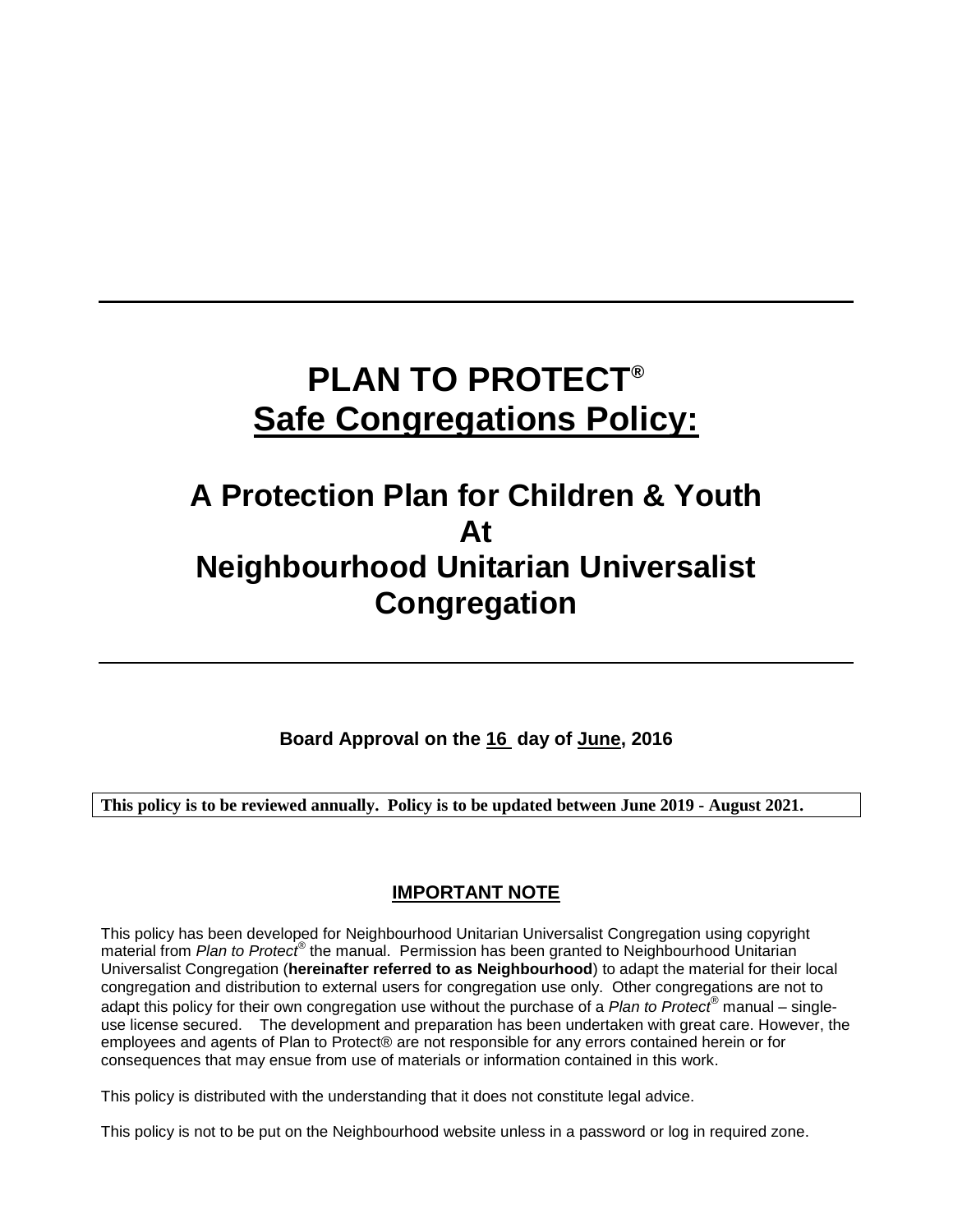# **Plan to Protect<sup>®</sup> Policy for<br>Neighbourhood Unitarian Universalist Congregation**

# **INDEX**

# **SECTION I**

# **SECTION II**

#### **Organization | Plan to Protect<sup>®</sup> Policy**

This policy has been adapted from Plan to Protect®, permission granted by Plan to Protect® 2015© for use by Organization.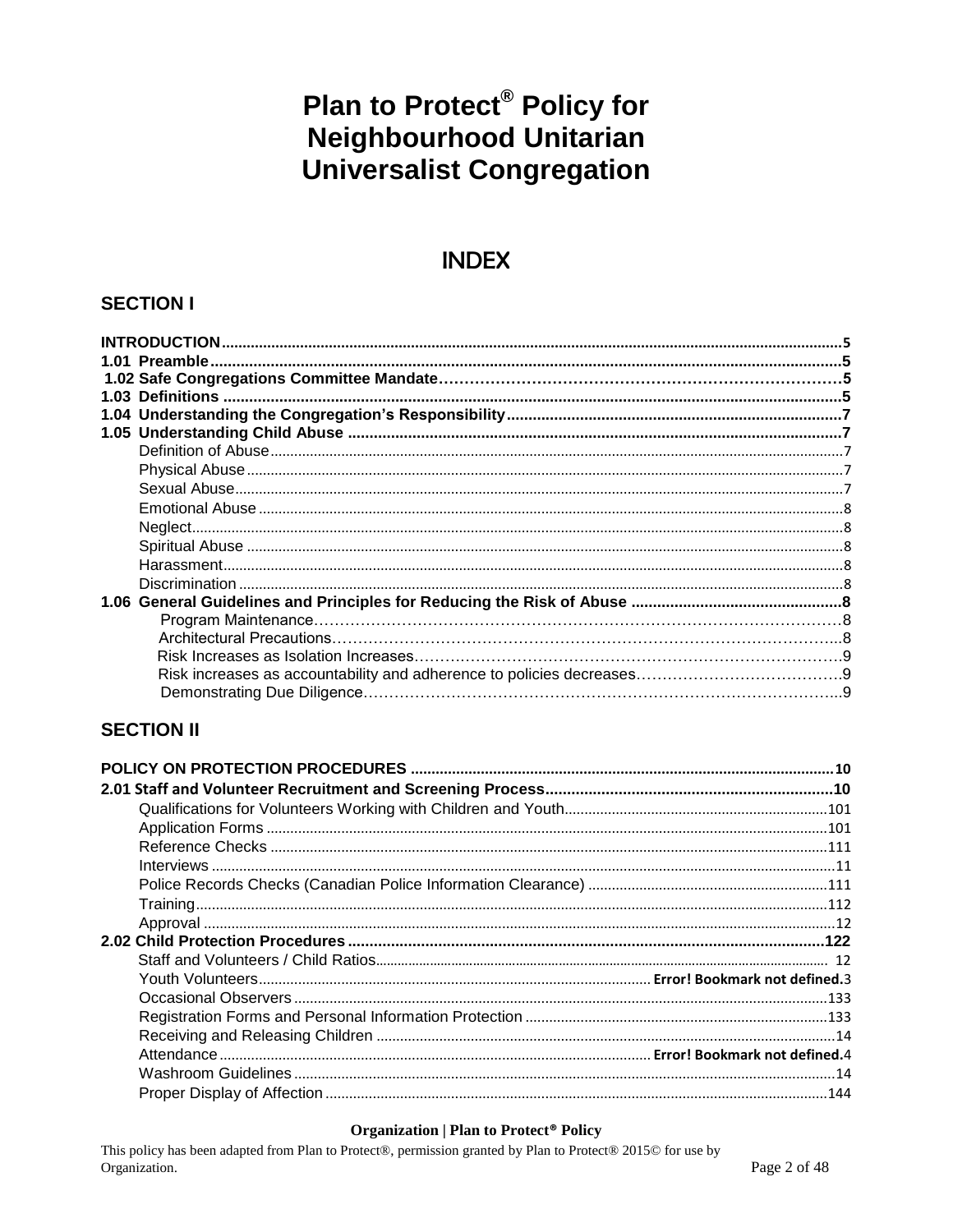| 2.05 High Risk Activities: Off-Site, Water Activities, Overnight Events, Billeting, Transportation17 |  |
|------------------------------------------------------------------------------------------------------|--|
|                                                                                                      |  |
|                                                                                                      |  |
|                                                                                                      |  |
|                                                                                                      |  |
|                                                                                                      |  |
|                                                                                                      |  |
|                                                                                                      |  |
|                                                                                                      |  |
|                                                                                                      |  |
|                                                                                                      |  |
|                                                                                                      |  |
|                                                                                                      |  |
|                                                                                                      |  |
|                                                                                                      |  |
|                                                                                                      |  |
|                                                                                                      |  |
| POLICY ON REPORTING AND RESPONDING TO ALLEGATIONS AND SUSPICIONS OF ABUSE 211                        |  |
|                                                                                                      |  |
|                                                                                                      |  |
|                                                                                                      |  |
|                                                                                                      |  |
|                                                                                                      |  |
|                                                                                                      |  |
|                                                                                                      |  |
|                                                                                                      |  |
|                                                                                                      |  |
|                                                                                                      |  |
|                                                                                                      |  |
|                                                                                                      |  |
|                                                                                                      |  |
|                                                                                                      |  |

# **SECTION V - APPENDICES**

| <b>Appendix 1</b> |  |
|-------------------|--|
|                   |  |
| <b>Appendix 2</b> |  |
|                   |  |
| <b>Appendix 3</b> |  |
|                   |  |

#### **Organization | Plan to Protect<sup>®</sup> Policy**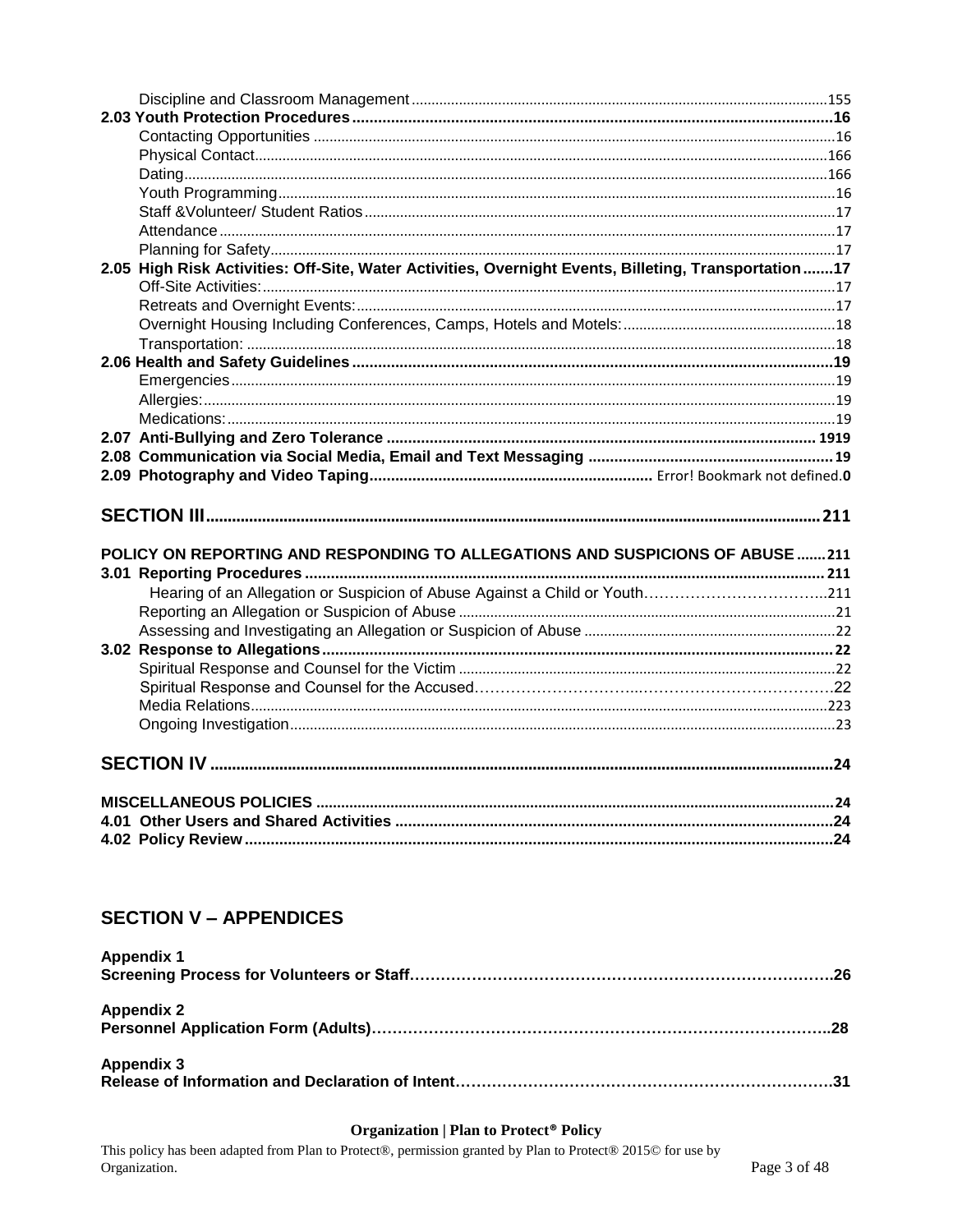| <b>Appendix 4</b>                                                                                   |
|-----------------------------------------------------------------------------------------------------|
| <b>Appendix 5</b><br>Interview Questions for Individuals Applying to Work with Vulnerable Sectors34 |
| <b>Appendix 6</b>                                                                                   |
| <b>Appendix 7</b>                                                                                   |
| <b>Appendix 8</b>                                                                                   |
| <b>Appendix 9</b>                                                                                   |
| <b>Appendix 10</b>                                                                                  |
| <b>Appendix 11</b>                                                                                  |
| <b>Appendix 12</b>                                                                                  |
| <b>Appendix 13</b>                                                                                  |
| <b>Appendix 14</b>                                                                                  |
| <b>Appendix 15</b>                                                                                  |
| <b>Appendix 16</b>                                                                                  |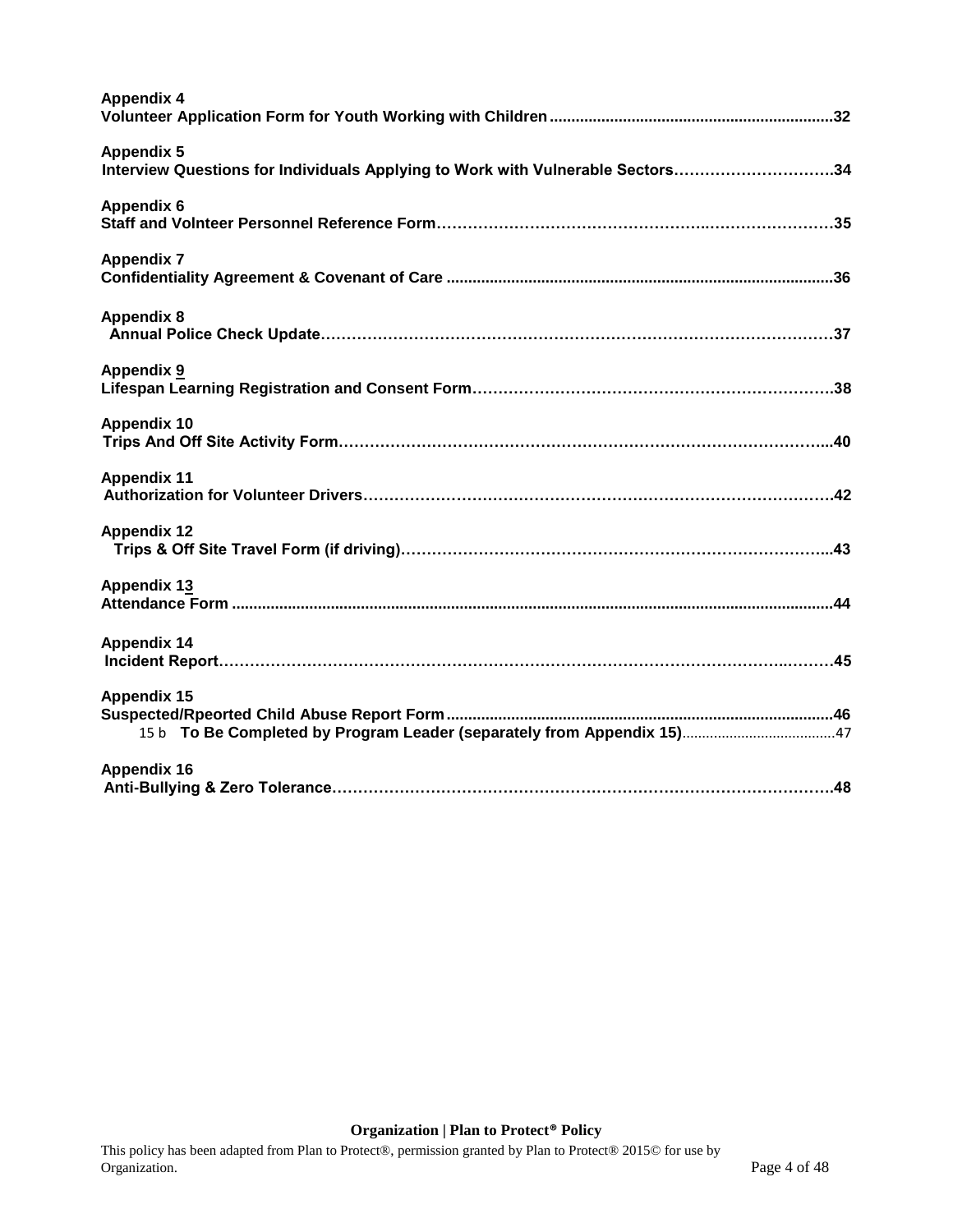# **SECTION I**

# <span id="page-4-1"></span>**INTRODUCTION**

### <span id="page-4-2"></span><span id="page-4-0"></span>**1.01 Preamble**

Children and youth are not only the congregants of the future; they are a valuable part of our congregation today. However, our children and youth are also sometimes at risk. Sadly, because they may lack strength, awareness, and knowledge, they are often taken advantage of and worse, become victims of abuse. Therefore, it is imperative as a congregation that we be proactive in protecting them and in providing safe environments.

We must, as well, protect those who serve our children and youth. Our staff and volunteers need the security of knowing that they are working in a setting where processes and procedures are in place to minimize any possibility of an erroneous accusation.

This Plan to Protect<sup>®</sup> Policy establishes the criteria for the provision of a safe environment for children and youth as well as our staff and volunteers.

# **1.02 Safe Congregations Committee Mandate**

- Due to the confidential nature of this role members of the Safe Congregations Committee shall be selected or at least approved by the Board of Directors.
- It is recommended that this committee consist of a Plan to Protect certified congregant, a member of the Board, a member of the Lifespan learning Committee and a member of the congregation with experience or knowledge of such policies.
- Committee is to provide recommendations to the Board and congregation staff on all areas of this Safe Congregations Policy.
- Committee shall have responsibility for developing policies, trainings and procedures to deal with child abuse prevention and safety as outlined in this policy.
- The committee will meet to review this policy and ensure that its suggested procedures are implemented and being followed.
- Committee members will be involved in the screening of all potential volunteer applicants who are or may be placed in a positon of trust and should be consulted prior to the hiring of any congregational staff who will or may be placed in a positon of trust.

# <span id="page-4-3"></span>**1.03 Definitions**

.

In this Policy, the following terms shall have the following meanings:

| <b>Accused</b> | Shall mean a person against whom a complaint of child abuse or<br>sexual exploitation is made pursuant to the terms of this Policy |
|----------------|------------------------------------------------------------------------------------------------------------------------------------|
| Act            | Means the Child and Family Services Act, R.S.O.1990, c.C.11, s. 72<br>(the "Act")                                                  |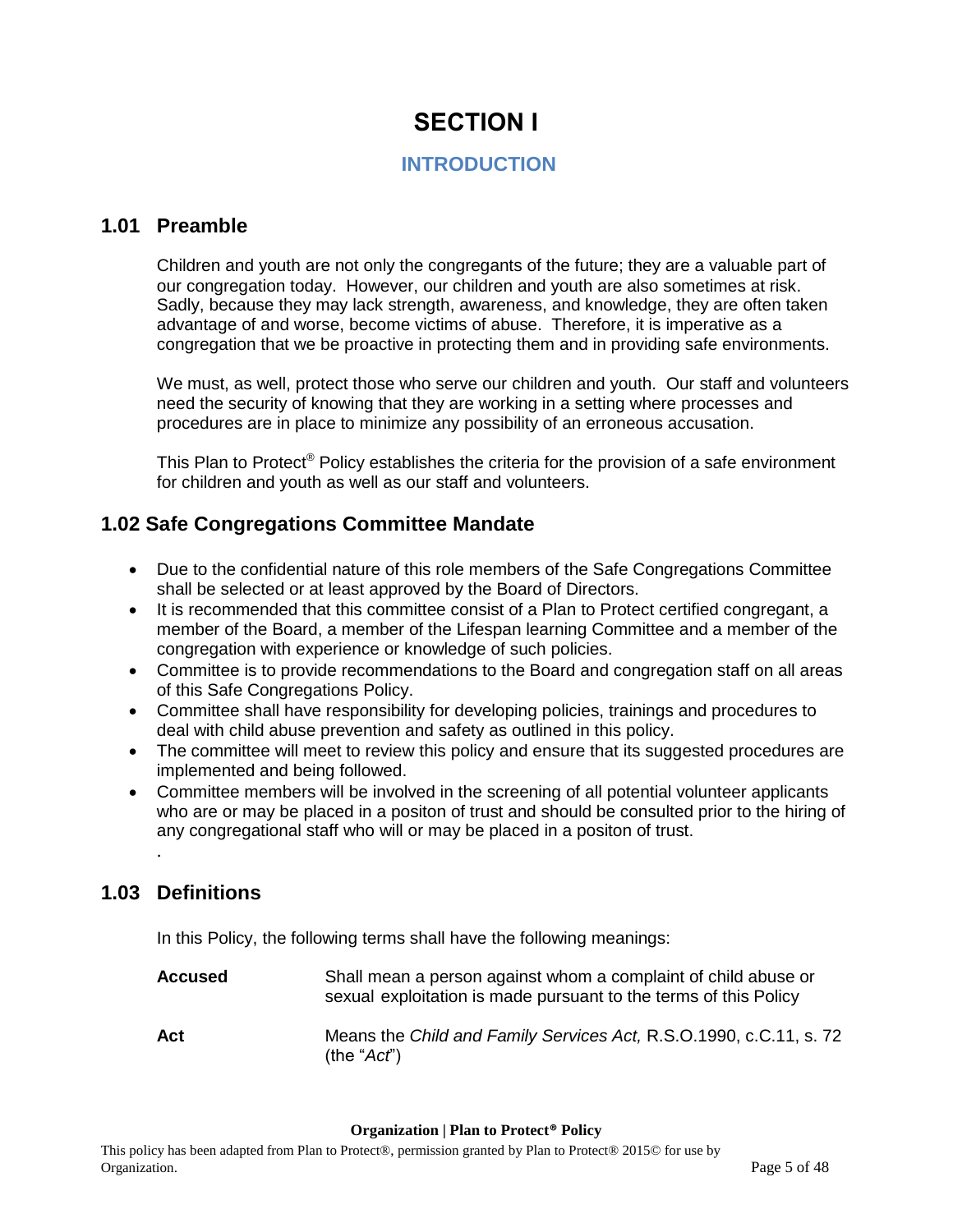| <b>Board</b>                     | Means those congregants who are elected members of our Board of<br>Directors.                                                                                                                                                                                                                                                                                                                                                                                                                                                                                   |
|----------------------------------|-----------------------------------------------------------------------------------------------------------------------------------------------------------------------------------------------------------------------------------------------------------------------------------------------------------------------------------------------------------------------------------------------------------------------------------------------------------------------------------------------------------------------------------------------------------------|
| <b>Child / Youth</b>             | <b>Child</b> means a person under the age of 18 years; Youth specifically<br>refers to those aged 12-18 years.                                                                                                                                                                                                                                                                                                                                                                                                                                                  |
| Complainant                      | Means a person who makes a complaint of child abuse or sexual<br>exploitation under this policy.                                                                                                                                                                                                                                                                                                                                                                                                                                                                |
| <b>Designated</b><br>Screener(s) | An individual designated and trained to screen prospective<br>staff and volunteers. Tasks include processing applications,<br>reference checks, conducting interviews and ensuring staff and<br>volunteers files include required documentation.                                                                                                                                                                                                                                                                                                                |
| <b>Floaters</b>                  | Staff or volunteers whose role is to walk hallways for surveillance and<br>to randomly visit rooms where children are in programs and/or assist<br>if needed.                                                                                                                                                                                                                                                                                                                                                                                                   |
| <b>Incident Report</b>           | This form is to be used to document all injuries, accidents or mishaps<br>that take place on congregation property or during Neighbourhood<br>endorsed events.                                                                                                                                                                                                                                                                                                                                                                                                  |
|                                  | Staff and Volunteers An individual who has successfully completed the recruitment and<br>screening procedures of Plan to Protect <sup>®</sup> Policy and is now deemed<br>to be a person who can be put in a position of trust with children and<br>youth. Staff and volunteers include screened volunteers, full-time,<br>short-term or contract staff whether or not they receive a salary.                                                                                                                                                                   |
| <b>File</b>                      | Staff and Volunteer A file kept on each staff and volunteer which includes the<br>application form, vulnerable sector screening police check, record of<br>reference checks, and other documents related to the recruiting and<br>supervision of staff and volunteers.                                                                                                                                                                                                                                                                                          |
| Occasional<br><b>Observer</b>    | Individuals who visit, observe and assist staff and volunteers with<br>congregational activities on an occasional basis. This term includes<br>parents assisting their own children. Occasional observers do not<br>need to be screened and trained, however, their access to minors will<br>be limited and they will never be placed in a position of trust with<br>children who are not their own. That means that they will not be<br>asked to assume responsibility for children and they will not be<br>allowed or asked to take children to the washroom. |
| <b>Parent</b>                    | The natural or adoptive parent(s) or legal guardian(s) of a child.                                                                                                                                                                                                                                                                                                                                                                                                                                                                                              |
| <b>Position of trust</b>         | A role wherein parents and/or guardians have entrusted their children<br>or youth to the care of staff and volunteers.                                                                                                                                                                                                                                                                                                                                                                                                                                          |

**Organization | Plan to Protect® Policy**

.

.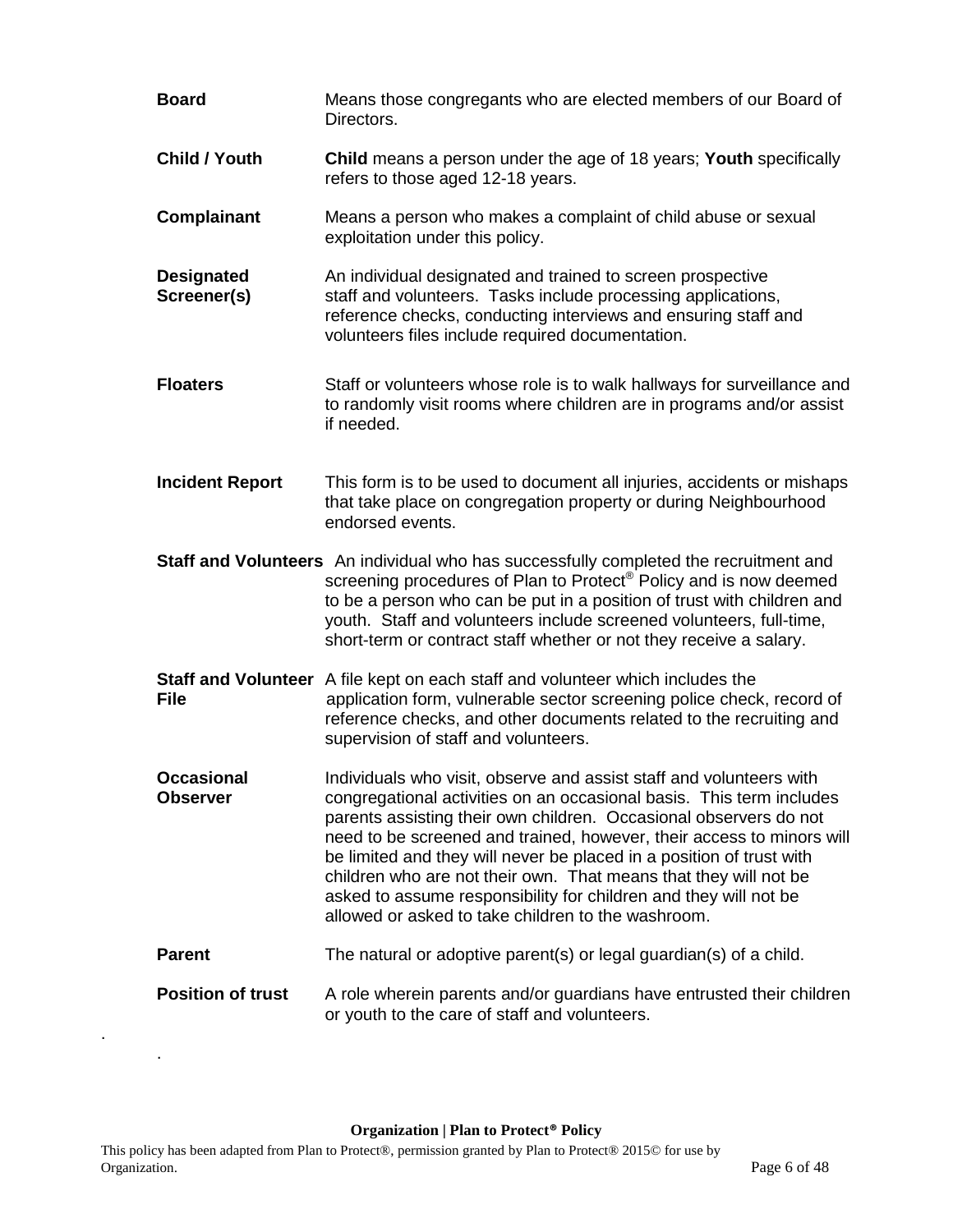# <span id="page-6-0"></span>**1.04 Understanding the Congregation's Responsibility**

We believe it is the responsibility of Neighbourhood Unitarian Universalist Congregation to provide a safe environment for children and youth who are in attendance at Neighbourhood facilities or who participate in Neighbourhood sanctioned activities and programs wherever they may be carried out.

We recognize that providing a safe place for children and youth is also a legal requirement. We have a legal responsibility to ensure that a plan for protecting children and youth is in place and is diligently followed.

Our legal responsibility includes being accountable for the actions of our employees and volunteers, in that we could be held vicariously liable for their actions.

# <span id="page-6-1"></span>**1.05 Understanding Child Abuse**

### <span id="page-6-2"></span>**Definition of Abuse**

It is critical for us to have a clear understanding of abuse and to be familiar with the definitions used when referring to it.

"Child abuse refers to an act committed by a parent, caregiver or person in a position of trust (even though he/she may not care for the child on a daily basis) which is not accidental and which harms or threatens to harm a child's physical or mental health, or a child's welfare." (Faith Trust Institute, 2006)

Abuse is categorized as being physical, sexual, or emotional, involving neglect, harassment, improper touching or improper discipline.

Abusers can be family members, friends, staff or individuals in Positions of Trust or authority.

### <span id="page-6-3"></span>**Physical Abuse**

"Physical abuse is any deliberate physical force or action that results, or could result, in injury to a child. It can include punching, slapping, beating, shaking, burning, biting or throwing a child. It is different than what is considered reasonable discipline." (The Children's Aid Society of London and Middlesex, 2007)

### <span id="page-6-4"></span>**Sexual Abuse**

"Sexual abuse occurs when a child is used for the sexual gratification of an adult or an older child. Coercion (physical, psychological or emotional) is intrinsic to sexual abuse. This is what distinguishes it from sexual exploration with peers.

It is against the law to touch a child for a sexual purpose; to encourage or force a child to touch another person in a sexual way; encourage or force a child to participate in any sexual activity; tell a child to touch him or herself for an adult's or older child's sexual purposes.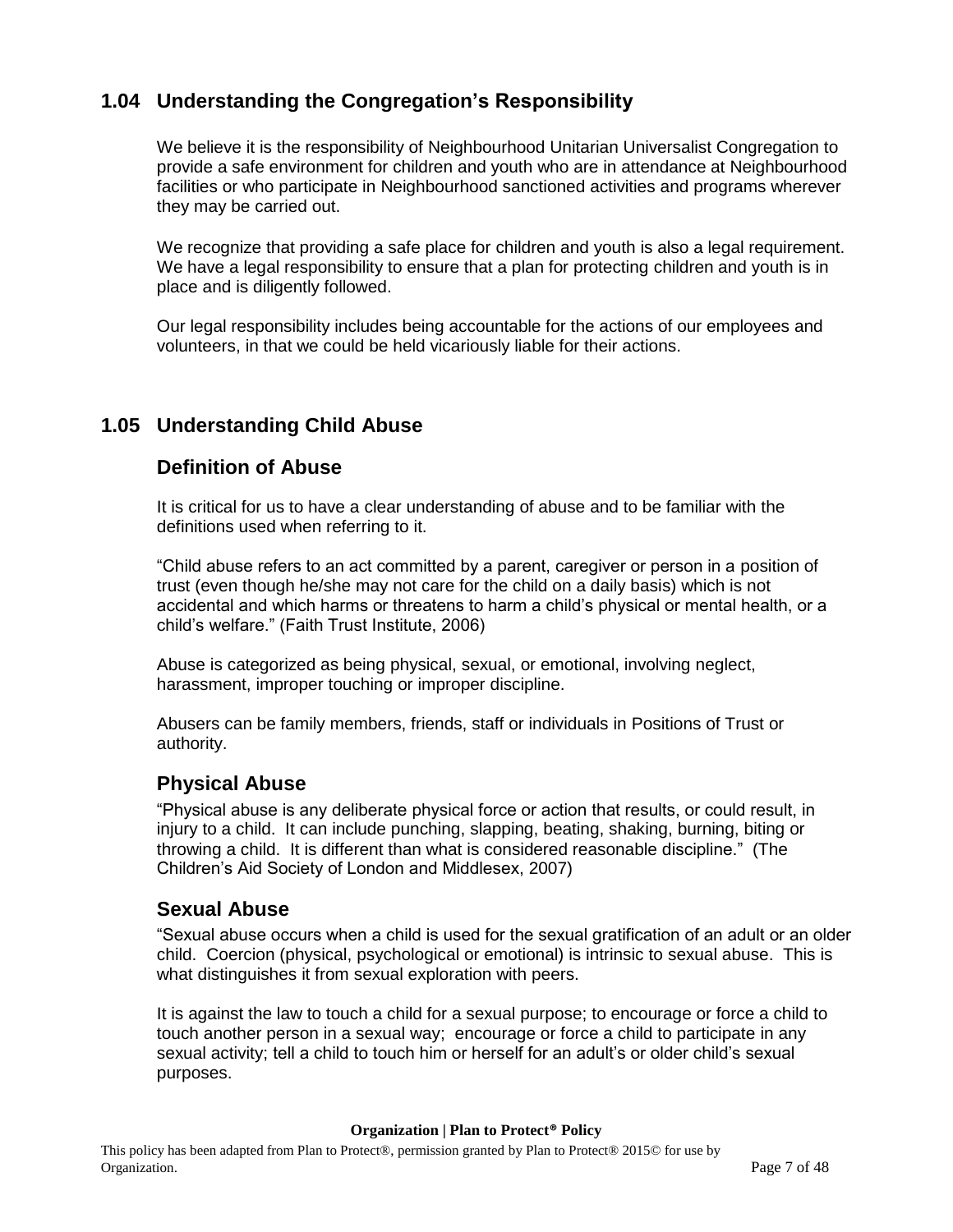Sexual abuse of children and youth can take many forms. This includes sexual intercourse, exposing private areas, indecent phone calls, fondling for sexual purposes, watching the individual undress for sexual pleasure, allowing a child to look at, or perform in pornographic pictures or videos, or engage in prostitution." (The Children's Aid Society of London and Middlesex, 2007)

# <span id="page-7-0"></span>**Emotional Abuse**

"Emotional abuse is a pattern of behaviour that attacks a child's emotional development and sense of self-worth. It includes excessive, aggressive or unreasonable demands that place expectations on a child beyond his or her capacity. Emotional abuse includes constantly criticizing, teasing, belittling, insulting, rejecting, ignoring, or isolating the child. It also includes failure by a parent or caregiver to provide their children with love, emotional support, and guidance." (The Children's Aid Society of London and Middlesex, 2007)

# <span id="page-7-1"></span>**Neglect**

"Neglect is the failure to meet a child's basic needs for food, clothing, shelter, sleep, medical attention, education, and protection from harm. This can occur when parents do not know about appropriate care for children, when they cannot adequately supervise their children or when they are unable to plan ahead." (The Children's Aid Society of London and Middlesex, 2007)

# <span id="page-7-2"></span>**Harassment**

Repeated subtle or overt action, particularly by a person in a position of trust which causes the recipient to feel attacked, demeaned, intimidated or manipulated.

# <span id="page-7-3"></span>**Discrimination**

Discrimination is differential treatment based on a personal characteristic which has an adverse impact on an individual or group. Examples of personal characteristics include race, ancestry, place of origin, colour, ethnic origin, citizenship, faith or creed, sex, sexual orientation, age, marital status, family status or handicap.

Discrimination robs people of their dignity and their ability to fulfill their capabilities. It is important to note that any person or group can discriminate and any person or group can be the target of discrimination.

# <span id="page-7-4"></span>**1.06 General Guidelines and Principles for Reducing the Risk of Abuse**

The following are general guidelines and principles reflected in this document:

### **1. Program Maintenance**

Prior to the beginning of each program year (September), the Lifespan Learning Committee will put a strategy in place to ensure that recommended training, the updating of program and volunteer files, and the physical environment of the Neighbourhood premises used by children and youth, are compliant with this policy.

### **2. Architectural Precautions**

Recognizing that there are many secluded areas within the congregation, elevated precautions will be taken to monitor these areas during programming time.

a) Rooms that are not being used during programming time are to be kept locked.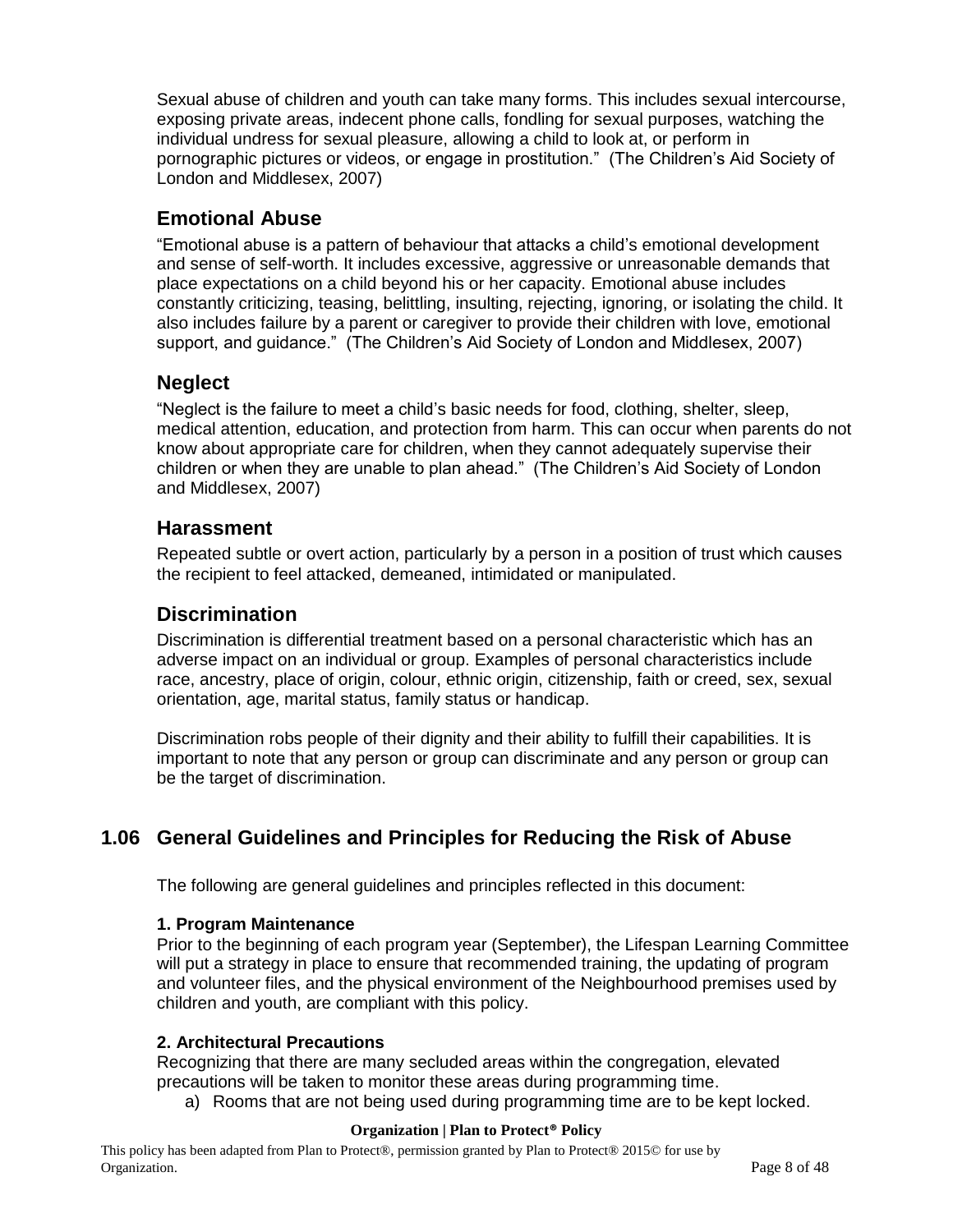b) All windows on doors in children's program areas are never to be covered in any way so as to keep clear sight lines into the room.

#### **3. Risk increases as isolation increases.**

- a) Avoid Isolation Where possible, all meetings with children and youth are to be with a group or in pairs rather than one on one.
- b) It is preferable to have more than one screened adult present when working with children or youth. If another adult cannot be in the same room it is best to have someone acting in the role of a Floater.
- c) Your objective should be to meet in an open, public space rather than a closed, private space.
- d) When meeting, an open door is better than a closed door; a door with a window is better than a solid door.

#### **4. Risk increases as accountability and adherence to policies decrease.**

- a) Activities that could easily lead to allegations of abuse or harassment such as vehicle transportation by staff or volunteers alone with an unrelated child or youth, or improperly supervised sleepovers, are prohibited without express written permission of at least one parent/guardian of the child or youth and the Director of Lifespan Learning.
- b) All local Health and Safety Standards must be adhered to.

#### **Key to demonstrating due diligence is retaining documentation.**

- a) All registration forms, Letters of Informed Consent where parents give written permission for their children or youth to participate in off-site group activities, and attendance records will be gathered and kept on file indefinitely.
- b) The Lifespan Learning Director and/or selected LL Committee members will take responsibility for the collection of required documents. They along with administration staff will be responsible for the arranging of permanent secured storing.
- c) Incident reports, as needed, will be completed and signed by the staff, or volunteer(s) involved, and will be submitted to and signed by the Director of Lifespan Learning. This form is to be used to document all injuries, accidents or mishaps that take place on congregation property or during Neighbourhood endorsed activities. (Appendix 13)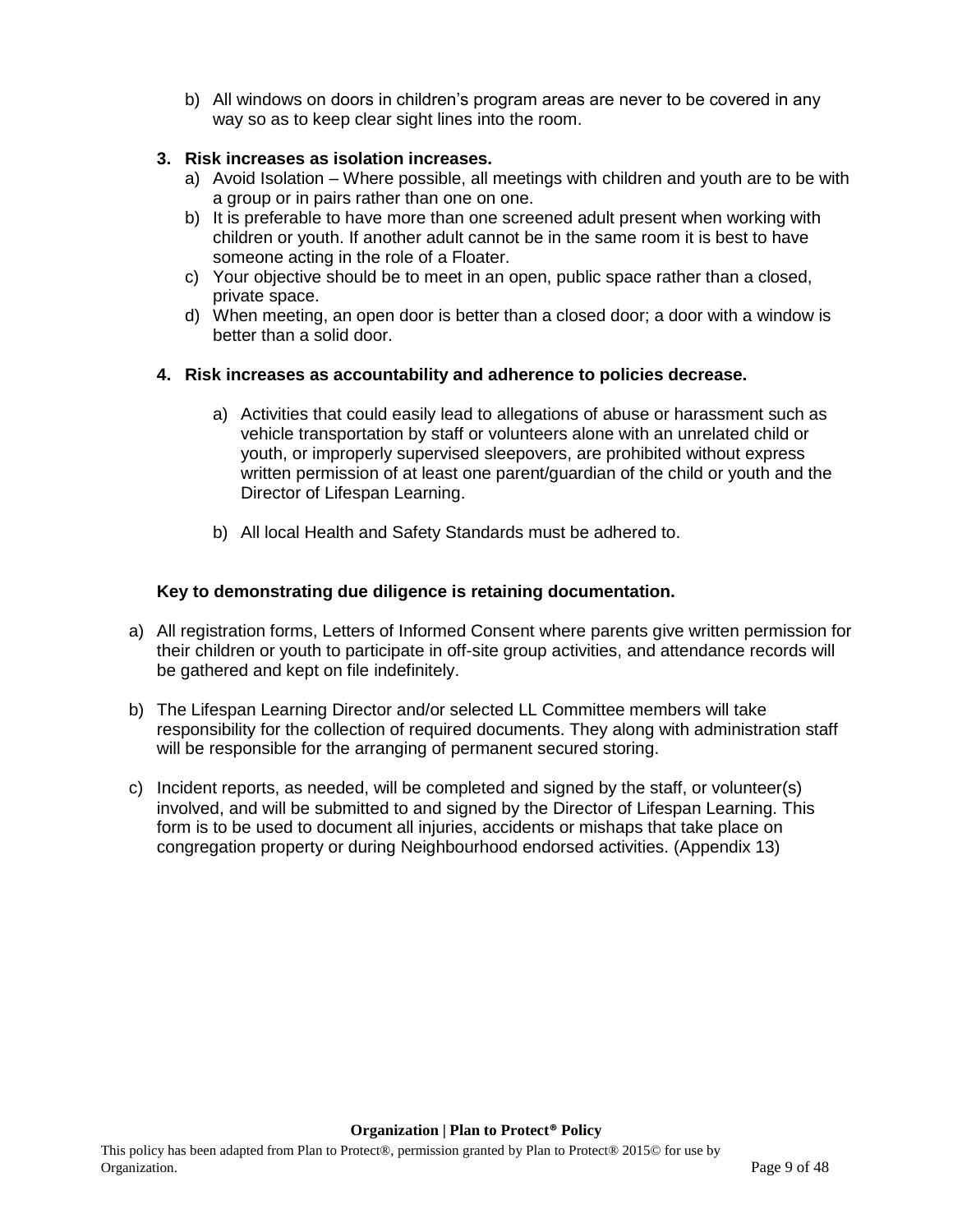# **SECTION II**

# **POLICY ON PROTECTION PROCEDURES**

### <span id="page-9-2"></span><span id="page-9-1"></span><span id="page-9-0"></span>**Staff and Volunteer Recruitment and Screening Process**

1. The Safe Congregations Committee will oversee the initial screening of all volunteers who will be in direct contact with children and/or youth of our congregation.

2. For staff, other than the Minister, a hiring committee will be struck to screen candidates and recommend hiring of staff. The hiring committee will consult with the Safe Congregations Committee if said staff is likely to be in a position of trust at any time.

- 3. Prospective staff and volunteers in Positions of Trust will submit and/or complete the following:
	- Staff and Volunteers Application Form including Confidentiality Agreement (Appendix 2 & 7)
	- Interview
	- Personal Reference checks
	- CPIC Criminal Record Clearance check and Vulnerable Sector Search
	- Safe Congregations (Plan to Protect) Training
- 4. Staff and volunteers must complete the recruitment and screening process prior to being placed in a Position of Trust. (Appendix 1)
- 5. Staff and volunteers who are placed in Positions of Trust must have a personnel file and their file is to be kept permanently.

### <span id="page-9-3"></span>**Qualifications for Volunteers working with Children or Youth**

- 1. Individuals wanting to work with children or youth must be members of Neighbourhood Unitarian Universalist Congregation or have regularly attended the congregation for at least six months.
- 2. Reference checks must be received from at least two individuals, (including one from their previous congregation if they have transferred). (Appendix 6)
- 3. An individual who has been accused, or convicted, or is under the suspicion of crimes against children and/or youth, or who has been convicted of violent crimes or other relevant crimes will not have any involvement in ministries or programs where children or youth participate.

### <span id="page-9-4"></span>**Application Forms**

- 1. Prospective staff and volunteers are to complete a Personnel Application Form (Appendix 2). Youth wanting to volunteer as leaders are to complete the Volunteers Application Form for Youth Working with Children (Appendix 4).
	- A verifiable witnessed signature is required for the protection of all parties
	- Individuals who transfer from another congregation must include contact information or a reference from a staff or Board member of their previous congregation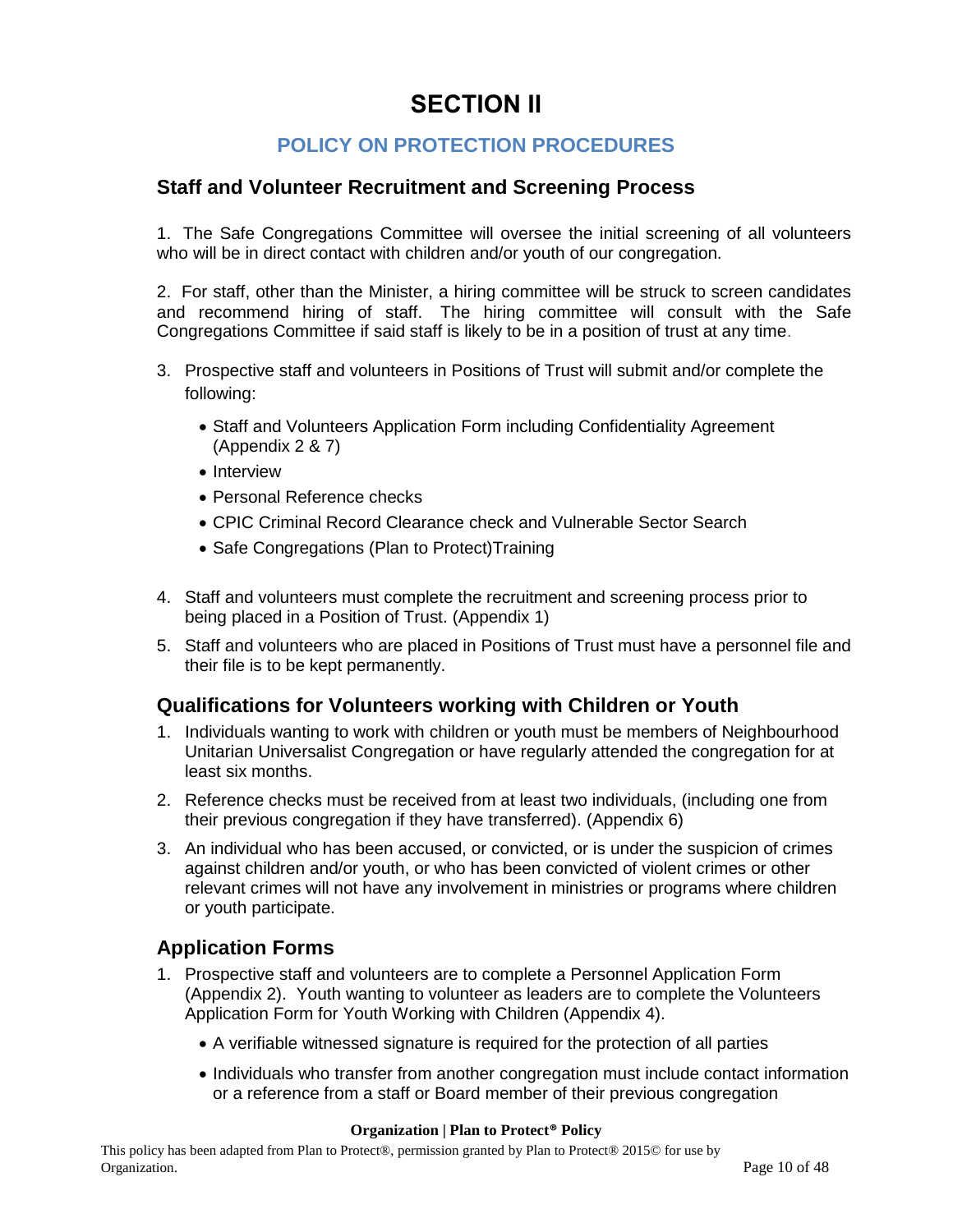- In accordance with the Personal Information Protection and Electronic Documents Act (PIPEDA) regulations, the Staff and Volunteers Application Form must include the reason for which the information is being collected.
- 2. Application Forms are to be kept confidential and available only to the designated screening personnel.
- 3. Completed staff and volunteer application forms for successful candidates are to be kept on file permanently and in a secure and locked location.

# <span id="page-10-0"></span>**Reference Checks**

- 1. It is recommended that the Screening Committee or designated party will conduct at least two qualitative reference checks on all prospective staff and volunteers (Appendix 6)
- 2. Prospective staff and volunteers must sign a liability release before reference checks are conducted.
- 3. Reference checks may be conducted by telephone or in person to confirm the suitability and appointment of prospective staff and volunteers.

#### <span id="page-10-1"></span>**Interviews**

Interviews will be conducted by the members of the selected hiring or screening committee and/or members of the Safe Congregations Committee. All those selected to be interviewers must be informed of our Safe Congregations Policy, Rules of Professional Conduct and the Ontario Human Rights Code as they relate to interviewing and hiring policies. (See Appendix 5)

### <span id="page-10-2"></span>**Police Records Checks (Canadian Police Information Clearance)**

- 1. Vulnerable Sector Scans must be conducted on all staff and volunteers serving children and youth. The official document will be kept on file permanently.
- 2. If a Vulnerable Sector Scan is returned "Not Clear", this means there may be another person with the same name. The prospective candidate may either:
	- a. submit to a Criminal Record Check with fingerprinting verification and to submit to disclosure and verification of the crimes that he/she has been convicted of; or
	- b. withdraw his or her application from serving in a position of leadership or a Position of Trust with children, youth or vulnerable persons.
- 4. Should there be any question or concern about an individual's police check, the Director of Lifespan Learning and the Safe Congregations Committee will confer and make a joint decision.

# <span id="page-10-3"></span>**Training**

- 1. Safe Congregations (Plan to Protect) education and training will be provided for all staff and volunteers serving with children and youth.
- 2. Training by designated trainers is to include a review of the Safe Congregations (Plan to Protect<sup>®</sup>) Policy and procedures. All staff and volunteers are to affirm that they have read the Safe Congregations (Plan to Protect<sup>®)</sup> Policy, that they understand it and the procedures that pertain to their area of service. Staff and volunteers will be educated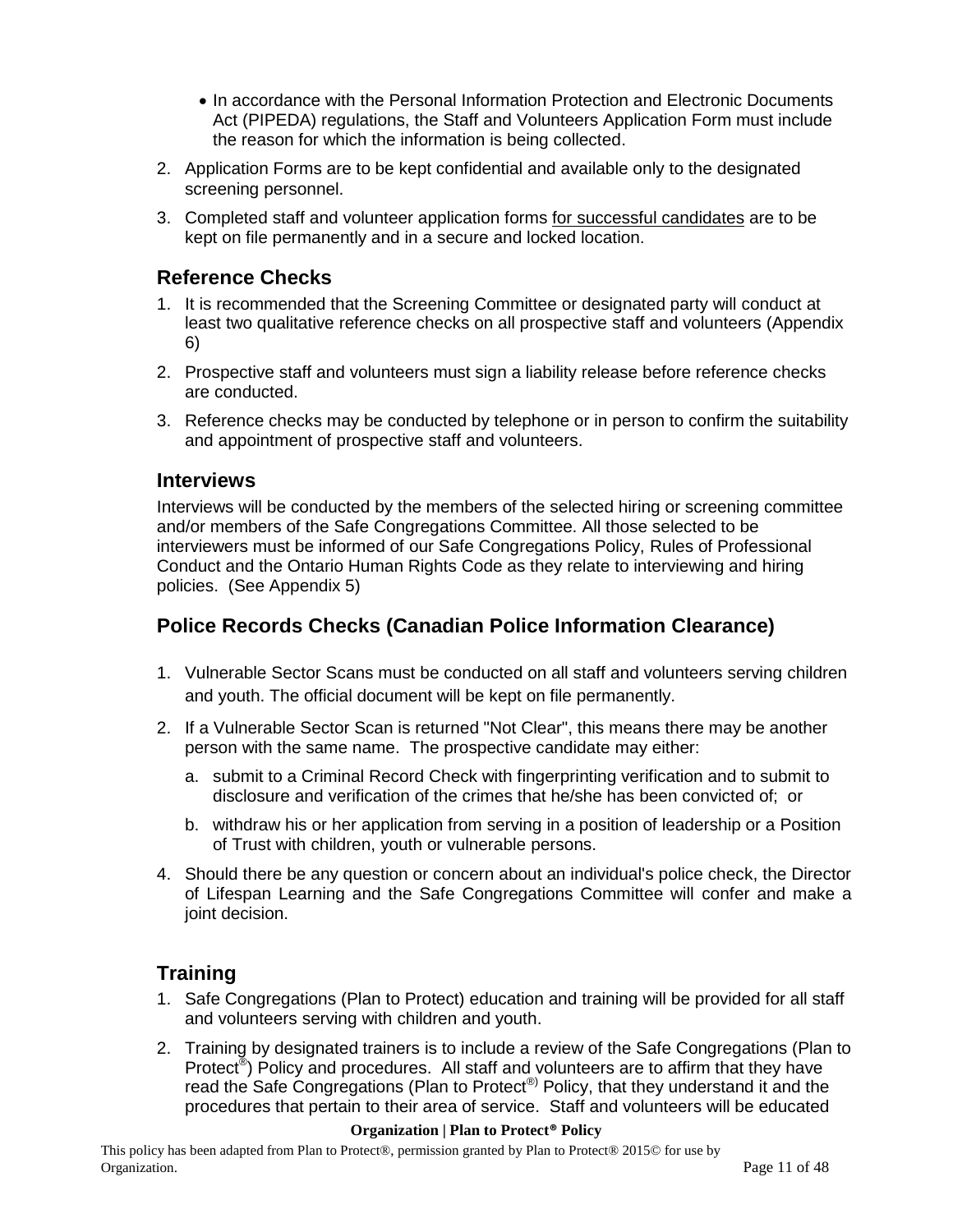about their legal obligation to report suspected abuse and to recognize and identify the symptoms of abuse and molestation.

- 3. All staff and volunteers, Ministers and designated screening personnel are required to attend a Plan to Protect Orientation Training as soon after hiring/selection as possible and the Refresher Training sessions at least once every 2 years after that.
- 4. Attendance is to be taken at training courses by the trainer, who will submit the information to the Director of Lifespan Learning, for placement in the individuals' personnel files.
- 5. All staff and volunteers must sign a Covenant of Care agreement (Appendix 7) confirming they have read, understood and are willing to comply with the Plan to Protect<sup>®</sup> policies and procedures.

# <span id="page-11-0"></span>**Approval**

- 1. Approval to hire staff or accept volunteers should not be granted until the screening process is complete and carefully reviewed.
	- Approval must be signed and dated by designated hiring/selection members.
	- Applicants who have not fully completed the recruitment and screening process will not be placed in a Position of Trust.
	- Access to children and youth will be limited until final approval is received.

# <span id="page-11-1"></span>**Child Protection Procedures**

### **Staff and Volunteers / Child Ratios**

Room settings should comply with established ratios for staff and volunteers and children at all times. Established ratios are:

- 1. Two staff or volunteers for every 6 infants / toddlers (birth to 3 years old), if a nursery program is established.
- 2. Two staff or volunteers for every 10 pre-schoolers (3 to 5 years old)
- 3. Two staff or volunteers for every 6-20 children aged 6 year to 17 years of age.
- 4 Ratios for off-site trips should be two staff or volunteers for every 7 children, or half of the recommended classroom ratios stated above.

**NOTE**: To provide adequate supervision of children, one of the following must be in place:

- A minimum of two 2 (preferably unrelated) staff or volunteers are present for supervision, except in the event of an emergency OR
- One staff or volunteer is present with Floaters circulating periodically from room to room.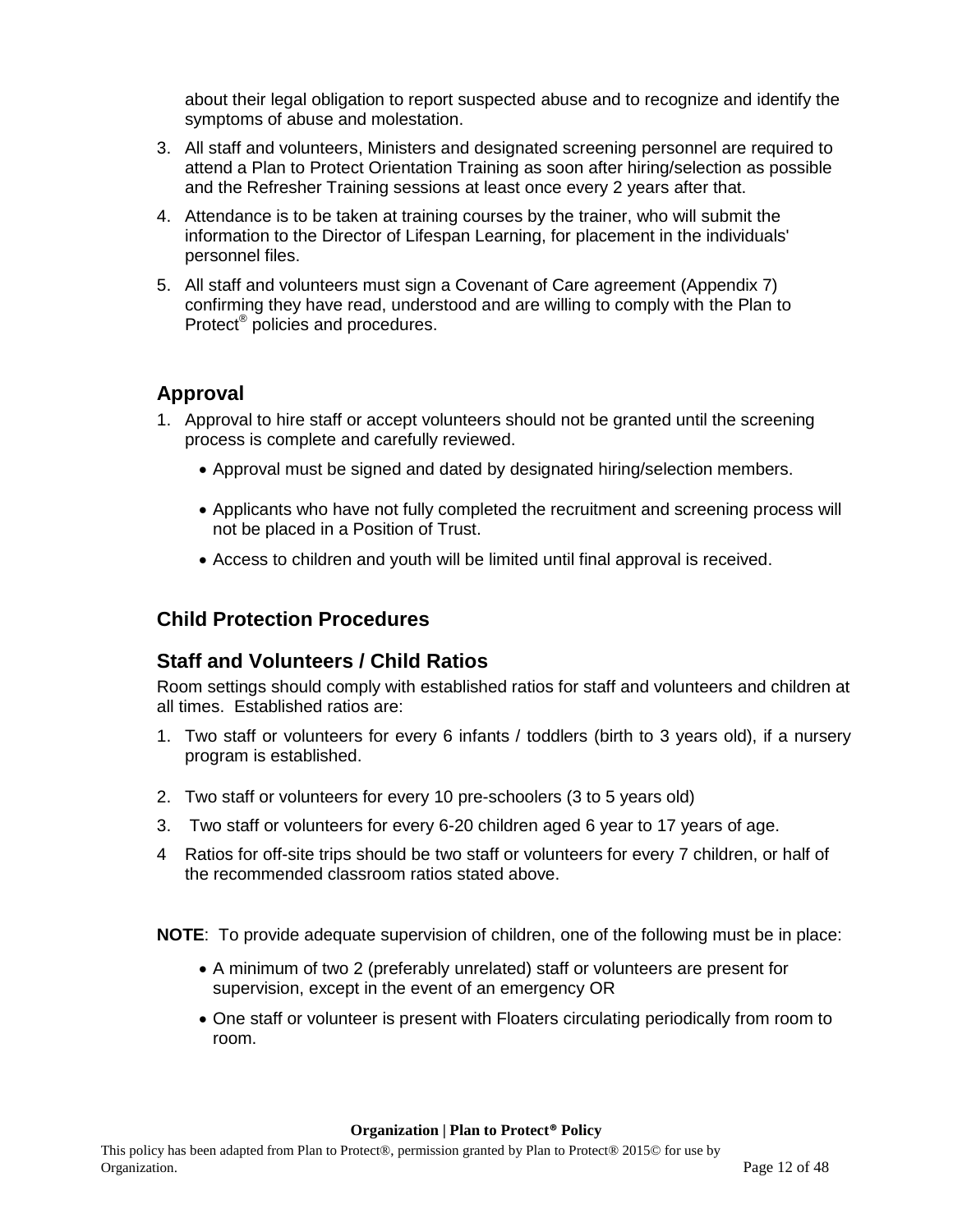### **Youth Volunteers**

Volunteers between the ages of 12 and 17 years may assist only under adult staff or volunteer supervision.

### <span id="page-12-0"></span>**Occasional Observers**

Occasional Observers who join a group involving children and/or youth will have their attendance recorded and kept on file with the group attendance for that day. Visitors will be clearly identified and if they have not been screened and approved, they will not be placed in a Position of Trust with children or youth.

# <span id="page-12-1"></span>**Registration Forms and Personal Information Protection**

Child / Youth Registration Forms will be available for activities where children and youth are participating.

A release and permission statement will be included on all participation forms releasing Neighbourhood Unitarian Universalist Congregation from unforeseen and accidental injuries along with contact information in case of an accident. A statement will be included on all registration forms which stipulates the purpose and extent for collecting personal information of children and our commitment to protect the personal information on the forms.

- 1. Forms are to be copied and the copies taken on all off-site events in case emergency medical assistance is required and the parent cannot be notified. Original forms are to be filed and kept permanently in a secure location.
- 2. The registration form will not replace specific consent and authorization forms for activities that involve an elevated level of risk including off-site activities.
- 3. It is the responsibility of staff and volunteers to ensure that forms are completed and submitted for all participants.
- <span id="page-12-2"></span>4. Registration forms must be kept permanently.

# **Receiving and Releasing Children**

### **Attendance**

- 1. Attendance of children and youth is to be taken each time a group or program is in session. These attendance records are to be kept on file permanently.
- 2. Attendance records must include the date, child's first and last name, full names of all staff and volunteers and any occasional observers present on that date.
- 3. Children under the age of 12 will only be released into the care of the child's parent or a designate previously approved and arranged for by the parent.
- 4. **For Youth aged 12 to 17:** Registration and permission forms must include a Dismissal Agreement stipulating that the youth may or may not leave the premises on their own and/or make their way home on their own.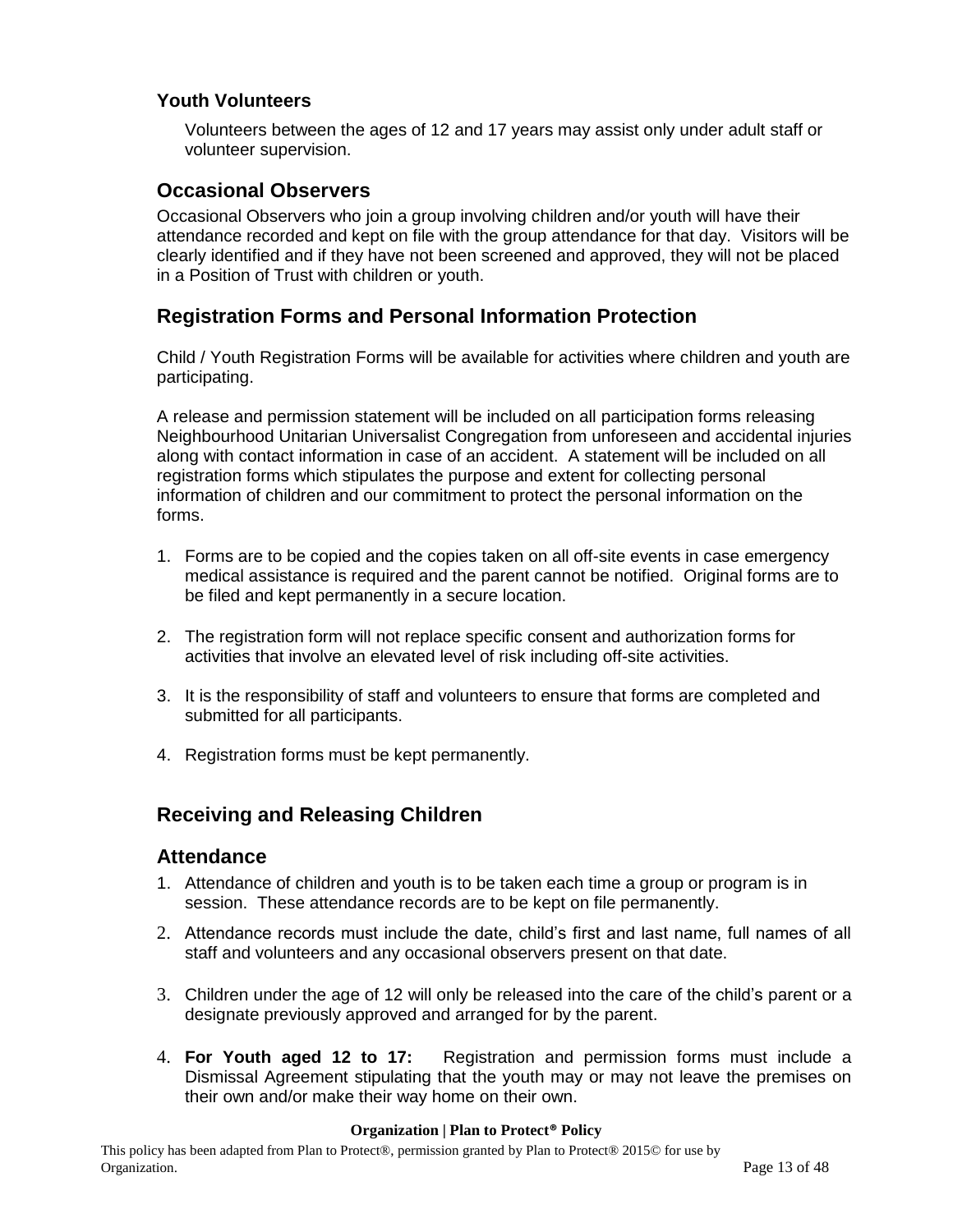# <span id="page-13-0"></span>**Washroom Guidelines**

Parents are to be encouraged to deal with their child's toileting needs prior to the start of each program or service.

#### **For Children aged 3 to 6 years:**

- 1. Children aged 3 to 6 are not to go to the washroom alone.
- 2. When accompanying preschool children to the washroom never escort just one child to the bathroom. Always take 2 or more.
- 3. Staff and volunteers are never to be alone with a child in an unsupervised washroom and they are never to go into a cubicle with a child and shut the door.
	- 4. When a preschool child needs assistance in a washroom, a staff or volunteer will locate their parent from the congregation to assist their own child with toileting.

#### **For Children aged 7 to 12 years:**

- 1. Children aged 7 to 12 years are not to be sent to the washroom alone unless the washroom is within the sightline of the program staff or volunteer.
- <span id="page-13-1"></span>2. Staff or volunteers are not to be alone with children in an unsupervised washroom and are never to enter into a cubicle with a child or shut the door.

# **Proper Displays of Affection**

#### **Appropriate Touch:**

- 1. Recognizing that children need appropriate displays of affection that reflect pure, genuine and positive touch we encourage all staff and volunteers to:
	- Hold a child who is crying.
	- Speak to a child at eye level and listen with your eyes as well as your ears.
	- Gently hold the child's shoulder or hand to keep his or her attention while you redirect the child's behaviour.
	- Put your arm around the shoulder of a child when comforting or quieting is needed.
	- Pat a child on the hand, shoulder or back to affirm him or her.
- 2. All touch must be done in view of others.

#### **Inappropriate Touch:**

- 1. Staff and volunteers will be made aware that the following actions are deemed inappropriate and will not be permitted:
	- Do not kiss a child or coax a child to kiss or hug you.
	- Do not engage in extended hugging and tickling.
	- Do not hold a child's face when talking to or disciplining the child.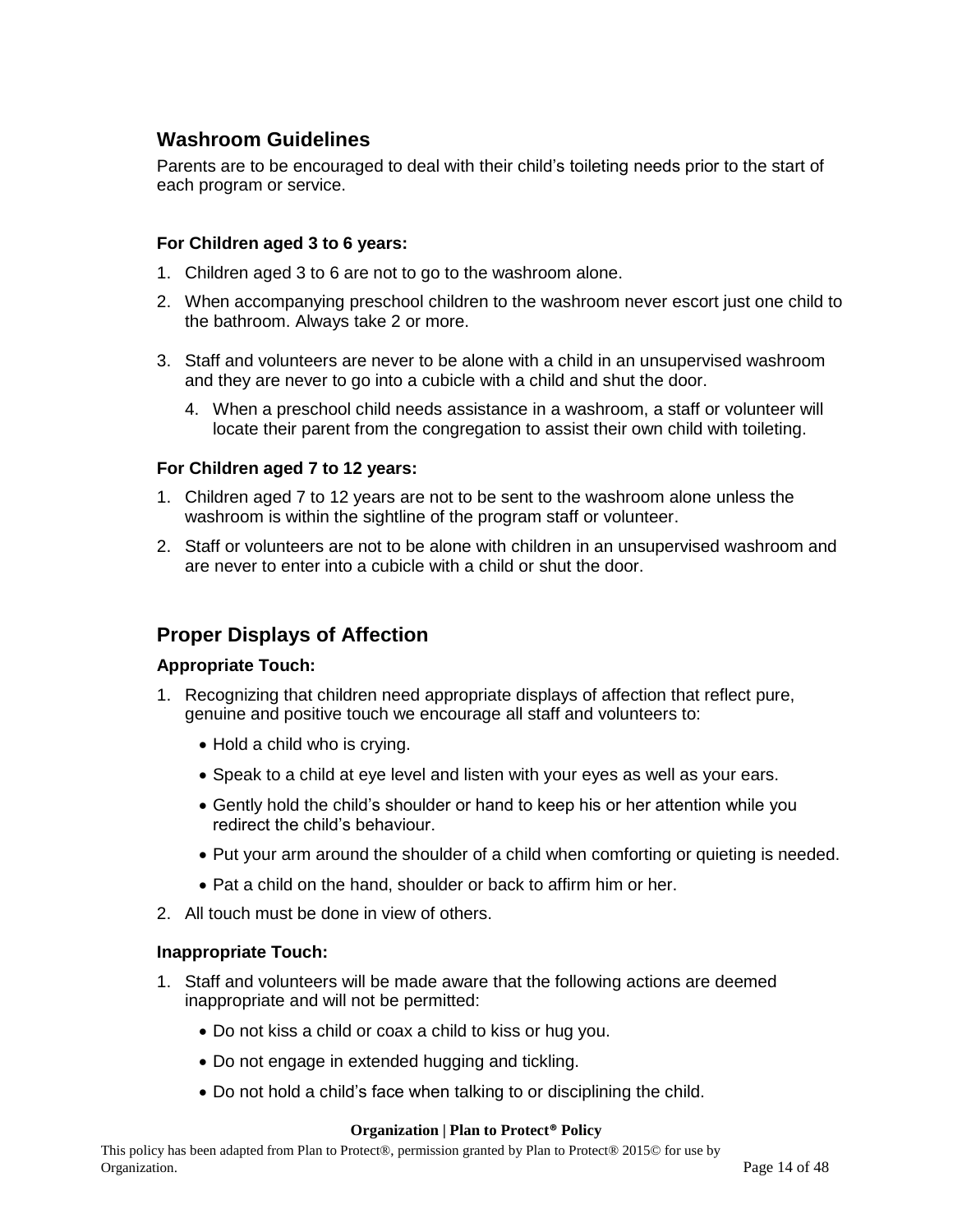- Do not touch a child in any area that would be covered by a bathing suit.
- Do not carry older children and do not allow them to sit on your lap.
- 2. Staff and volunteers should make every effort not to be left alone with a child in a 1:1 situation.

### <span id="page-14-0"></span>**Discipline and Classroom Management**

- 1. The following forms of punishment will not be permitted:
	- Corporal punishment of a child by a staff person, student or volunteer.
	- Deliberate harsh or degrading measures used on a child that would humiliate a child or undermine a child's self-respect.
	- Deprivation of a child's basic needs.
	- Locking or confining a child in a room separate from other children or adults.
- 2. All discipline and group management will be conducted in a loving and caring environment.
- 3. All attempts will be made to prevent discipline problems from arising and to avoid the need for remedial discipline.
- 4. All attempts are to be taken to adhere to the following.

#### **Preventive Discipline:**

- Create a loving, caring atmosphere.
- To gain respect, you must grant respect.
- Model self-discipline and structure in your own actions.
- Prepare exciting and interesting activities with short transitions in between.
- Establish and communicate realistic expectations for children.
- Be sure the activities that you provide are meaningful and age-appropriate.
- Be fair and consistent with all children.
- Be sure your focus is on positive actions and reward positive behaviour.
- Be aware of children with special needs. Seek extra support or input as needed.

#### **Remedial Discipline**:

- Every effort will be made to deal with problems individually.
- Every effort will be made to explain to the child why the behaviour is not appropriate.
- Every effort will be made to redirect the child to positive action/choices.
- Every effort will be made to explain the consequences of unacceptable behaviour.
- Every effort will be made to offer choices that are acceptable to both you and the child.
- When deemed necessary a child's parent/guardian will be located and spoken to either during service/program or as soon as possible following service/program.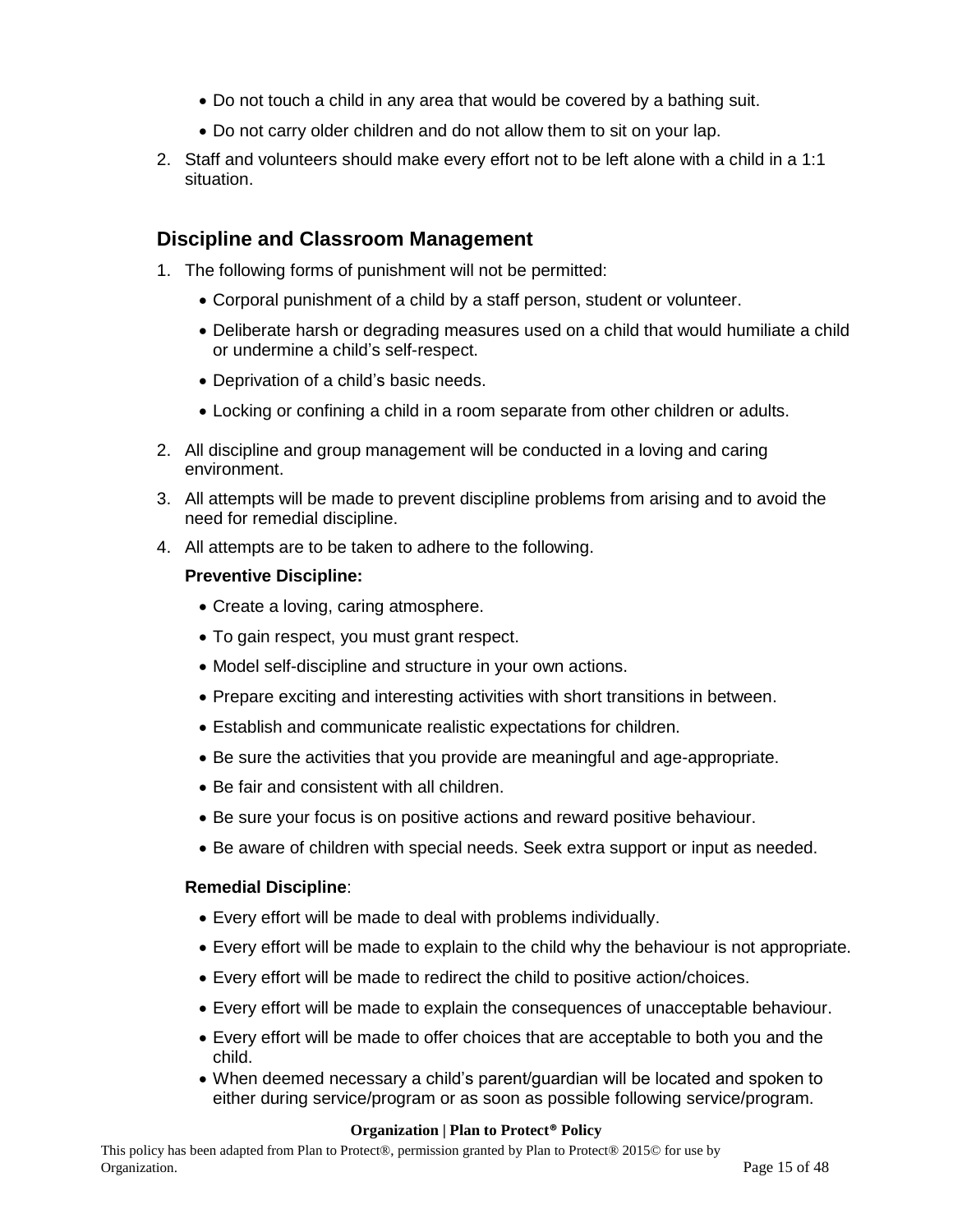- 5. Group rules or covenants will be established to clearly communicate the expectations required of children.
	- One voice talking at a time
	- Caring for each other
	- Respect each other
	- Take responsibility for the care of our shared space
	- Keep your hands and feet to yourself
	- Be friendly
	- Share

# <span id="page-15-0"></span>**Youth Protection Procedures**

The following policies and procedures are in place for the congregation including but not limited to youth groups and all youth programs designated for youth 12 – 18 years in age.

#### <span id="page-15-1"></span>**Contacting Opportunities**

1. Staff and volunteers who do one-on-one or mentoring activities with youth must be preapproved by the Director of Lifespan Learning and with the consent of the youth's parent or legal guardian.

#### <span id="page-15-2"></span>**Physical Contact**

- 1. Staff and volunteers must be made aware of what constitutes appropriate touch and be aware of youths need for personal space.
- 2. Staff and volunteers should be cognizant of physical contact or conduct that could be misinterpreted:

#### <span id="page-15-3"></span>**Dating**

<span id="page-15-4"></span>Staff and volunteers working with youth may not pursue nor have a dating relationship with a youth.

# **Youth Programming**

#### <span id="page-15-5"></span>**Staff and Volunteers / Student Ratios**

- 1. Programs for youth should comply with established staffing ratios as follows:
	- "Jr. High" (gr. 6 to 8) two staff or volunteers for every 16 youth
	- "Sr. High" (gr. 9 to 12) two staff or volunteers for every 20 youth
- 2. For high-risk activities, ratios should be adjusted to two staff or volunteers for every 5 youth.
- 3. There must be at least two (preferably unrelated) staff or volunteers at all events. Events with mixed genders should ideally be supervised by both a male and female staff or volunteers.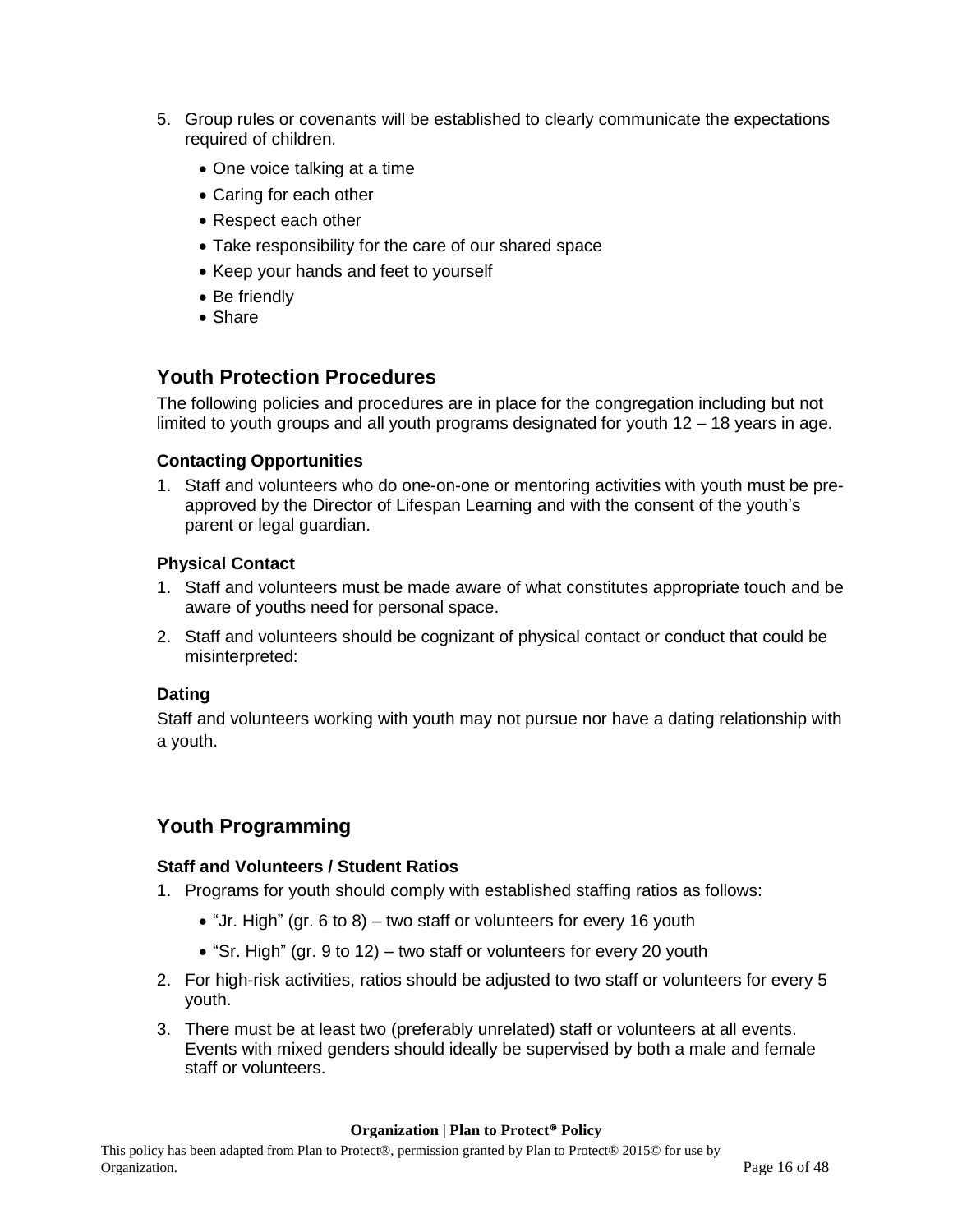4. It is recommended there be at least a five year age difference between staff and volunteers and the youth they supervise.

# <span id="page-16-0"></span>**Attendance**

- 1. Attendance of youth is to be taken each time a group or program is in session. These attendance records are to be kept on file permanently.
- 2. Attendance records must include the date, age of students, first and last name of the youth, full names of all staff and volunteers and occasional observer attending on that date.

# <span id="page-16-1"></span>**Planning for Safety**

All staff and volunteers must ensure a safe environment in their planning and evaluating of all activities. Safety precautions are to be communicated to youth, preferably in writing, followed by a discussion at time of excursion or activity.

# <span id="page-16-2"></span>**High Risk Activities: Off-Site Activities, Overnight Events and Transportation:**

### <span id="page-16-3"></span>**Off-Site Activities:**

- 1. **All off-site activities must be pre-approved by the Director of Lifespan Learning. Outings or activities deemed high risk are to be approved in consultation with the Lifespan Learning Committee**.
- 2. Parents will be notified at least one week (preferably 2 weeks) prior to the outing utilizing the Letter of Informed Consent (Appendix 10).
- 3. Proper written consent and medical release forms are required for each child/youth participating in off-site events. Forms must be kept in the possession of designated staff or volunteer during off-site activities. The originals are to be kept on file permanently.
- 4. All off-site activities are to be supervised by a minimum of two (preferably unrelated) adult staff or volunteers.

### <span id="page-16-4"></span>**Retreats and Overnight Events:**

- 1. All retreats and overnight events must be pre-approved by the Lifespan Learning Director.
- 2. Proper written consent and medical release forms utilizing the Letter of Informed Consent (Appendix 10) are required for each child or youth participating in overnight events. Forms must be kept in the lead staff's or volunteer's possession during trips and events and a copy filed in a known location at the congregation or with Director of Lifespan Learning. The originals are to be kept on file permanently.
- 3. There must be a minimum ratio of two staff or volunteers for every ten children or youth.
- <span id="page-16-5"></span>4. Youth attending retreats and overnight events will not be allowed to leave the event. Any anticipated exceptions must be added to the permission form signed by the parent prior to the group's excursion.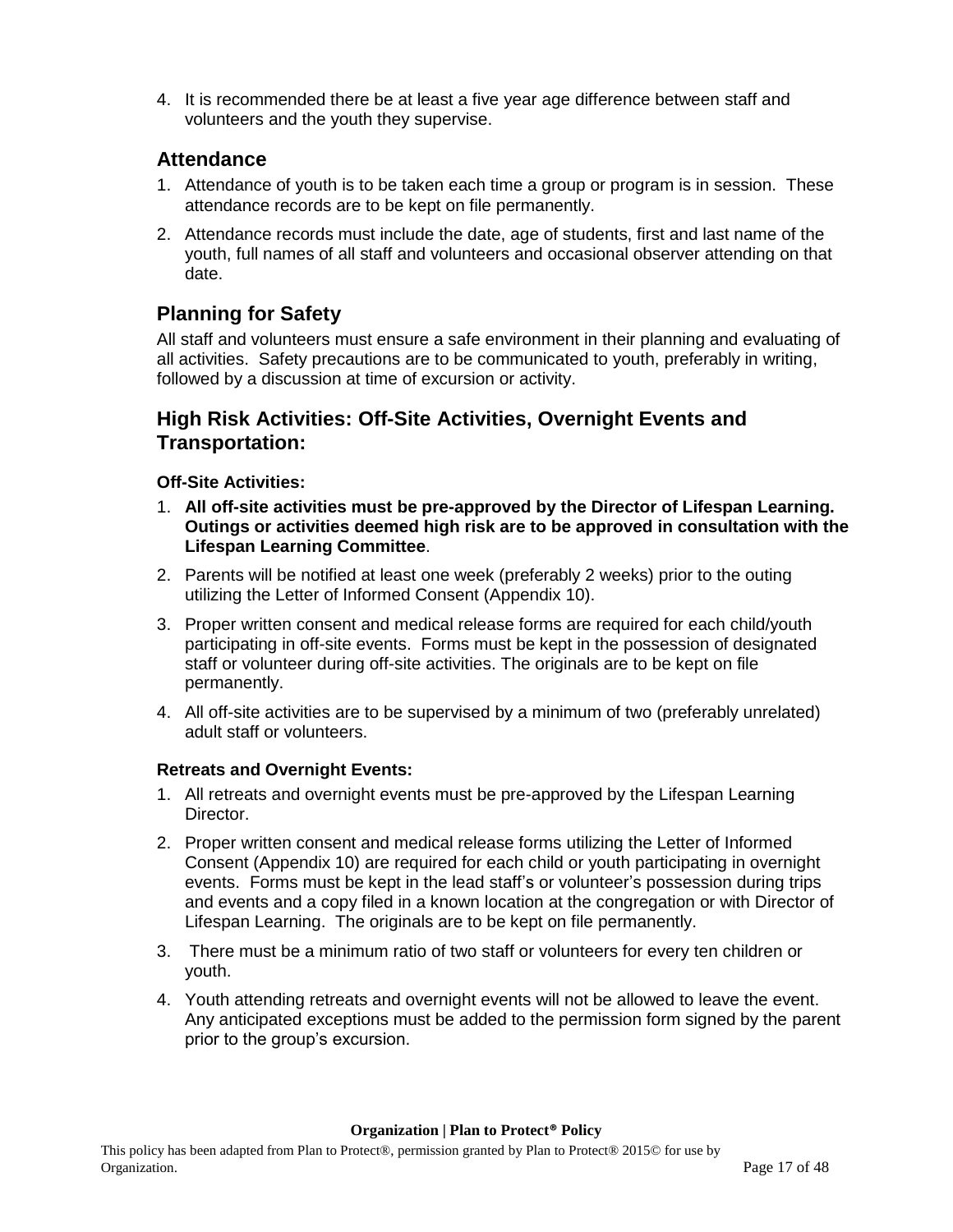#### **Overnight Housing Including Conferences, Camps, Hotels/ Motels or other UU Congregations:**

- 1. For the protection of our children and youth, the following guidelines will be followed prior to all off-site trips where overnight accommodations must be secured:
	- A notice with an attached Informed Letter of Consent (Appendix 12) will be sent home to the family advising them that an overnight trip is being planned, which requires the team to stay in a conference centre/camp/hotel/motel or congregations. **Make sure to note**:
		- a. that precautions are being taken to minimize the risk and to raise the level of safety provided for their children and youth, and,
		- b. that specific sleeping arrangements have been planned.
	- The Parent or guardian must return the signed and witnessed Informed Letter of Consent.
- 2. Any individuals travelling with the group who do not qualify as screened personnel should never be left alone with or solely responsible for the care or supervision of children or youth.

#### <span id="page-17-0"></span>**Transportation:**

- 1. All staff and volunteer drivers transporting youth during Neighbourhood activities must, prior to the youth event,:
	- Be pre-approved by the Director of Lifespan Learning,
	- Provide a copy of their valid driver's license,
	- Provide a copy of their current automobile insurance policy, and,
	- Have a minimum of five (5) years driving experience in good standing.
- 2. The number of occupants in vehicles transporting children and youth must not exceed the number of seat belts and each child must be in age appropriate safety restraints. Seat belts must be worn by everyone and remain fastened at all times the vehicle is in operation.
- 3. Ideally, at least two staff or volunteers should be in each vehicle transporting children or youth during Neighbourhood sponsored activities.
- 4. Children and youth must never be left alone in a vehicle.
- 5. The Trips and Off-site Travel Form (Appendix 10 & 12) will accompany the group with the original left in the Neighbourhood office and filed permanently. The form shall list:
	- Names and phone numbers of all participants
	- Location of event and phone number(s)
	- Drivers and vehicles involved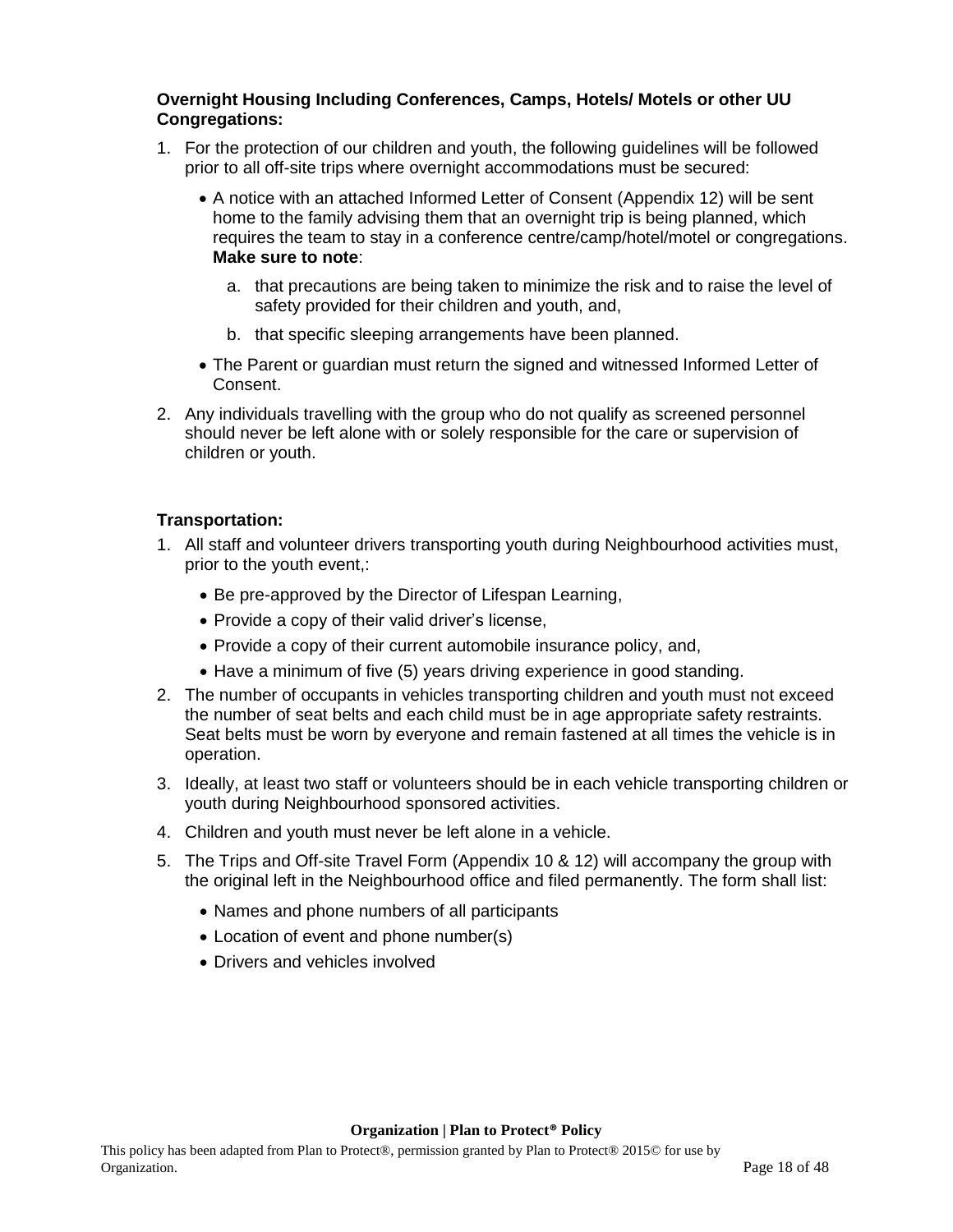# <span id="page-18-0"></span>**Health and Safety Guidelines**

#### <span id="page-18-1"></span>**Emergencies:**

- 1. A **first aid kit** will be kept in an accessible location with staff and volunteers being educated on the kit's location and its contents. Each kit will contain disposable nonlatex gloves, disinfectant towelette's, 4" x 4" gauze pads for blood absorption, small scissors and bandages.
- 2. A parent will be contacted when an injury, accident or medical emergency occurs. Incident Reports are to be completed for any and all accidents. Injuries are to be reported to the Director of Lifespan Learning.
- 3. A first aid kit will be carried on all off-site activities or outings.

#### **Allergies:**

1. Staff and volunteers must be informed of any individual(s) having severe allergies. The information will be posted in the children's and youth program meeting areas for easy access. Staff and volunteers who have the individual(s) in their care will be informed.

#### <span id="page-18-2"></span>**Medications:**

- 1. Staff and volunteers are not to give or apply any medications. Parents are to be contacted and should administer all medications.
- 2. An exception will be made for full day program and overnight events as follows;
	- Only medications with a doctor's prescription on the bottle will be given / administered. In this case written parental permission is required and a log will be kept, signed and dated, of the medication that was distributed.
	- Personnel are not to give over-the-counter medication without written authorization from physician.
	- Parents must complete the medication forms prior to the event and sign the dosage instructions.
	- Medication will be given to designated personnel on duty.
	- The medication is to be returned to the parent or quardian and the medication forms will be signed by the parent/guardian at the time of return.
	- The original forms will be filed permanently.
- 3. In the extreme case where Epi-pens and puffers are needed for allergies or asthma, written instructions are to be provided by the parent or guardian to staff. Requests should be written, signed, dated and filed permanently.

# <span id="page-18-3"></span>**2.07 Anti-Bullying and Zero Tolerance** *(see Appendix 16)*

# <span id="page-18-4"></span>**2.08 Communication via Social Media, Email and Text Messaging**

Social Media, such as MSN Messenger, Facebook, Twitter, Myspace, Skype, etc., as well as email and texting, will be used to improve communication, to promote and advertise congregation activities and to arrange face-to-face meetings. Staff and volunteers will refrain from using Social Media networks for relationship-building or counselling, particularly with children and youth.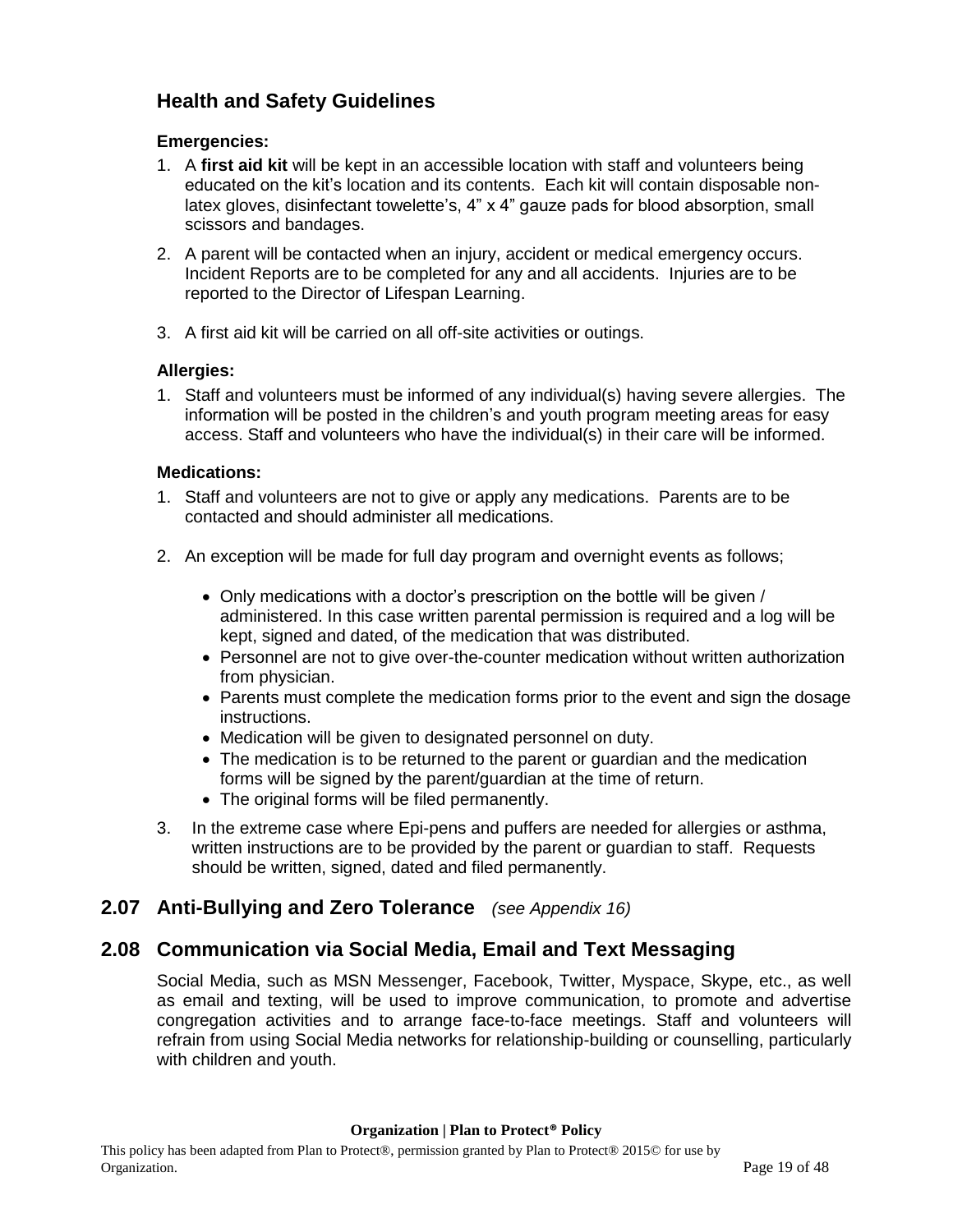- 1. Communication via text messaging, internet or social media with children 12 years of age and under is prohibited with the exceptions as stated below.
	- a. Staff and volunteers may communicate with children via email with written parental permission (Appendix 7), and copying parents/guardians on all emails.
	- b. Staff and volunteers will not initiate contact with children or youth 12 years of age or under via text or using Social Media.
	- c. Communications should also be copied to Director of Lifespan Learning.
- 2. Communication with youths 13 years of age and older via social media, telephone and texting is permitted under the following conditions:
	- a. Communication with a youth via email, text, MSN, Facebook, or other online social networks will be monitored closely and only used with written parental permission. (Appendix 7)
	- b. Staff and volunteers will ensure that all email communications with children or youth are copied to parents/guardians and the Director of Lifespan Learning.
	- c. Staff and volunteers may contact youth aged 13-17 via text or Social Media with written parental permission (Appendix 7) and copying another leader on the text, or using a public Social Media option (wall-to-wall, closed group pages).
	- d. Online communication will not involve video messaging (Facetime, Skype, etc) in any form, unless it is a pre-approved training post or group conference call.
	- e. Staff and volunteers will agree to give access to their social media networks should any communication with a child or youth come into question.

# **Photography and Video Policy**

Out of a sense of respect for the privacy of our members and guests we recommend the following practices regarding photography and videoing at worship, events and child or youth activities (on site and off site).

- 1. In September of each year parents or guardians of children and youth will be asked to complete a form that would either authorize or prohibit their child from being photographed or videoed at services, events or activities. (Appendix 8)
- 2. Staff and volunteers leading children and youth activities will be informed of the parent's or guardian's decision so that they can act on the their direction when photographs or videos are being taken.
- 3. Parents are welcome to take photos and videos of their own children for family use.
- 4. Before an adult is photographed or videoed, their permission must be obtained by the photographer or videographer; and they must be told how it will be used. (For example, "I'm taking pictures for the annual report, do you mind if I include your picture?)"
- 5. If videoing a performance or worship service (e.g. choir concert, Christmas pageant, etc.) permission must be obtained ahead of time by contacting the event organizer or the Sunday Service Committee chairs.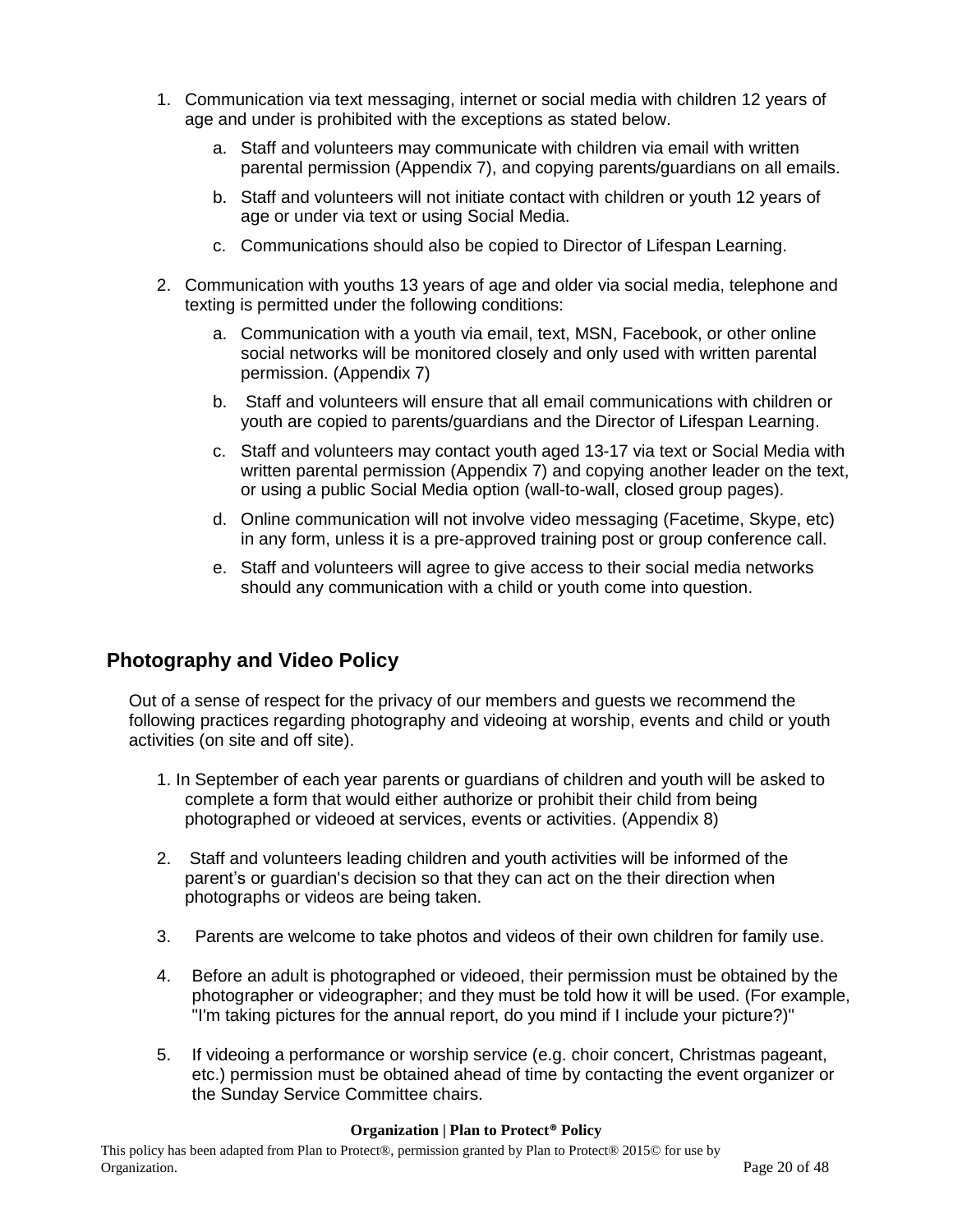<span id="page-20-0"></span>6. Photographs will only be posted on site at Neighourhood or in Neighbourhood reports or newsletters, brochures and our website.

# **SECTION III**

# <span id="page-20-1"></span>**POLICY ON REPORTING AND RESPONDING TO ALLEGATIONS AND SUSPICIONS OF ABUSE**

# <span id="page-20-2"></span>**Reporting Procedures**

#### <span id="page-20-3"></span>**Hearing of an Allegation or Suspicion of Abuse Against a Child or Youth**

The following policies outline the procedure and sequence for reporting suspected abuse cases.

- 1. For the protection of our children and youth, all allegations and/or suspicions of abuse against children and youth will be taken seriously.
- 2. Immediately upon hearing of potential abuse or allegations of abuse to a child or youth, the staff and volunteers involved at the time of disclosure must complete a **Suspected/Reported Child Abuse Report Form** documenting all pertinent information (Appendix 15). The victim should not be asked leading questions nor should the accused or any other parties be contacted at the point of completing the Suspected Abuse Report Form.
- 3. All forms must be kept permanently unless otherwise directed by legal counsel.
- 4. Staff and volunteers are requested to notify the Director of Lifespan Learning and/or the President of the Board that they will be making a report to Children's Aid.
- 5. Many child welfare agencies encourage that we not notify parents ourselves, especially if they or a family member are the alleged abuser.

#### <span id="page-20-4"></span>**Reporting an Allegation or Suspicion of Abuse**

- 1. According to the Child and Family Services Act, any person with a reasonable suspicion of child abuse has a legal responsibility to immediately report the matter to child protection authorities (Children's Aid) or the police. Reporting must be done by telephone or in person promptly at the point of observing signs of abuse or receiving a report of abuse. **The reporting must be immediate, a direct report by witness, and an on-going report** (call again if new details or concerns emerge).
- 2. A person who knowingly fails to report in these circumstances is in violation of the law and may be found to have committed an offence.
- 3. Neighbourhood Unitarian Universalist Congregation requests that when a volunteer or staff person in the line of duty reports a suspicion of abuse or an allegation of abuse to authorities that they also notify the Director of Lifespan Learning and/or the President of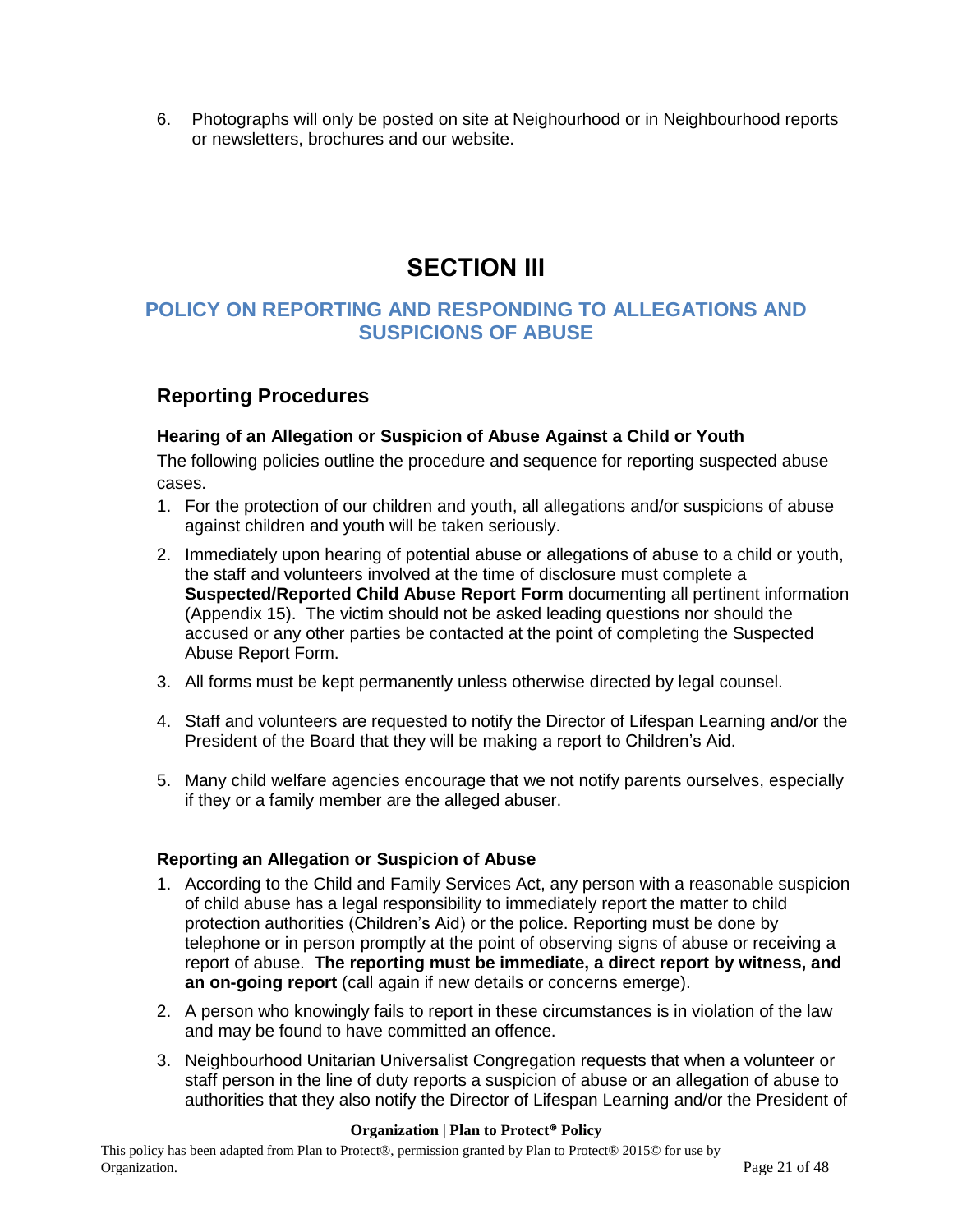the Board of Directors that a report has been made. It is understood that the report and all details of the disclosure is to be kept confidential.

- 4. The Director of Lifespan Learning or designate must notify the Neighbourhood's insurance provider and seek legal counsel upon hearing of a suspected child abuse case if it took place on Neighbourhood's property or during a Neighbourhood sponsored event or involved a Neighbourhood volunteer or staff member.
- 5. If the suspected abuse happened in the context of Neighbourhood Unitarian Universalist Congregation programming or services or was committed by a congregation member or attendee, the parents of the victim must be notified by the designated personnel.

#### <span id="page-21-0"></span>**Assessing and Investigating an Allegation or Suspicion of Abuse**

- 1. No persons, including Ministers, staff and Board members, are to assume the function of assessing, substantiating or investigating the need for intervention or interpretation of suspected child abuse.
- 2. There must not be any undue interference when a report of child abuse has been filed with child protection authorities or the police. The Director of Lifespan Learning or designate should ask the child protection authorities how they can assist in helping and supporting the investigation and the hurting child or youth and their family.

### <span id="page-21-1"></span>**Response to Allegations**

#### <span id="page-21-2"></span>**Spiritual Response and Counsel for the Victim**

- 1. For the protection of our children and youth, all allegations and/or suspicions of abuse will be taken seriously and handled with the utmost care. The suspected victims will be treated with dignity and respect.
- 2. Situations of abuse must be handled forthrightly with due respect for people's privacy and confidentiality. Discretion must be observed and details of the suspected abuse must not be shared among the congregation community.
- 3. Information should be shared on a need-to-know basis, expanding only as individuals are drawn into the response and investigation. Confidentiality for the victim must be protected.
- 4. Our Minister and or Lifespan Learning Director will seek opportunities to provide individual care and counsel both for the abuse victim and their family by referring them to appropriate community services.

#### **Spiritual Response and Discipline for the Accused or Convicted**

1. The accused is to be treated with dignity and respect. If the accused is a paid staff or a volunteer, that person will be relieved temporarily of his or her duties until the investigation is completed with arrangements made to either maintain or suspend his or her income until the allegations are cleared or substantiated.

#### <span id="page-21-3"></span>**Media Relations**

1. It is the responsibility of the President of our Board or designate, our Minister or a lawyer to speak on behalf of Neighbourhood Unitarian Universalist Congregation to media and to the public in relation to a suspected child abuse case. All inquiries should be directed to this person and comment should not be made by other individuals unless given permission to do so.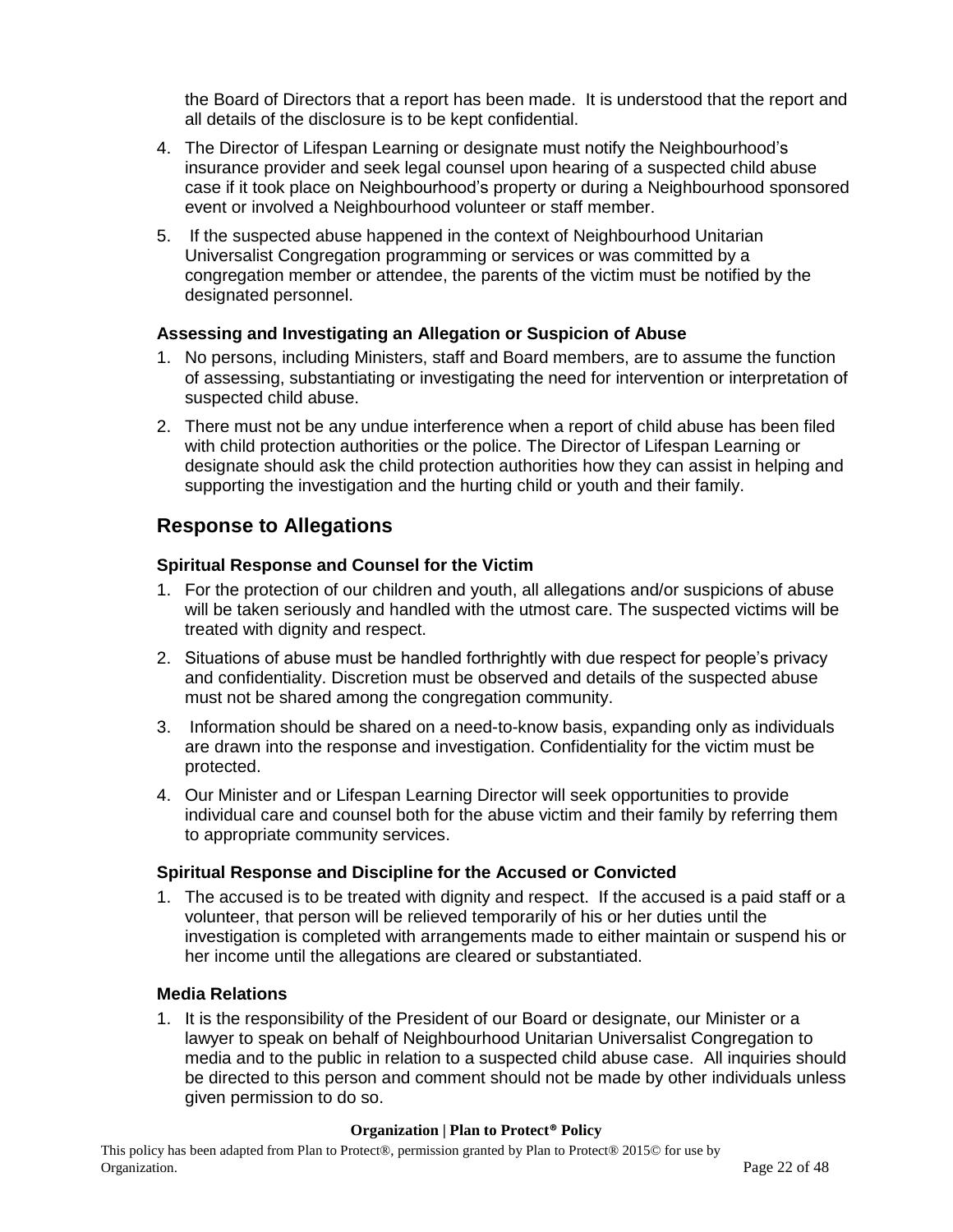2. Public statements when required will be made with the assistance of legal counsel.

#### <span id="page-22-0"></span>**Ongoing Investigation**

- 1. Full cooperation must be given by all parties to civil authorities under the guidelines of legal counsel.
- 2. At no time should Board members, Ministers or staff either engage in denial, minimization or blame, or admit responsibility which could prejudice the case or cause increased liability to Neighbourhood Unitarian Universalist Congregation.
- 3. A confidential follow-up report with conclusions and action taken must be documented the Director of Lifespan Learning in consultation with the Board of Directors following a report of abuse. (Appendix 15b)
- 4. It is critical to maintain confidentiality and strictly adhere to a need-to-know basis only.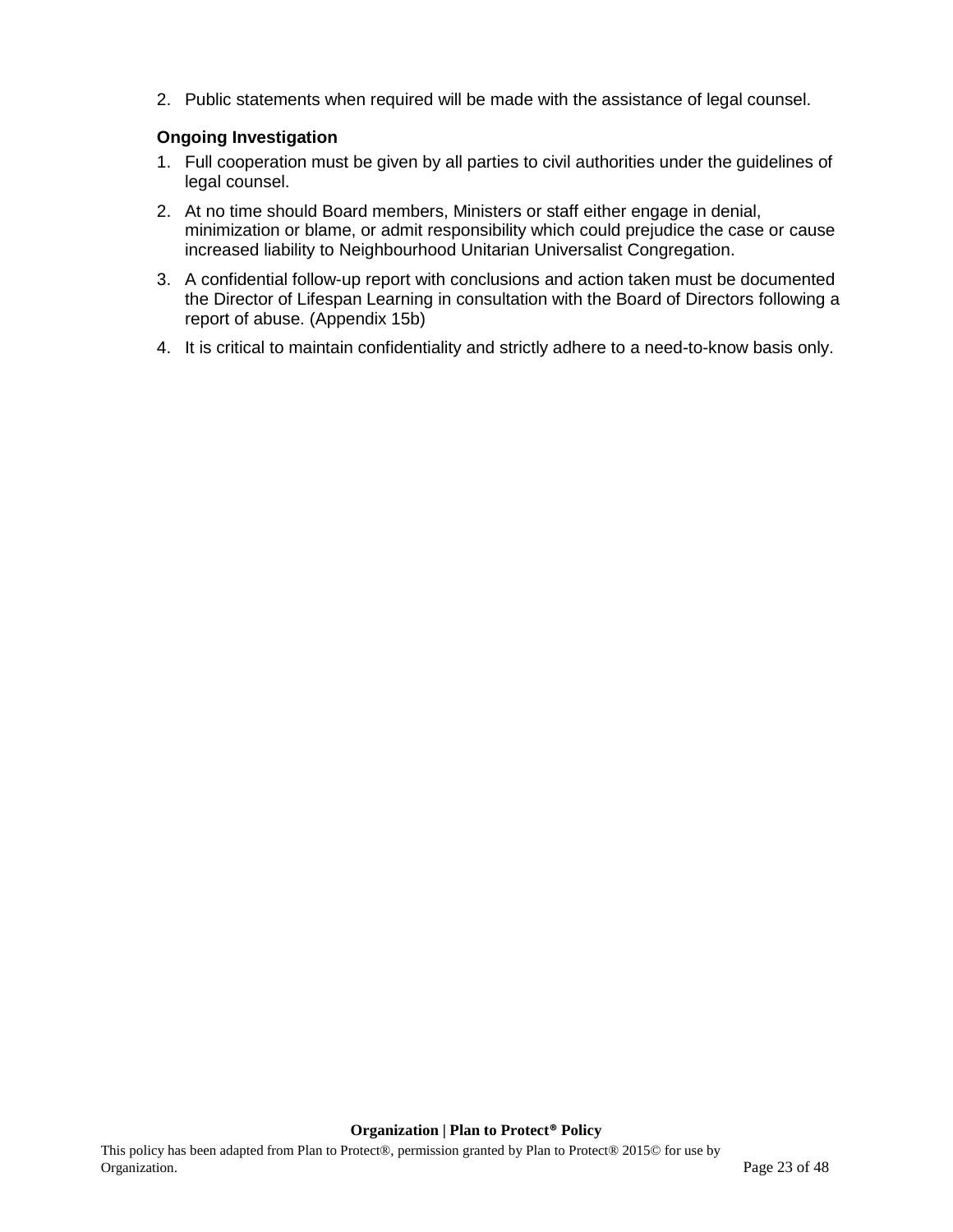# **SECTION IV**

# **MISCELLANEOUS POLICIES**

### <span id="page-23-2"></span><span id="page-23-1"></span><span id="page-23-0"></span>**Other Users and Shared Activities**

If Neighbourhood Unitarian Universalist Congregation partners with other congregations, agencies or community groups for the delivery of a joint activity or event with children and/or youth, the Board of Directors of Neighbourhood requires that our Insurance Agent be consulted during the planning stage to determine the risks, insurance coverage and shared liability. The Director of Lifespan learning or the Neighbourhood member acting as event organizer is required to obtain written opinion from the Insurance agent acknowledging the status of insurance coverage for these joint activities. Forms for this purpose are available through our office administrator.

### <span id="page-23-3"></span>**Policy Review**

The Policy is to be reviewed annually effective September 2016 and updated every three to five years by the Safe Congregations Committee in consultation with the Lifespan Learning Committee and the Board of Directors to ensure procedures are updated and/or clarified as needed and the policy maintains its relevance to applicable provincial child protection legislation.

**This policy will be updated between August 2019 - August 2021.**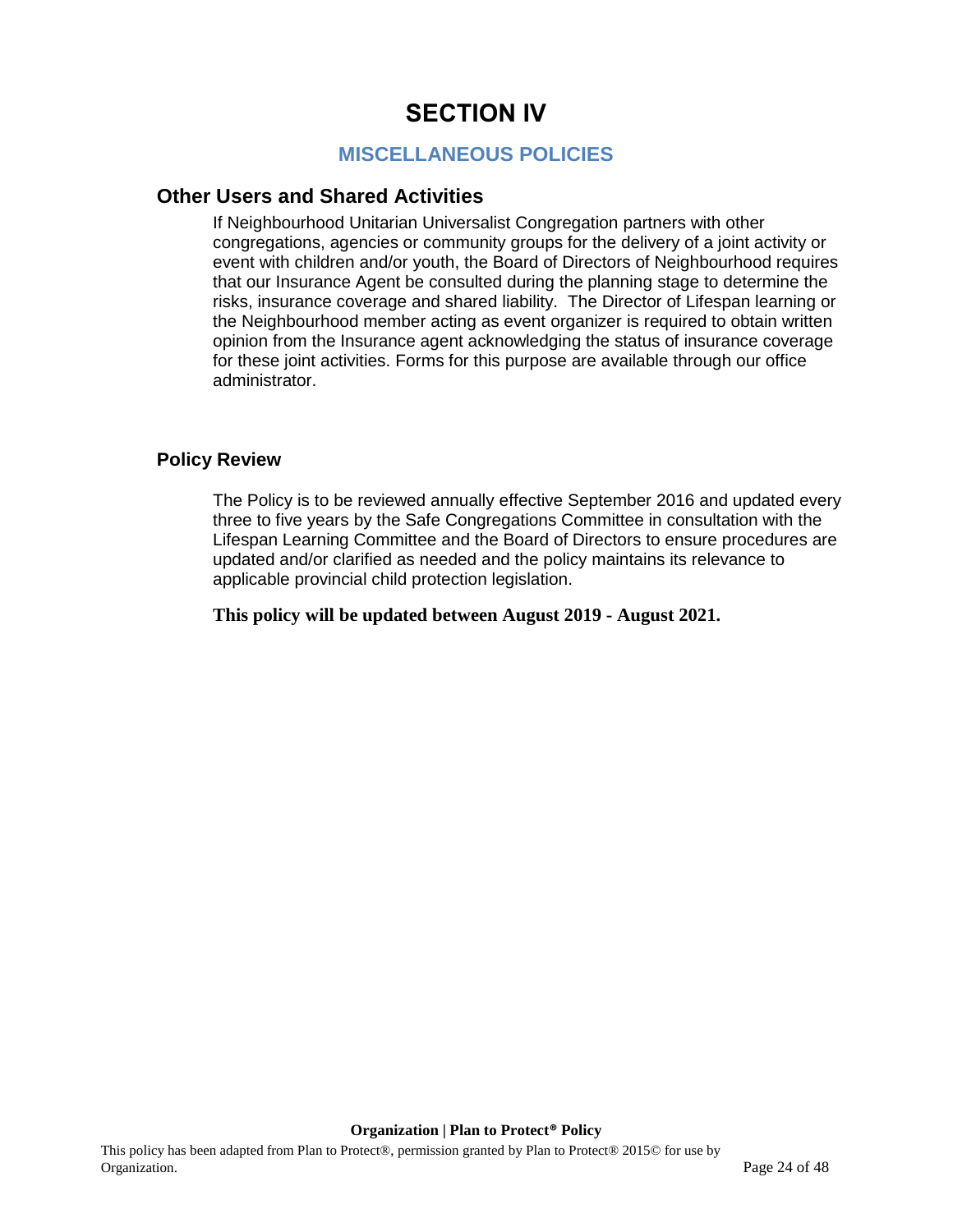# <span id="page-24-0"></span>**SECTION V – APPENDICES**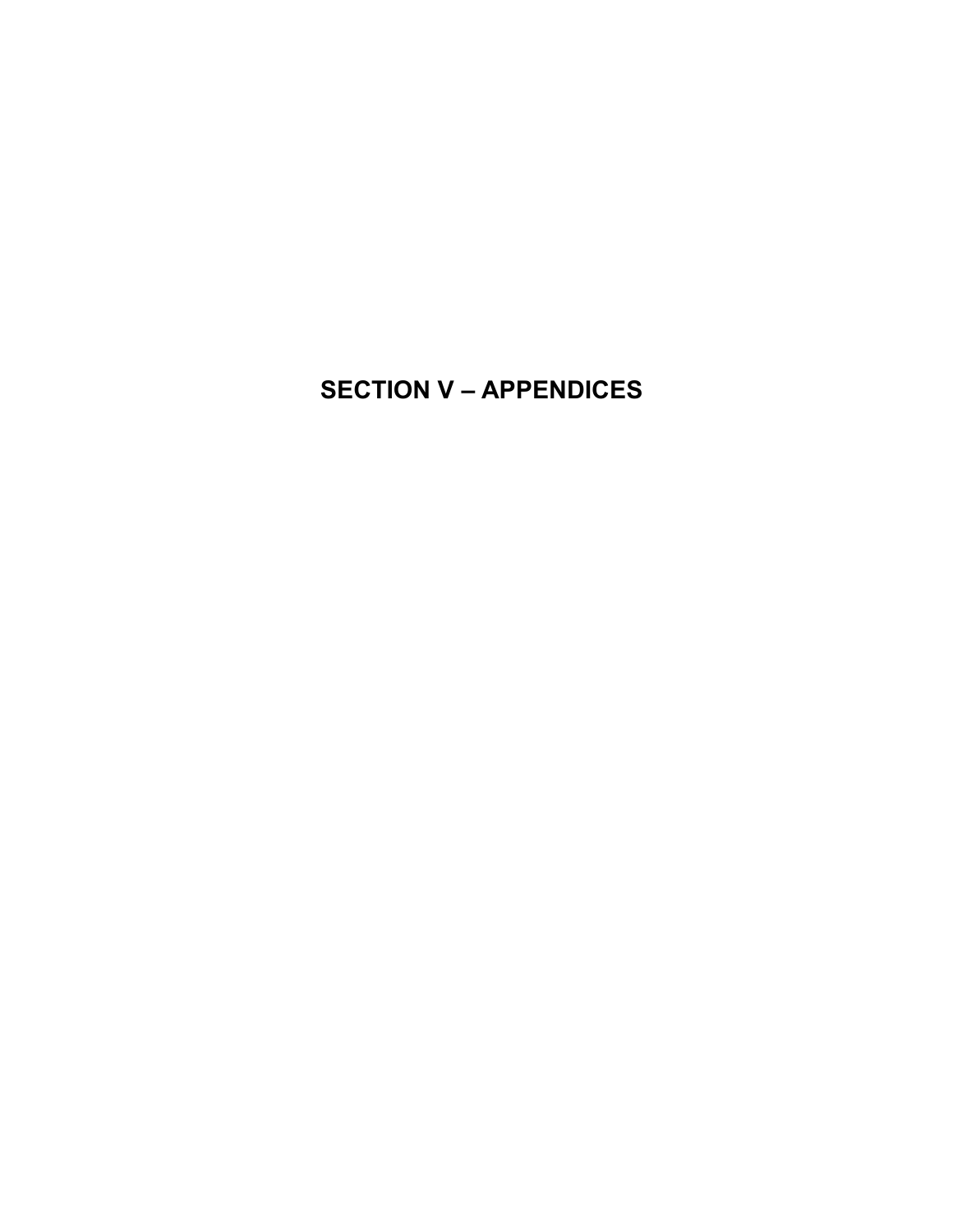# **Screening Process for Volunteers or Staff at Neighbourhood Unitarian Universalist Congregation**

<span id="page-25-0"></span>This document is to inform staff, Board members and members of Neighbourhood of the screening process for staff, Board members and Lifespan Learning volunteers to protect children, youth and members of the adult vulnerable sector within the Neighbourhood congregation.

These screening procedures also help us to promote our financial stability, the security of our property and assets and are deemed to be good business practice. These screening procedures have been designed according to the requirements of Plan to Protect.

- o When appropriate, volunteer and paid staff positions or vacancies will be posted both on our website, our Facebook page and announced during Sunday Service announcements.
- o A **position description** will be created by committee members and made available. The position description will clearly specify position responsibilities and duty of care expectations, required training and screening protocols including vulnerable sector screening and reference checks.
- o Interested members will be required to fill out our Volunteer Application form (appendix ) or a Staff Application form and again be informed of the responsibilities, expectations, required training and screening requirements for the position.
- o We will only accept applications for volunteer positions from individuals who have been members or adherents of the congregation for 6 months or more. (The only exception is when a member has come to us from another UU congregation and we have received a reference or letter of recommendation from a person holding a leadership position within that congregation).
- o For a paid position the minimum age for applicants is to be 18 years and older.
- o For volunteers we request that individuals working with children or youth be at least 5 years older than the population directly involved. (An exception to this would be for a curriculum program frequently used by our church called OWL- Our Whole Lives; where our national governing body requires that the facilitators be over 25 years of ages). For volunteers involved with adult vulnerable sector, we require that they have followed the application, screening and training process but there is no specific age restriction.
- o Our formal applications for staff (appendix D) and volunteers will request individuals to share with us their reason for applying including experience, skills and interests. We will ensure that we are abiding by the Ontario Human Rights Code without discrimination for all of our application procedures. Any persons involved in the application and/or screening process will be made aware of these expectations.
- o During the interview, we must abide by the questions and interview format provided by Plan to Protect. Interviewers must avoid questions that refer to ethnicity, marital status or sexual orientation. (Appendix 5)
- o Members of the hiring committee will be responsible for reference checks. References will be contacted by phone for paid staff and volunteers with a minimum of 2 references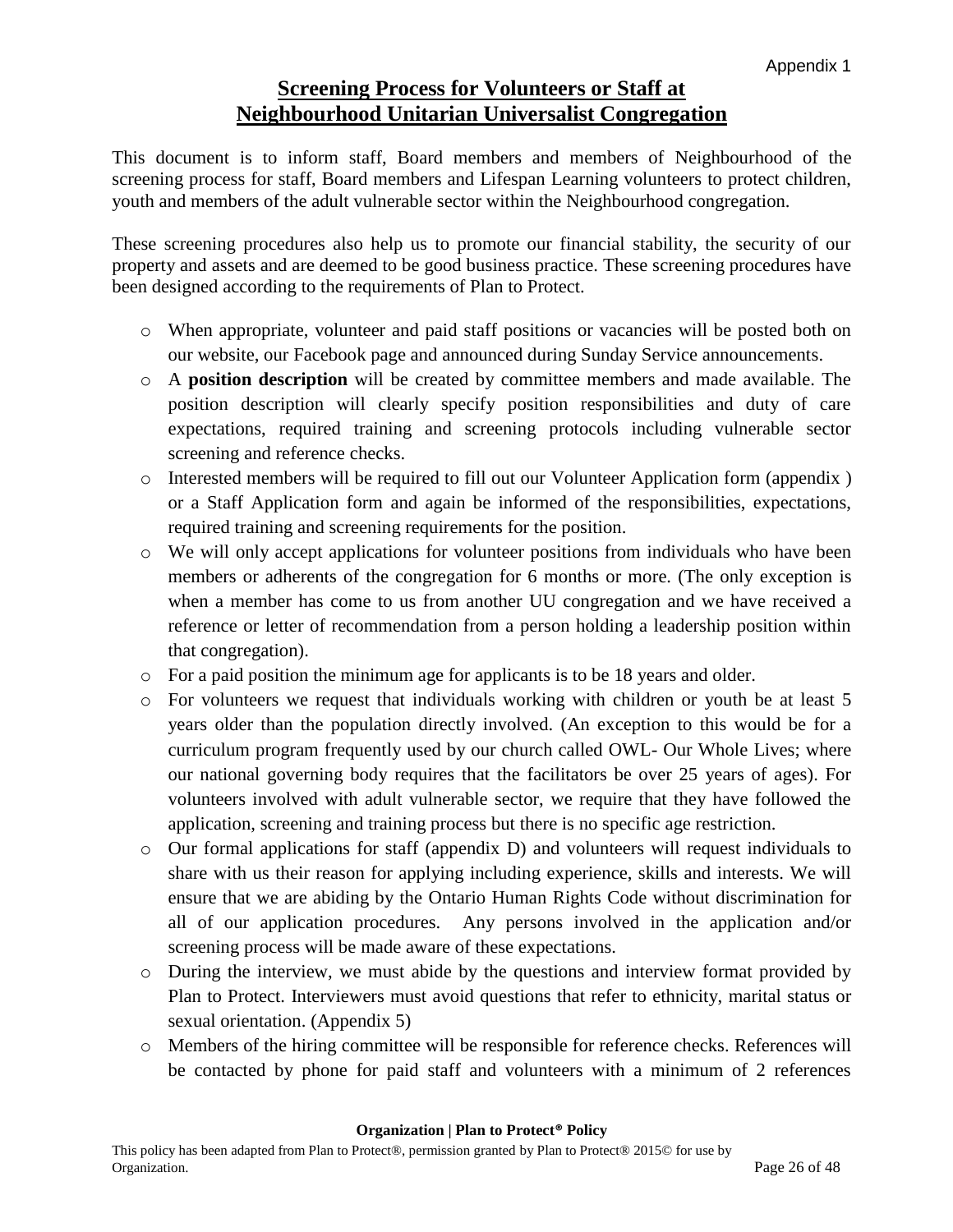required. We must ask the questions approved and recommended by Plan to Protect. (appendix F)

- o A Position of trust check will be submitted for appropriate screening for all staff positions and board members and volunteers who will be interacting with children, youth or vulnerable adults. Only the Lifespan Learning Director and the certified Plan to Protect Administrator will have access to the outcomes for volunteers. Only they will consult on and address record checks that come back with issues or concerns.
- o The final hiring decision for a paid staff member will be approved or denied by our Board of Directors and members of the approved Hiring Committee. A Hiring Committee for Lifespan Learning roles will include the Director of Lifespan Learning, the Certified Plan to Protect Administrator, and a member of the Board (optional a member at large).
- o The final decision for accepting a volunteer working with children and youth will be the Director of Lifespan Learning with the approval of the Lifespan Learning Committee.
- o All new volunteers and staff (regardless of any prior training or professional certifications) are required to attend a Plan to Protect orientation training (estimated 2 hours) which will be facilitated by the certified Plan to Protect Administrator at Neighbourhood.
- o Refresher courses must also be attended.
- o A contract including a Confidentiality Agreement and a Covenant of Care is provided and signed by all required parties. (Appendix 7)
- o Supervision and evaluation of Lifespan Learning volunteers will occur on a regular basis by the Director of Lifespan Learning. Support and information sharing will also occur by attendance at Life Span Learning Committee meetings held monthly.
- o ALL documents including job description, completed applications, original copy of Position of trust check and reference check notes MUST be kept in a locked and secured setting indefinitely.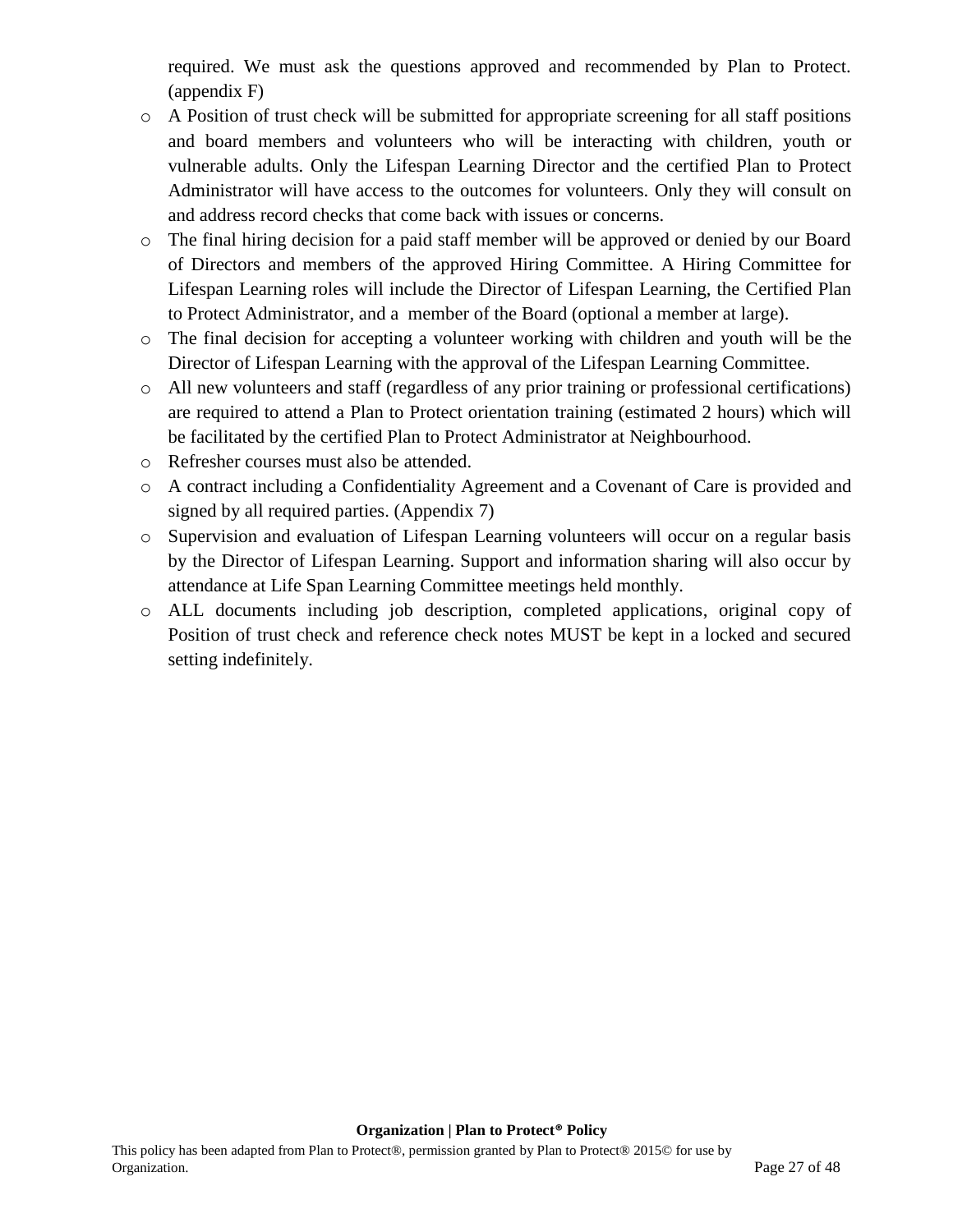# <span id="page-27-0"></span>**Neighbourhood Unitarian Universalist Congregation Application Form (Adults) for those working with children and youth**

| <b>Personal Information</b>                                                                                                                                                                                                          |            |              |
|--------------------------------------------------------------------------------------------------------------------------------------------------------------------------------------------------------------------------------------|------------|--------------|
|                                                                                                                                                                                                                                      |            |              |
| Address experience and the contract of the contract of the contract of the contract of the contract of the contract of the contract of the contract of the contract of the contract of the contract of the contract of the con       |            |              |
|                                                                                                                                                                                                                                      |            |              |
|                                                                                                                                                                                                                                      |            |              |
| <b>Personal History</b>                                                                                                                                                                                                              |            |              |
| Occupation and/or Employer(s) (Please include a resume)                                                                                                                                                                              |            |              |
| Hobbies, Interests or Skills                                                                                                                                                                                                         |            |              |
| <b>Spiritual History</b><br>How long have you attended Neighbourhood Unitarian Universalist Congregation? __________                                                                                                                 |            |              |
| Do you regularly attend Neighbourhood (2 or more services a month)?                                                                                                                                                                  | $\Box$ Yes | $\square$ No |
| Are you a member of the Neighbourhood Unitarian Universalist Congregation? □ Yes □ No                                                                                                                                                |            |              |
| Congregations I attended in the last five years are as follows:                                                                                                                                                                      |            |              |
|                                                                                                                                                                                                                                      |            |              |
|                                                                                                                                                                                                                                      |            |              |
| Volunteer or Staff Roles: <u>Chamber and Chamber and Chamber and Chamber and Chamber and Chamber and Chamber and Chamber and Chamber and Chamber and Chamber and Chamber and Chamber and Chamber and Chamber and Chamber and Cha</u> |            |              |
|                                                                                                                                                                                                                                      |            |              |
| Address                                                                                                                                                                                                                              |            |              |
|                                                                                                                                                                                                                                      |            |              |

#### **Organization | Plan to Protect® Policy**

This policy has been adapted from Plan to Protect®, permission granted by Plan to Protect® 2015© for use by Organization. Page 28 of 48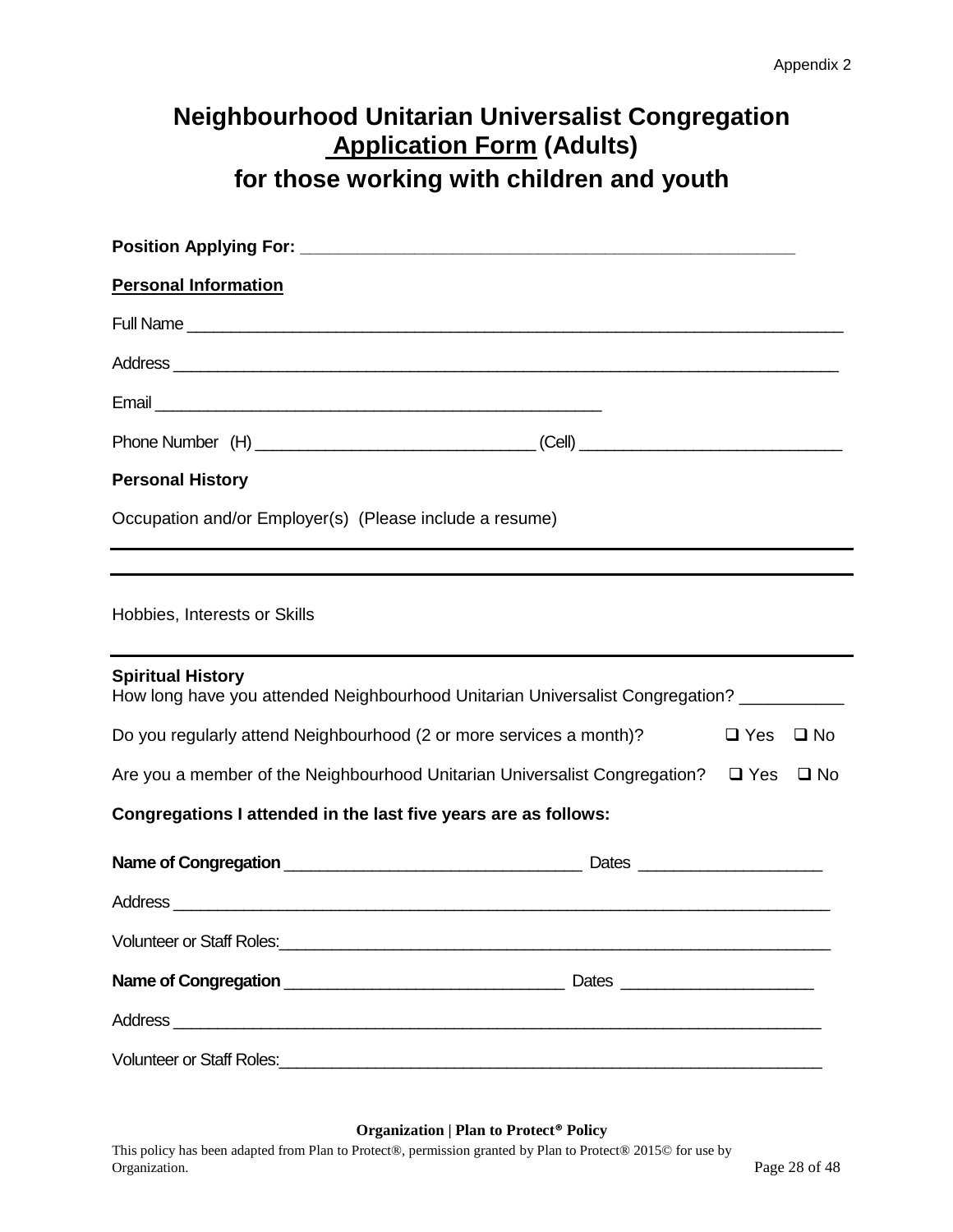#### **Confidential Information**

In order to provide a safe and secure environment for our children and youth, we believe it is necessary to include the following questions as part of our application process.

All information will be kept confidential by congregation leadership and the Safe Congregations Committee. (Police may access this information, under warrant, if requested.) Answering yes to any of the questions may not necessarily preclude you applying. Thank you in advance for your understanding.

- 1. Are there any circumstances involving your lifestyle or background that **Yes No** might call into question your ability to work with children, youth and vulnerable adults? (ie. assault convictions)
- 2. Have you ever been convicted or found guilty of a criminal offense **Yes No** for which a pardon has not been granted (excluding minor traffic violations)?

If yes, please list offence(s) and the date(s) of conviction:

3. Have you ever been expelled from or had your employment terminated by any employer for assault, violence or impropriety against a child, youth or vulnerable person (e.g. senior citizen or person with disabilities)? **Yes No**

4. Have you ever been investigated by a Child Welfare Agency for suspected child abuse? **Yes No**

5. Have you ever been a defendant or respondent in a civil lawsuit or human rights complaint or other legal proceeding in which you were alleged to have abused or engaged in violence, harassment or other immoral or illegal behaviour or conduct involving children, youth or vulnerable adults? **Yes No**

6. Do you have any health concerns which could impact your ability **Yes No** to perform the functions of the position for which you are applying? (Please note such health concerns may not prevent you from holding the position for which you have applied)

7. Do you have any contagious diseases or conditions of which we **D** Yes **D** No should be aware, and which we may need to take steps to protect against transmission should you volunteer at Neighbourhood Unitarian Universalist Congregation?

If you have answered yes to any of the above questions, please explain.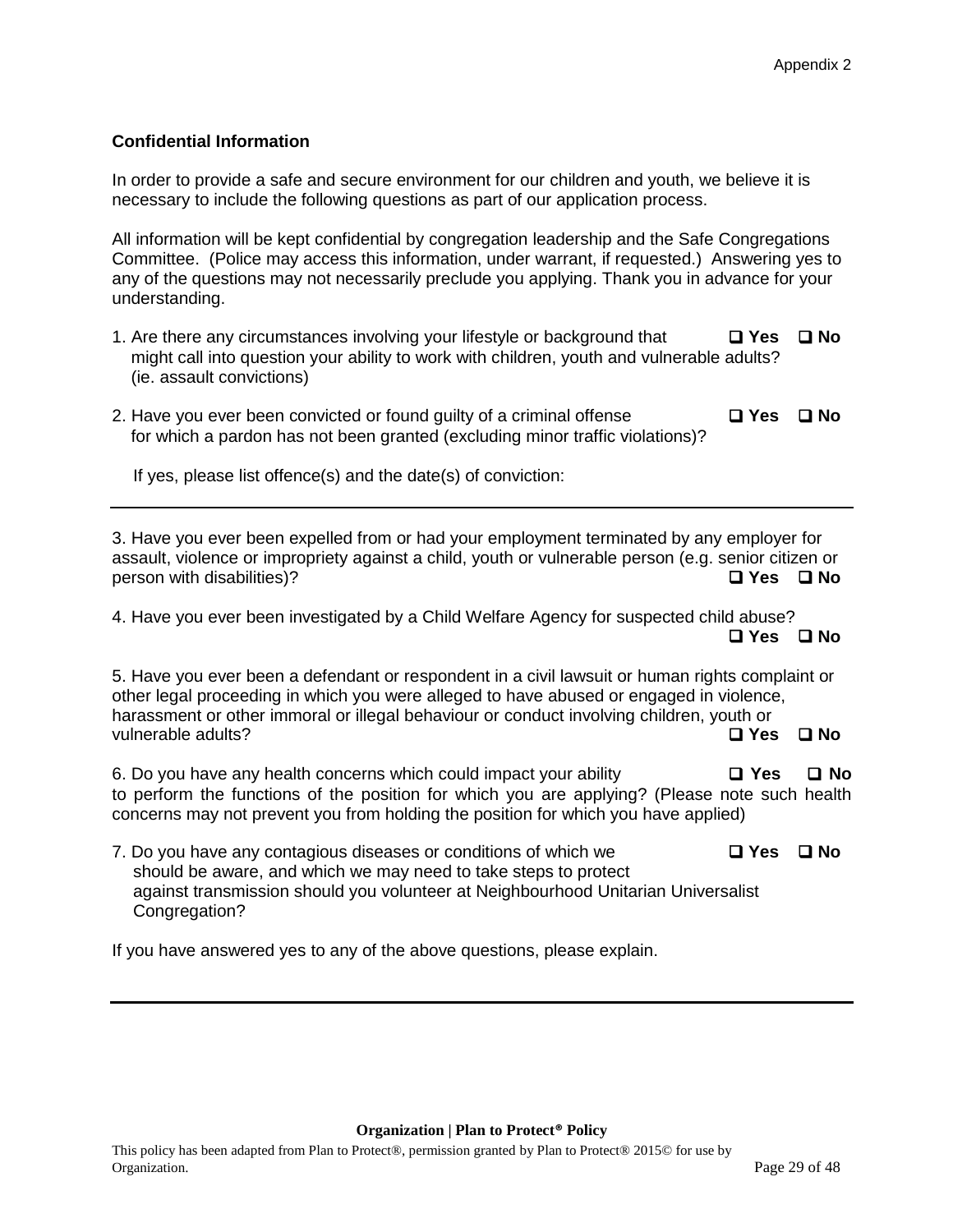#### **References**

Please provide the names of two individuals, excluding relatives, who could provide a reference for you. Include at least one reference from outside the congregation.

| Address                                                             |  |  |  |
|---------------------------------------------------------------------|--|--|--|
|                                                                     |  |  |  |
| 3 <sup>rd</sup> Reference should one of the above not be available: |  |  |  |
|                                                                     |  |  |  |
| Address                                                             |  |  |  |
|                                                                     |  |  |  |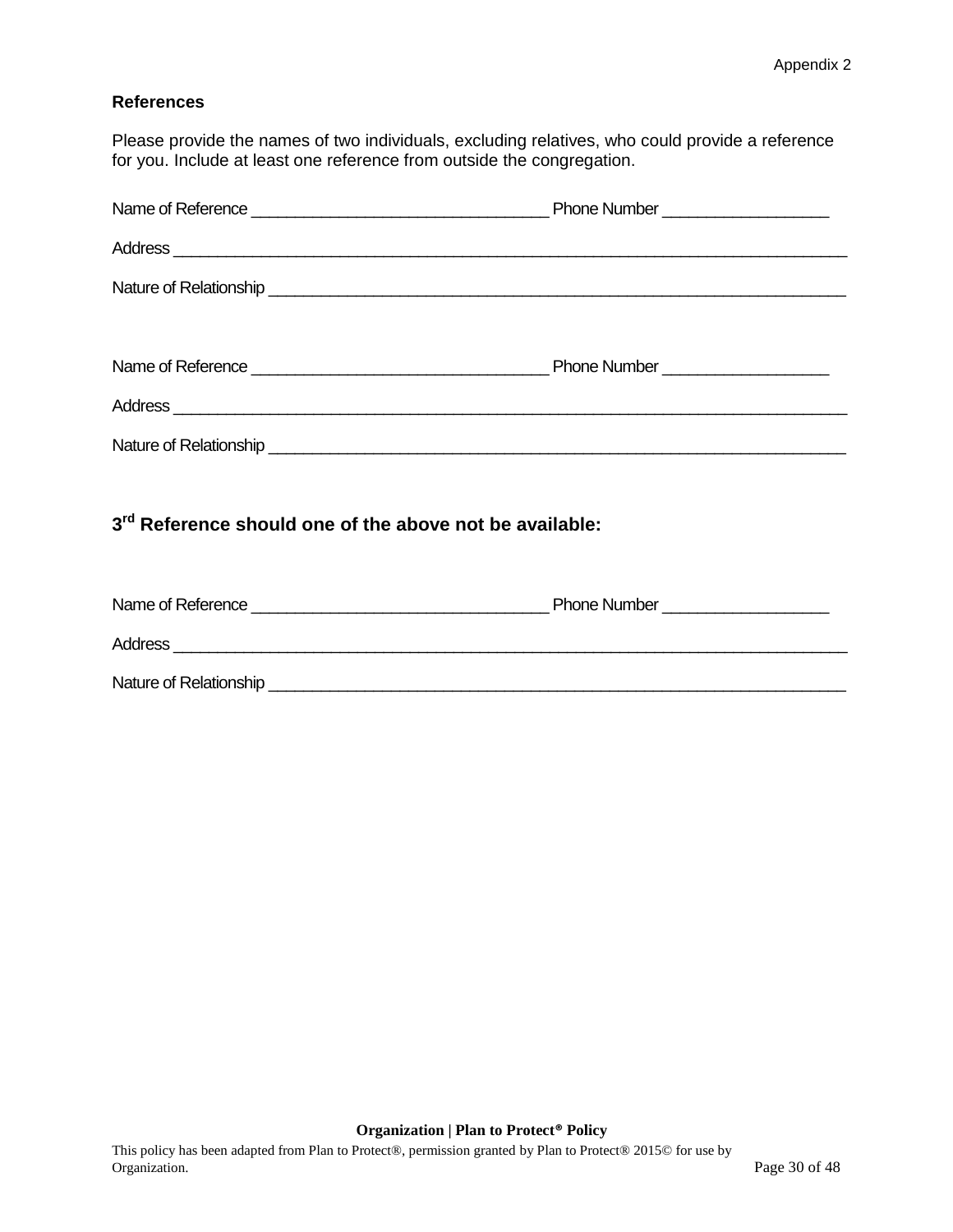# **Release of Information and Declaration of Intent**

<span id="page-30-0"></span>I hereby give Neighbourhood Unitarian Universalist Congregation permission to contact the persons named as references to ascertain my suitability for volunteer ministry. I release all such references from liability for any damage that may result from furnishing such evaluations to you.

I give Neighbourhood Unitarian Universalist Congregation consent to verify the information provided herein and to contact the references listed. I waive any right to confidentiality and of any right to pursue damages against Neighbourhood Unitarian Universalist Congregation for losses caused by the reference's response.

I also grant permission for Neighbourhood Unitarian Universalist Congregation to perform a police records check for purposes of my protection against any false allegations and for the protection of those I serve. I consent to such an investigation with the understanding that the results will be kept in strict confidence. I agree to adhere to the protection policies as adopted by the Neighbourhood Unitarian Universalist Congregation.

I understand that if my character or morals are deemed by Neighbourhood Unitarian Universalist Congregation leadership to be inappropriate and/or criminal at any time during my service Neighbourhood Unitarian Universalist Congregation will be entitled to terminate my involvement without express cause or prior notice regardless of any other oral or written statement by Neighbourhood Unitarian Universalist Congregation prior to, at, or following the date of volunteer service.

I understand that Neighbourhood Unitarian Universalist Congregation is responsible for the welfare of any person or persons entrusted to my care. I will cooperate fully with the staff in the fulfillment of my duties and will keep all information I encounter, in my role as a volunteer, confidential. If at any time I find that I am unable to support the policies, procedures or doctrine of Neighbourhood Unitarian Universalist Congregation, I will gracefully and quietly resign my position. If my supervisors find that I am in conflict with any of the policies or procedures and we are not able to resolve the issue, I will agree to resign my position.

I hereby acknowledge that, to the best of my knowledge, the information contained in this application is true and correct. I accept and agree to adhere to the Seven Principles and to the principles of Neighbourhood Unitarian Universalist Congregation.

| Printed Name                                                                                                                                                                                                                       | Date |
|------------------------------------------------------------------------------------------------------------------------------------------------------------------------------------------------------------------------------------|------|
| Signature of Witness <u>Signature</u> of Witness Community and Community and Community and Community and Community and Community and Community and Community and Community and Community and Community and Community and Community |      |
| Printed Name                                                                                                                                                                                                                       | Date |

**Note:** Information received is confidential and is being gathered for the purposes of screening program personnel. The information gathered here will be used for the purposes of supporting the programming and growth at Neighbourhood Unitarian Universalist Congregation.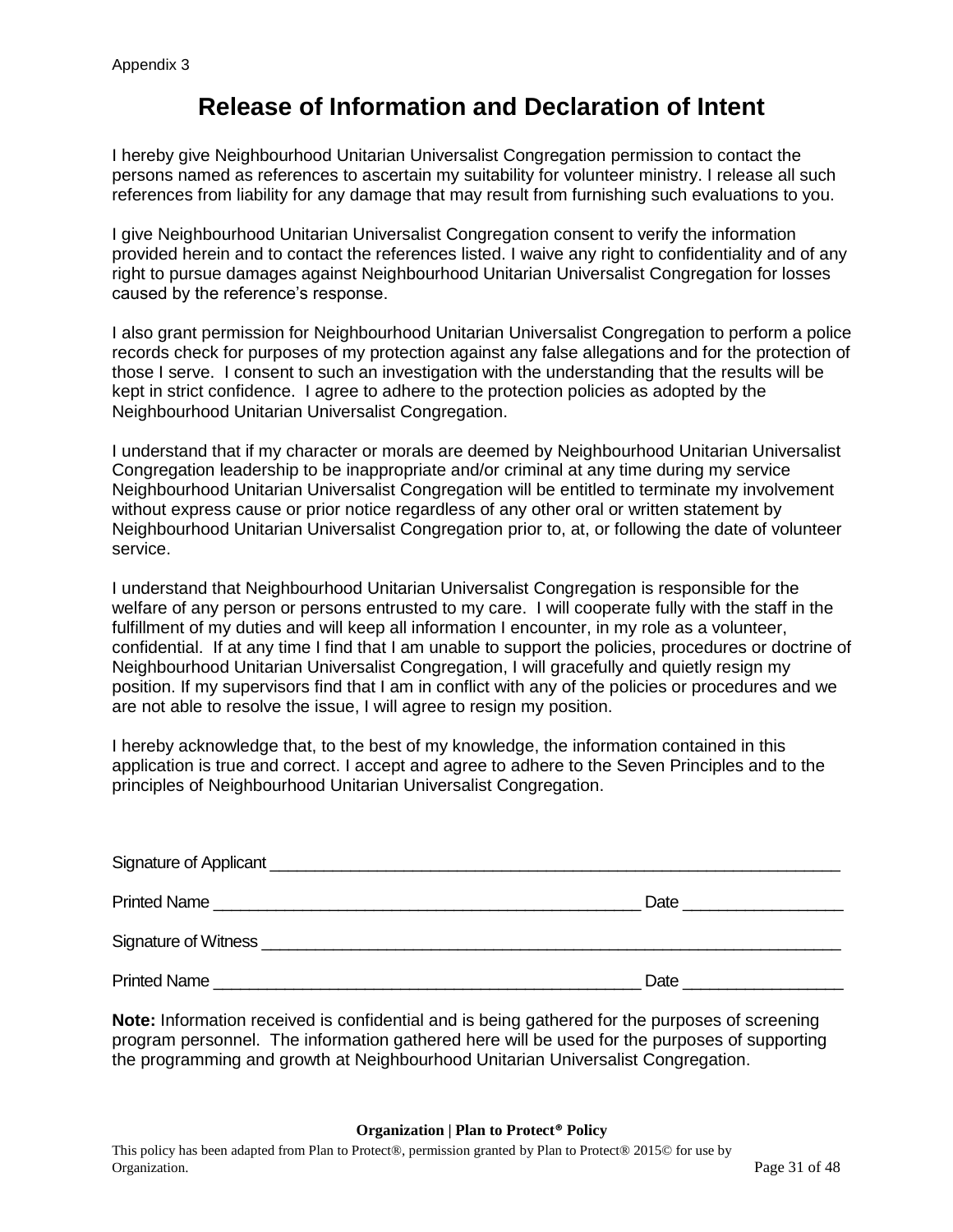# <span id="page-31-1"></span><span id="page-31-0"></span>**Volunteer Application Form for Youth Working with Children**

| <b>Personal Information</b>                                                                  |                                                                                                                                                                                                                                      |  |
|----------------------------------------------------------------------------------------------|--------------------------------------------------------------------------------------------------------------------------------------------------------------------------------------------------------------------------------------|--|
|                                                                                              | Grade ______________                                                                                                                                                                                                                 |  |
|                                                                                              |                                                                                                                                                                                                                                      |  |
|                                                                                              |                                                                                                                                                                                                                                      |  |
|                                                                                              |                                                                                                                                                                                                                                      |  |
|                                                                                              | Name of Parents <b>Commission Contract Contract Contract Contract Contract Contract Contract Contract Contract Contract Contract Contract Contract Contract Contract Contract Contract Contract Contract Contract Contract Contr</b> |  |
|                                                                                              | Are your parents supportive of your involvement? $\Box$ Yes $\Box$ No                                                                                                                                                                |  |
|                                                                                              |                                                                                                                                                                                                                                      |  |
| <b>Hobbies, Interests or Skills</b>                                                          |                                                                                                                                                                                                                                      |  |
| <b>Volunteer Experience and Part-time Jobs</b>                                               |                                                                                                                                                                                                                                      |  |
| <b>Spiritual History</b>                                                                     | How long have you attended Neighbourhood Unitarian Universalist Congregation? _________                                                                                                                                              |  |
|                                                                                              | Do you regularly attend (2 or more times a month)? $\Box$ Yes $\Box$ No                                                                                                                                                              |  |
| In a brief paragraph, please describe what your being a Unitarian Universalist means to you. |                                                                                                                                                                                                                                      |  |
|                                                                                              |                                                                                                                                                                                                                                      |  |
|                                                                                              |                                                                                                                                                                                                                                      |  |
|                                                                                              | Describe why you would like to be part of our Lifespan Learning Team.                                                                                                                                                                |  |
|                                                                                              | What strengths or assets would you bring to our Lifespan Learning Program?                                                                                                                                                           |  |
|                                                                                              |                                                                                                                                                                                                                                      |  |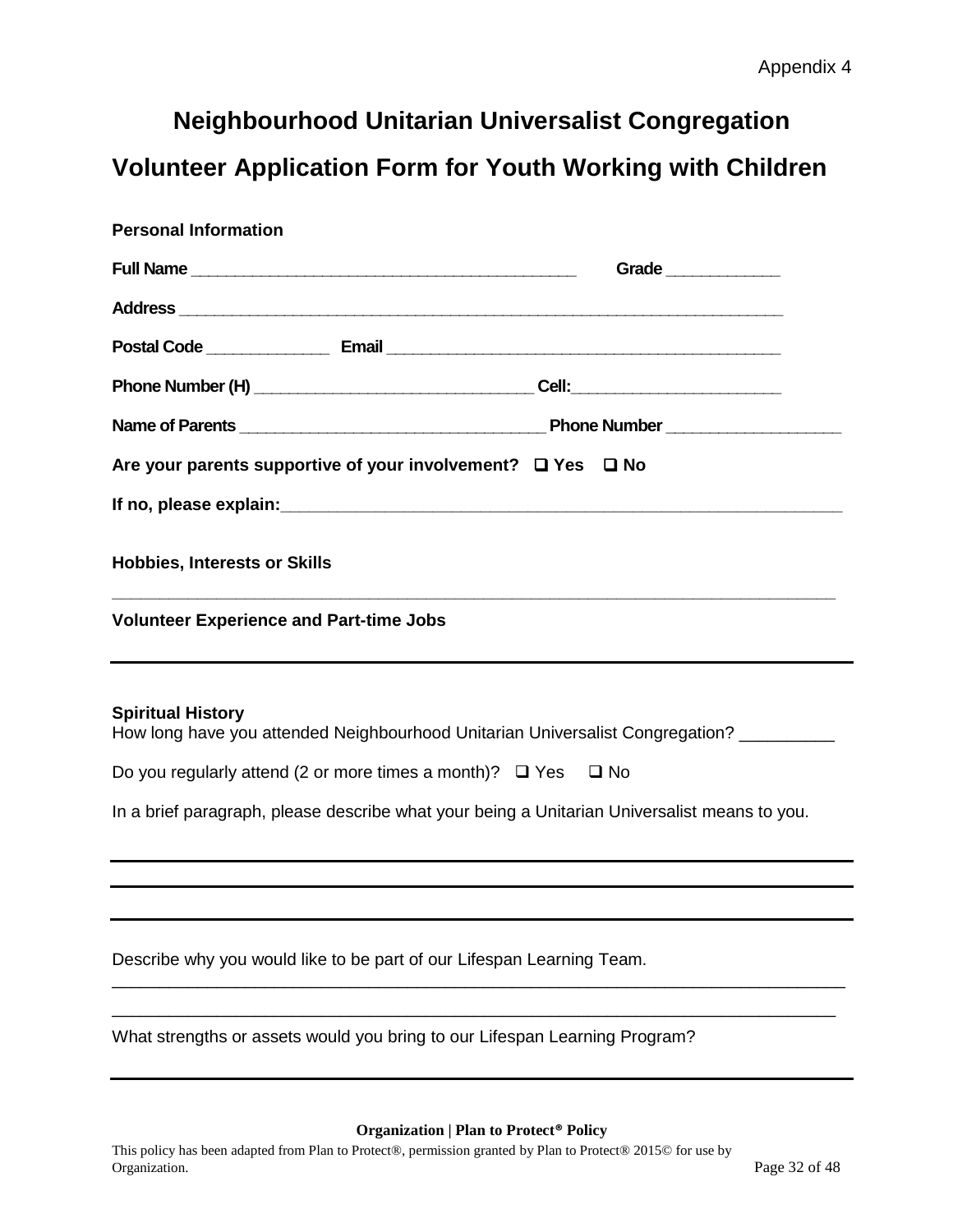#### **References**

List two adults that you've known for at least one year and who know of your character and ability to work with children. You may include one reference from a relative, but must also include references from an employer or teacher or program leader.

| Address |  |
|---------|--|
|         |  |
|         |  |
|         |  |
|         |  |
|         |  |
|         |  |
|         |  |
|         |  |
|         |  |

Information received is confidential and is being gathered for the purposes of screening Staff and volunteers and placing them into ministry with Children. The information gathered here will be used for the purposes of supporting the ministries at Neighbourhood Unitarian Universalist Congregation.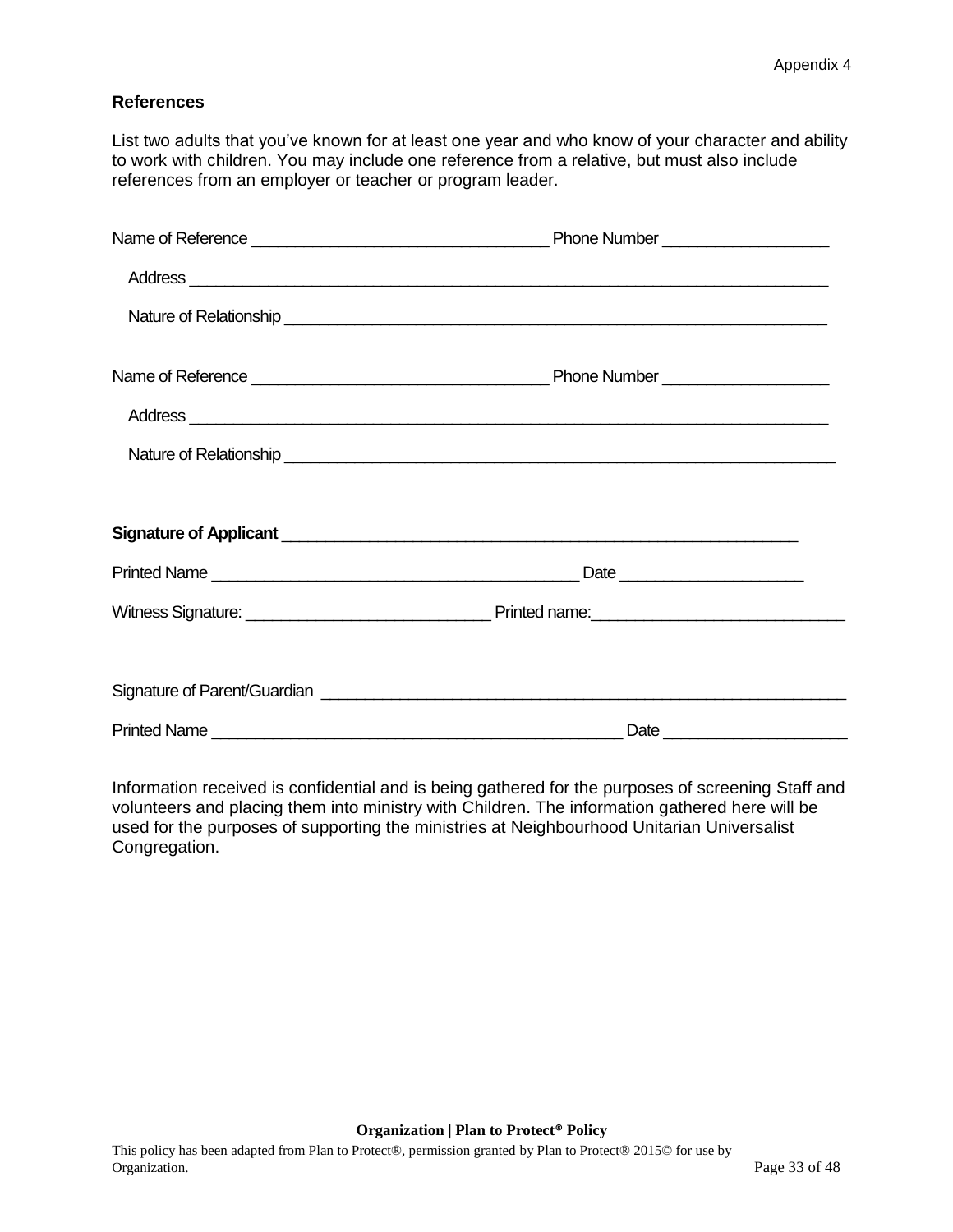# **Interview Questions for Individuals Applying to Work with Vulnerable Sectors**

#### **Introduction Questions:**

- 1. Tell us a bit about yourself? (try to hold your response to 2 minutes)
- 2. What do you know about the programs that are held at Neighbourhood UUC?
- 3. Why do you believe you are a strong candidate for this role?
- 4. What skills and qualifications are essential for success in the position of \_\_\_\_\_\_?
- 5. How would your co-workers/peers describe you?
- 6. How would a past supervisor describe you?
- 7. Why do you want to work/volunteer at our organization?
- 8. Why have you chosen to work with children/youth?

**Behavioural and Judgement Questions**: (With young people, if the candidate does not have an incident or story, consider restating the question as a scenario question. This may call for you to re-state the question in different words. Behavioural and Scenario questions demonstrate the ability to make judgement decisions on the spot).

- 9. In your previous experience working with children/youth, tell us about a time that you helped resolve a particularly difficult parent or youth conflict?
- 10. Tell us about a time when you cared for children/youth and had to handle a behavioral problem?
- 11. Describe a time when you felt the children/youth in your care were unsafe. What did you do?
- 12. Describe what Teamwork means to you.
- 13. What did you do in your last job/volunteer position to contribute toward a teamwork environment?
- 14. What are your top three strengths?
- 15. What is one area that you anticipate might be difficult for you working with children/youth?
- 16. Give an example of how you have provided leadership to a child/youth and encouraged them to make good decisions?
- 17. One of the values of this organization is respect of diversity and inclusion. How do you see yourself contributing to this happening?
- 18. Tell me about a time when you had a conflict with a friend or an employer or an authority of some kind (teacher, parent, coach).
- 19. If you were hired, what ideas/talents could you contribute to the programs and the team?
- 20. Describe a time when you decided on your own that something needed to be done and you took on the task to get it done.
- 21. Describe a situation in which you had to be creative. What did you find challenging and/or exciting about this?
- 22. List three things former co-workers would say about you.
- 23. Do you have any questions for me?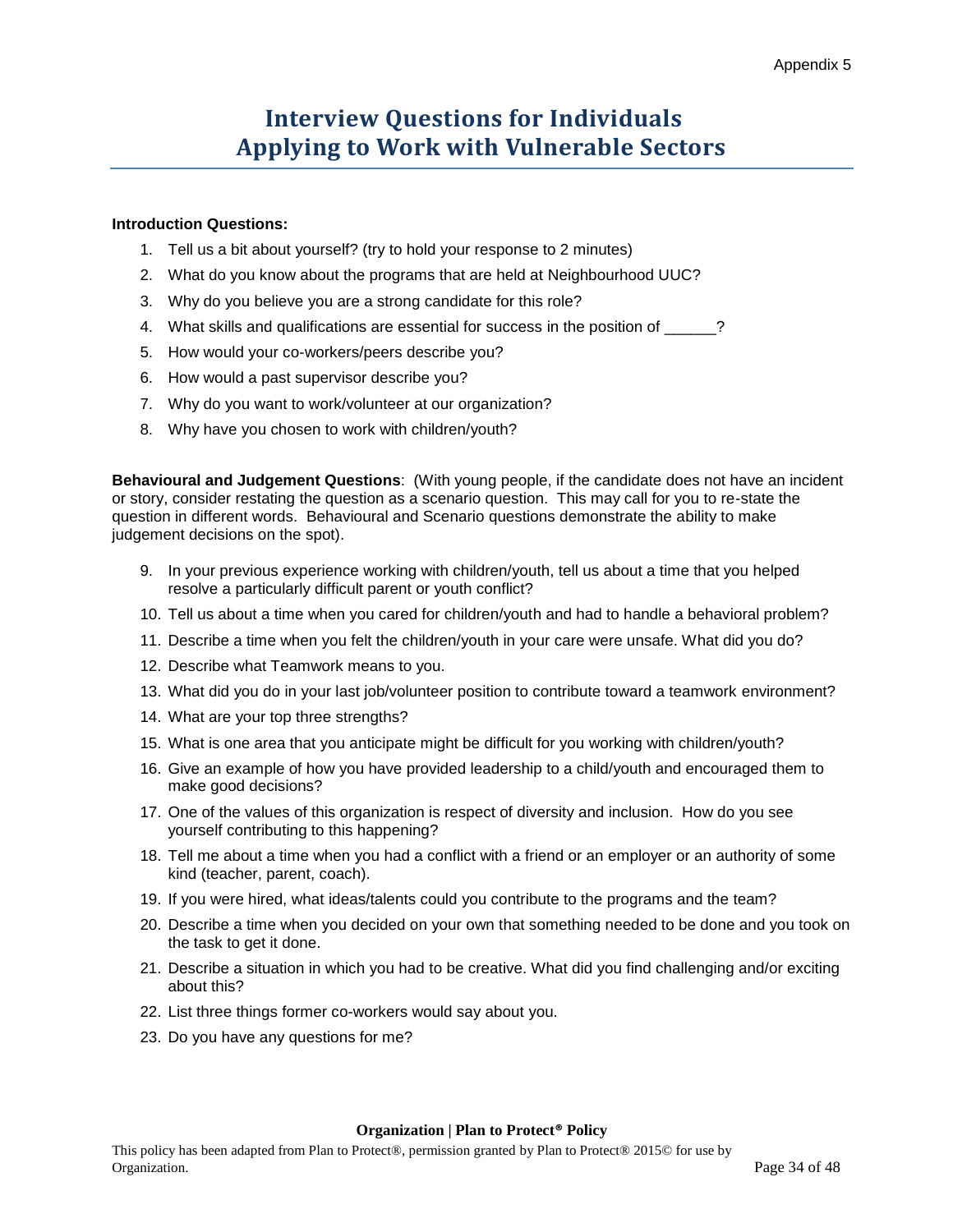# **Staff and Volunteers Reference Form**

<span id="page-34-0"></span>

| has applied to be a volunteer within our Lifespan Learning program and has indicated on their application<br>that you might be willing to act as a personal reference.<br>We have a program in our congregation called Plan to Protect® which is designed to protect our children<br>and youth as well as our volunteers. We do a reference check on all our volunteers working with children or<br>youth in our congregation. Your response will remain confidential. Thank you for your cooperation. |  |                                     |  |  |
|--------------------------------------------------------------------------------------------------------------------------------------------------------------------------------------------------------------------------------------------------------------------------------------------------------------------------------------------------------------------------------------------------------------------------------------------------------------------------------------------------------|--|-------------------------------------|--|--|
|                                                                                                                                                                                                                                                                                                                                                                                                                                                                                                        |  |                                     |  |  |
|                                                                                                                                                                                                                                                                                                                                                                                                                                                                                                        |  |                                     |  |  |
| For the next question please use the following scale to respond to the following:                                                                                                                                                                                                                                                                                                                                                                                                                      |  |                                     |  |  |
| 1-low 2-below average 3-average 4-very good 5-excellent                                                                                                                                                                                                                                                                                                                                                                                                                                                |  |                                     |  |  |
| How would you rate this individual in the following areas?                                                                                                                                                                                                                                                                                                                                                                                                                                             |  |                                     |  |  |
| a. Ability to work with other volunteers                                                                                                                                                                                                                                                                                                                                                                                                                                                               |  | 1 2 3 4 5                           |  |  |
| b. Ability to follow through on commitments                                                                                                                                                                                                                                                                                                                                                                                                                                                            |  | $1 2 3 4 5$                         |  |  |
| c. Ability to relate to children or youth                                                                                                                                                                                                                                                                                                                                                                                                                                                              |  | $1 \quad 2 \quad 3 \quad 4 \quad 5$ |  |  |
| What are the applicant's greatest strengths? ___________________________________                                                                                                                                                                                                                                                                                                                                                                                                                       |  |                                     |  |  |

Would you entrust the care of your children to the applicant without any concern, reservation or hesitation? **with a set of the set of the set of the set of the set of the set of the set of the set of the set of the set of the set of the set of the set of the set of the set of the set of the set of the set of the set** 

Do you have concerns regarding this person working with children and youth? If so, please explain.

That concludes our questions. Thank you for taking the time to assist us.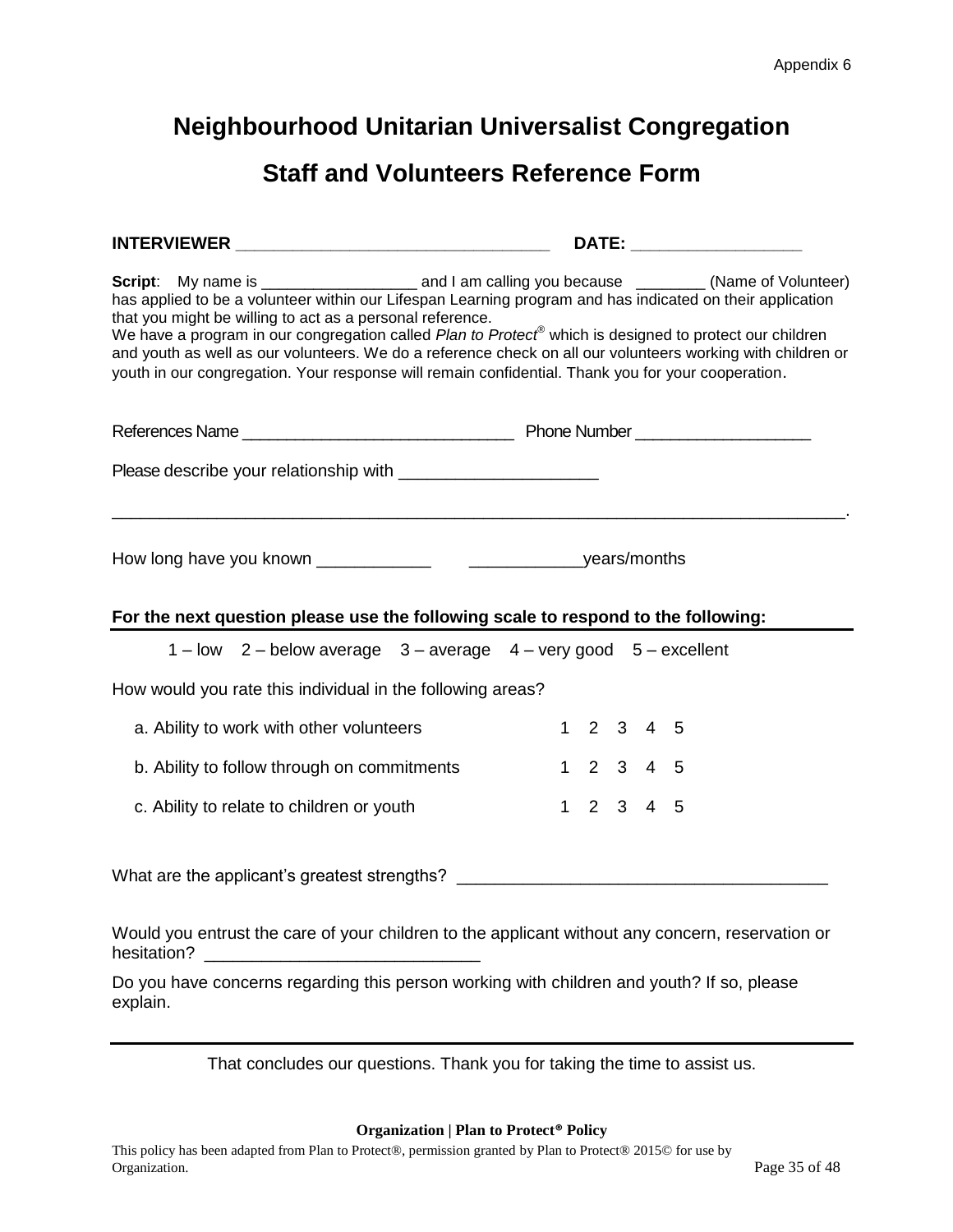# **Confidentiality Agreement**

<span id="page-35-0"></span>I understand that I will obtain or have access to sensitive and confidential information in my role as an [employee / volunteer] with Neighbourhood Unitarian Universalist Congregation. That confidential information may include, without restriction, personal information regarding employees, volunteers, members, attendees, supporters or persons assisted by Neighbourhood Unitarian Universalist Congregation including information in relation to donations, personal or family matters, or obtained from background screening of prospective employees or volunteers. I agree to maintain strict confidentiality of all such confidential information and I will not disclose such information to anyone (including to employees, volunteers, members, attendees, supporters, persons assisted, or my spouse or family members) except authorized representatives of Neighbourhood Unitarian Universalist Congregation who need to know such information or as required by law. I understand and agree that confidentiality is very important in my role and critical to the effective functioning of Neighbourhood Unitarian Universalist Congregation.

# **Covenant of Care**

I, \_\_\_\_\_\_\_\_\_\_\_\_\_\_\_\_\_\_\_\_\_\_\_\_\_\_\_\_\_\_\_\_\_\_\_, have read, understand and agree to comply with all the *Plan to Protect® Safe Congregations* policies and procedures of Neighbourhood Unitarian Universalist Congregation to protect the health and safety of children and youth at all times.

### **I also acknowledge the paramount importance of:**

- Informing myself of and following all of the directives of the policies;
- Complying with the information and instructions given in my training orientation;
- Using appropriate language;
- Showing no bias on account of gender, ethnic background, skin colour, intelligence, age, religion, socio-economic status; and
- Respecting confidentiality and privacy, unless a child, youth, or vulnerable adult is in danger, in which case I will notify the police or other appropriate civil authority.

| Dated this<br>day of | 20        |  |
|----------------------|-----------|--|
| Name                 | Signature |  |
| <b>Witness Name</b>  | Signature |  |

#### **Organization | Plan to Protect® Policy**

This policy has been adapted from Plan to Protect®, permission granted by Plan to Protect® 2015© for use by Organization. Page 36 of 48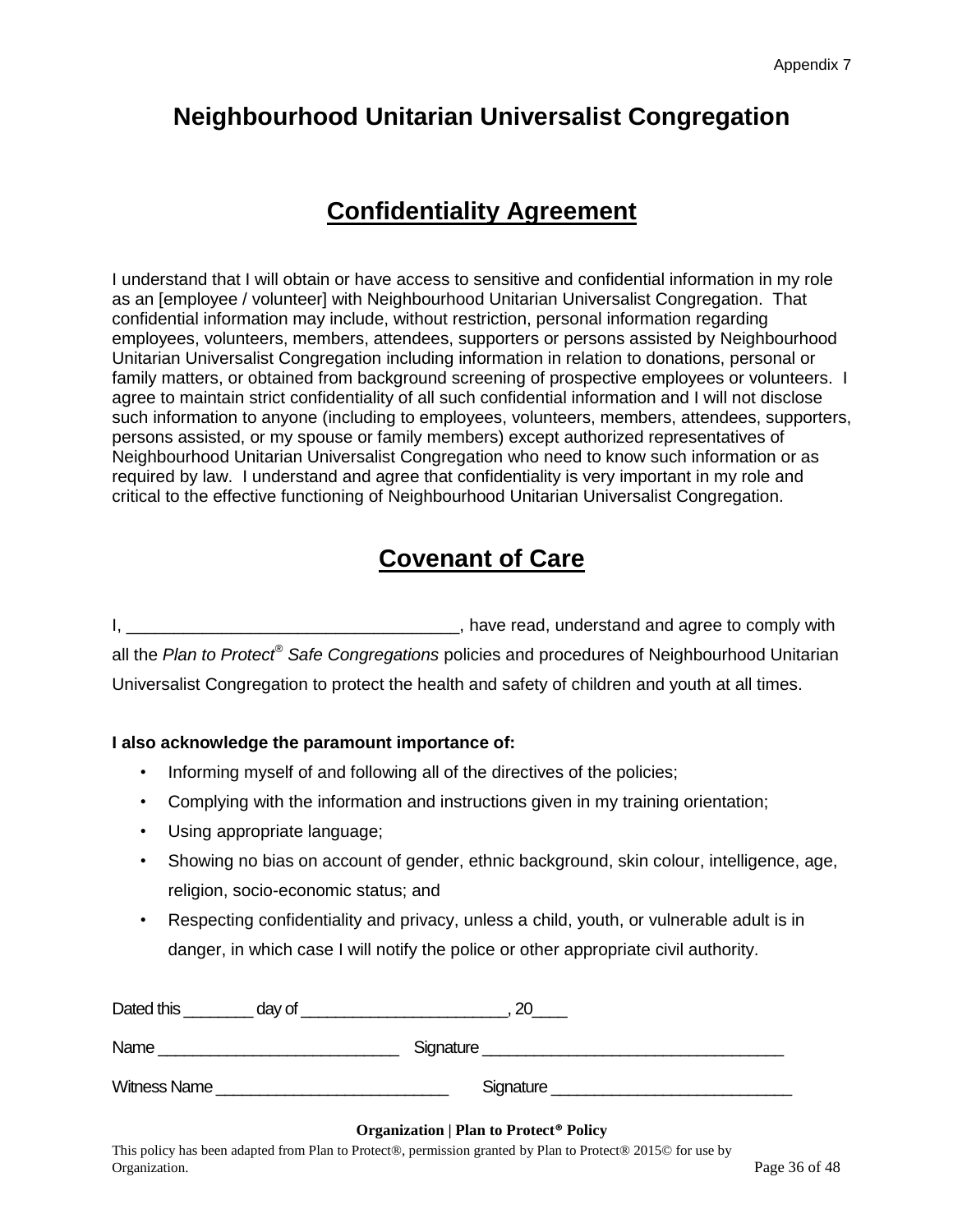# **Annual Police Check Update**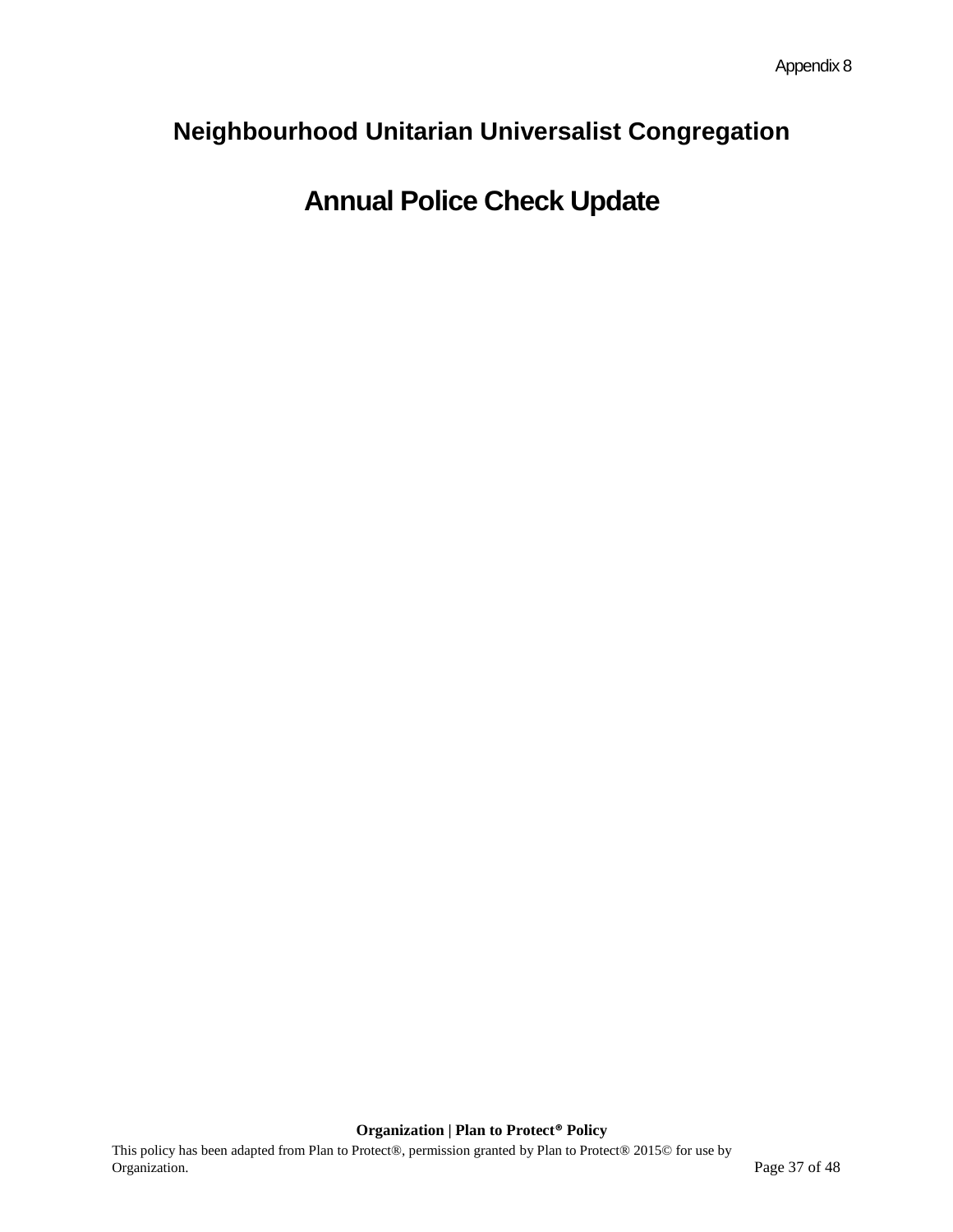# <span id="page-37-0"></span>**Lifespan Learning Registration and Consent Form**

<span id="page-37-1"></span>Information received is confidential and is being gathered for the purposes of serving your Child while in the care of Neighbourhood Unitarian Universalist Congregation. Any medical information collected here serves to authorize Neighbourhood Unitarian Universalist Congregation, and its staff and volunteers, to obtain medical assistance in emergencies.

#### **For the program year 20 \_\_ / 20 \_\_**

This form is effective from: \_\_\_\_\_\_\_\_\_\_\_\_\_\_\_\_\_\_ to \_\_\_\_\_\_\_\_\_\_\_\_\_\_\_\_\_\_\_\_\_

#### **Purposes and Extent**

Neighbourhood Unitarian Universalist Congregation is collecting and retaining this personal information for the purpose of enrolling your child in our programs, to assign the student to the appropriate classes, to develop and nurture ongoing relationships with you and your child, and to inform you of program updates and upcoming opportunities at our Neighbourhood Unitarian Universalist Congregation. This information will be maintained indefinitely as it is a requirement of our insurance company and legal counsel.

| Address                                                                                                                     |                      |
|-----------------------------------------------------------------------------------------------------------------------------|----------------------|
|                                                                                                                             |                      |
| In the case of custody agreements, please include the proper form authorizing parental contacts.                            |                      |
|                                                                                                                             |                      |
|                                                                                                                             |                      |
|                                                                                                                             |                      |
|                                                                                                                             |                      |
|                                                                                                                             |                      |
| Does your Child have any physical, emotional, mental, behavioural concerns or limitations that<br>staff should be aware of? | $\Box$ Yes $\Box$ No |
| If yes, please explain:                                                                                                     |                      |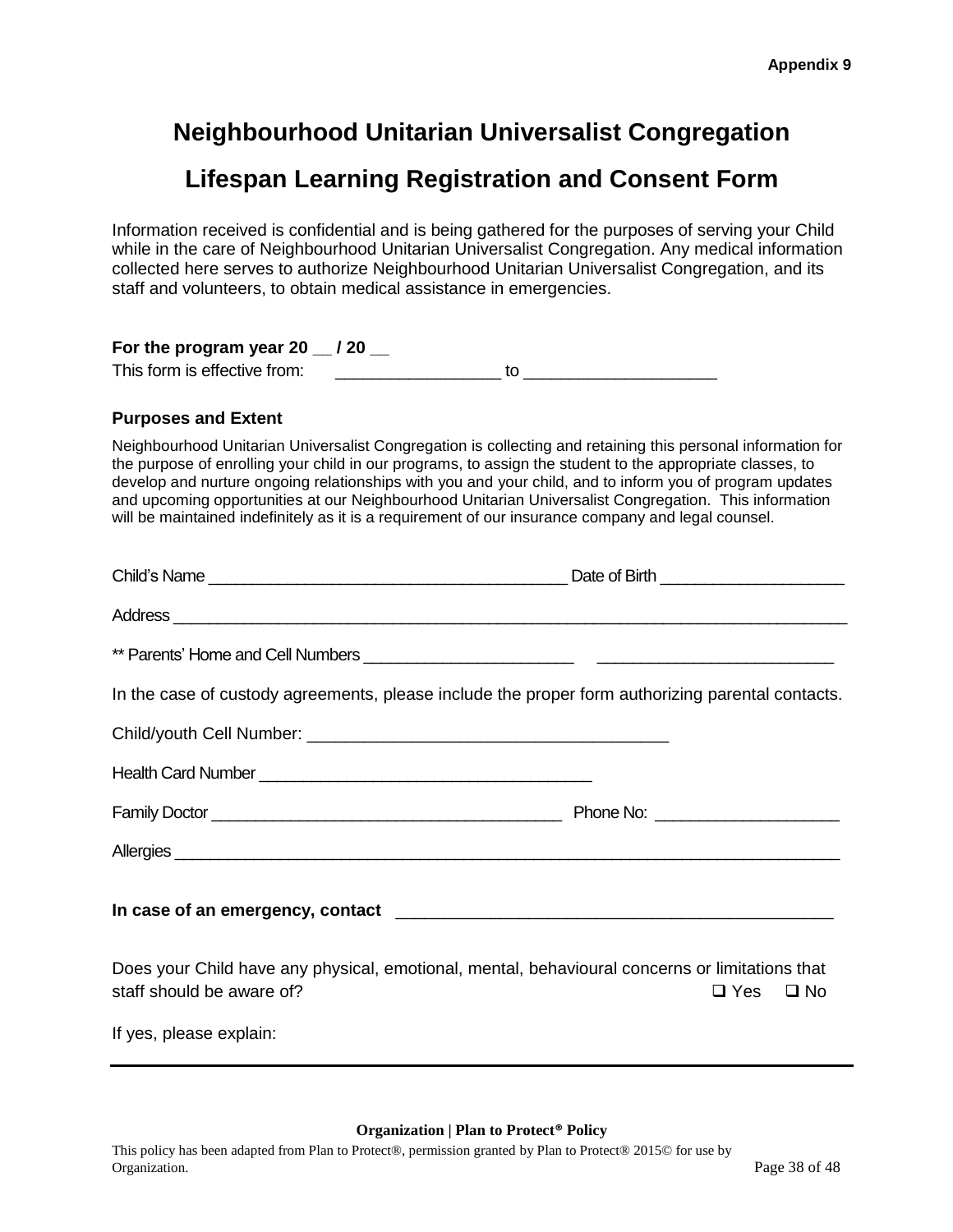I/we, the parents or guardians named below, authorize Neighbourhood Unitarian Universalist Congregation program personnel to sign consent for medical treatment and to authorize any physician or hospital to provide medical assessment, treatment or procedures for the participant named above in our absence.

I/we, the parents/guardian named below, undertake and agree to indemnify and hold harmless Program Personnel, Neighbourhood Unitarian Universalist Congregation and its volunteers from and against any loss, damage or injury suffered by the participant as a result of being part of the activities of Neighbourhood Unitarian Universalist Congregation, as well as of any medical treatment authorized by the supervising individuals representing Neighbourhood Unitarian Universalist Congregation. This consent and authorization is effective only when participating in or traveling to events sponsored by Neighbourhood Unitarian Universalist Congregation.

#### **Photos**

Please sign below to grant permission for the reasonable use of pictures containing your Child in any or all of the following ways:

 $\square$  Brochures/Promotional material  $\square$  Congregation □ Website Newsletters Newsletters Newsletters Newsletters Newsletters Newsletters Newsletters Newsletters N □ Videotaping

#### **I/we have read, understood and agree with the above.**

Parent Signature **Example 2** and the Printed Name:  $\blacksquare$ Parent Signature \_\_\_\_\_\_\_\_\_\_\_\_\_\_\_\_\_\_\_\_\_\_\_\_\_\_\_\_\_ Printed Name \_\_\_\_\_\_\_\_\_\_\_\_\_\_\_\_\_\_\_\_\_\_\_\_\_\_\_\_ Date  $\Box$ 

#### <span id="page-38-0"></span>**Illness:**

- 1. An individual who is ill and could therefore expose others to illness is not to be received into the nursery or classroom. Factors and symptoms to consider are:
	- Fever, unusual fatigue, irritability, coughing, sneezing, runny nose and eyes, vomiting, diarrhea, inflamed mouth and throat.
	- Individual(s) with a known communicable disease.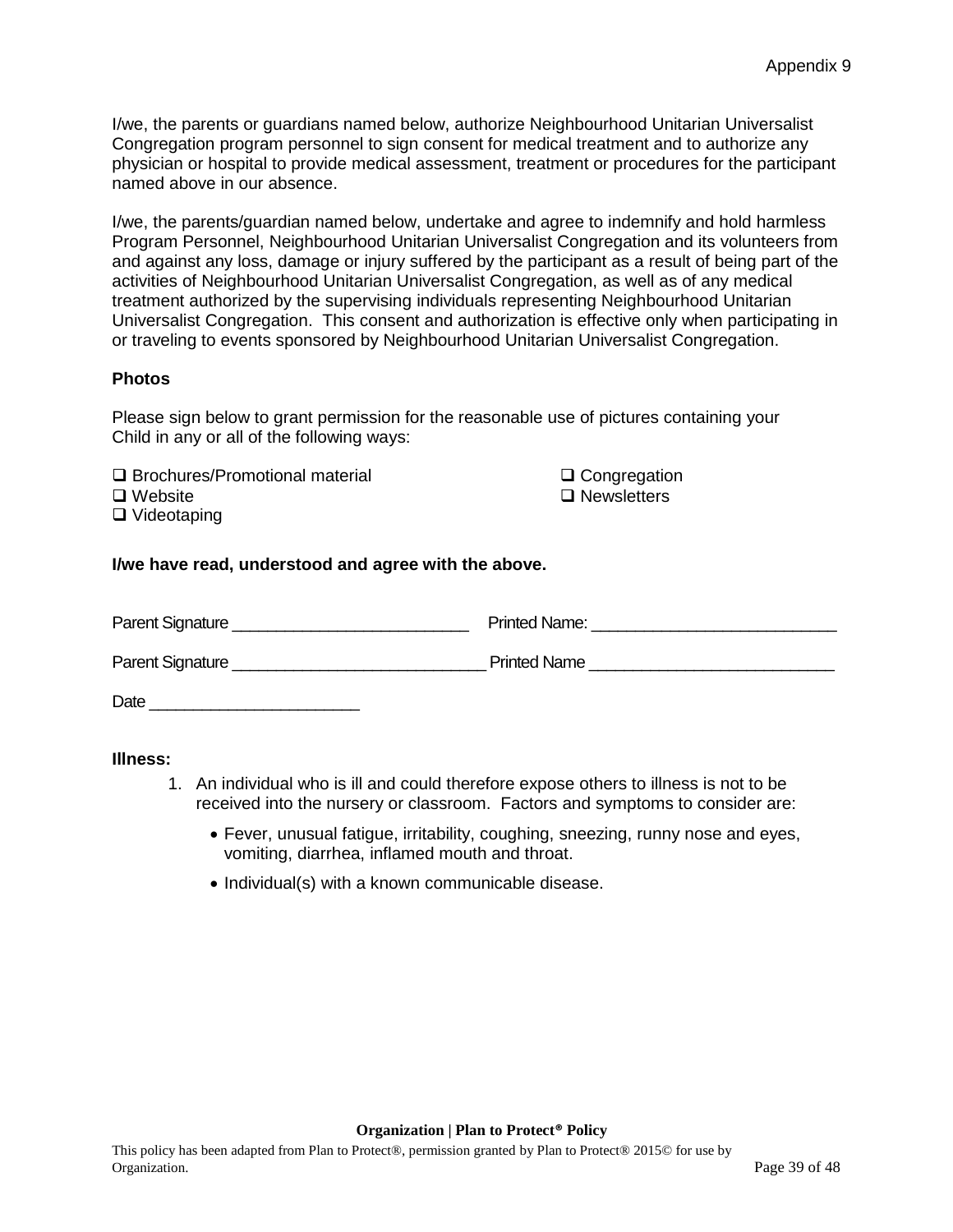# **Trips & Off-Site Activity Form**

To be used for all off-site trips and activities

| Student Name(s): |  |  |  |
|------------------|--|--|--|
| Activity:        |  |  |  |

**INSERT Details of the Activity**: *(include location, time, sleeping arrangement, mode of transportation, driver, activities upon arrival, ratios of Child/Youth to staff, explanation of any and all risk which the students will be participating in i.e. rock climbing/hiking/canoeing/water skiing)*

#### **Dear Parent:**

We are planning an activity as part of our programming that requires your permission prior to participation. We have provided you the details of the activity and request that you complete and sign the permission form. The safety of your child is our primary concern. Precautions will be taken for their wellbeing and protection.

#### **Permission Form and Consent:**

Date of Activity: \_\_\_\_\_\_\_\_\_\_\_\_\_\_\_\_\_\_\_\_\_\_\_\_\_\_\_\_\_

| Phone Number | Parents' Work Number                 |
|--------------|--------------------------------------|
|              |                                      |
|              | Phone Number _______________________ |
|              |                                      |

While every precaution is taken for the safety and good health, some sports and activities carry with them the inherent risk of personal injury beyond the risks associated with many of the recreational activities at Neighbourhood Unitarian Universalist Congregation. I/we understand and accept these risks and agree that by allowing my Child to participate in those activities, he/she may be taking part in a recreational activity that presents the potential for personal injury.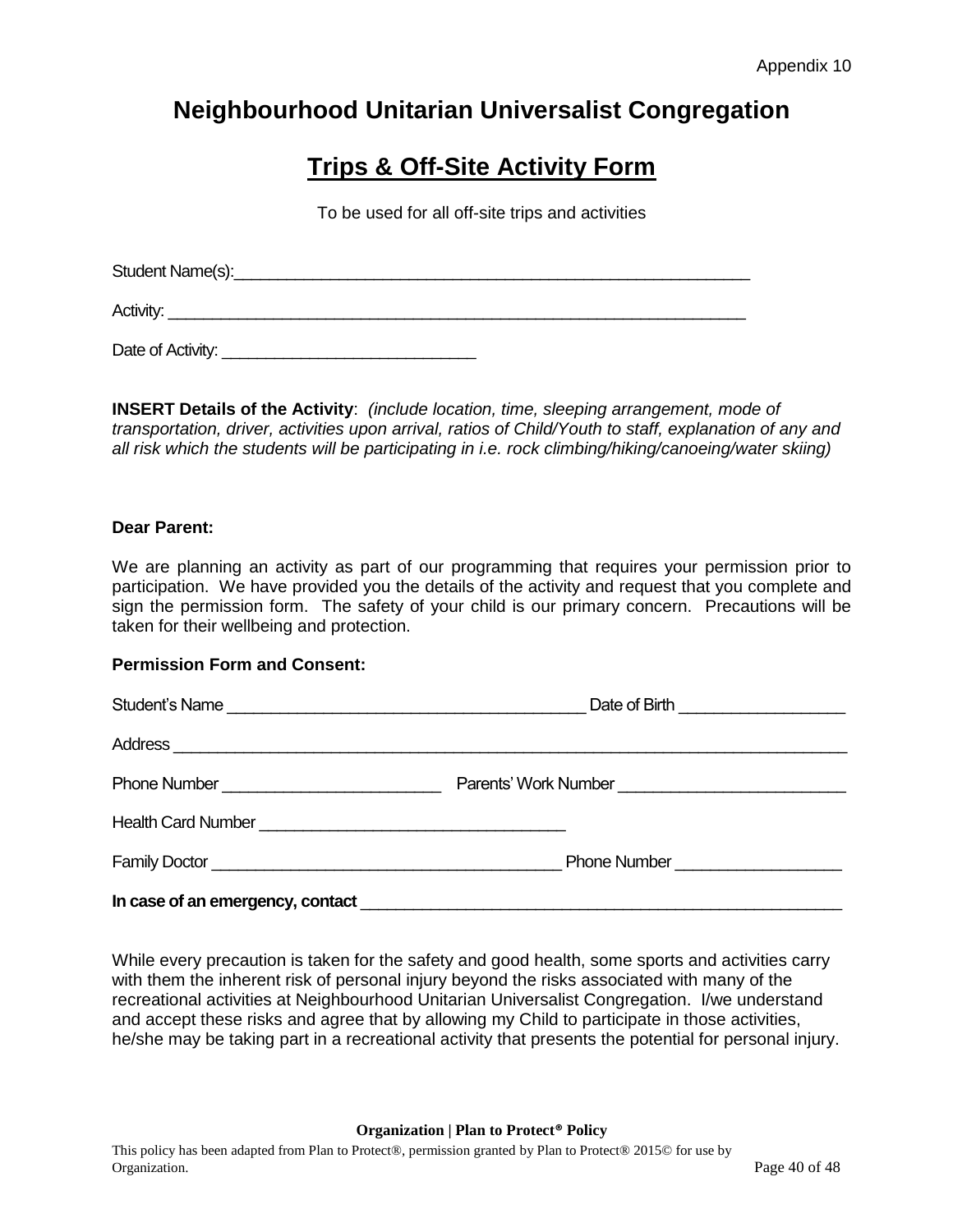I/we, the parents or guardians named below, authorize one of Neighbourhood Unitarian Universalist Congregation personnel to sign consent for medical treatment and to authorize any physician or hospital to provide medical assessment, treatment or procedures for the participant named above.

I/we, named below, undertake and agree to indemnify and hold blameless Neighbourhood Unitarian Universalist Congregation, its personnel, its Board from and against any loss, damage or injury suffered by the participant as a result of being part of the activities of Neighbourhood Unitarian Universalist Congregation, as well as of any medical treatment authorized by the supervising individuals representing Neighbourhood Unitarian Universalist Congregation. This consent and authorization is effective only when participating in or traveling to events of Neighbourhood Unitarian Universalist Congregation.

I hereby consent to the participation of my/our child in this supervised activity.

#### **I have read, understood and agree with above.**

| Date <u>__________________________</u> |
|----------------------------------------|
|                                        |
|                                        |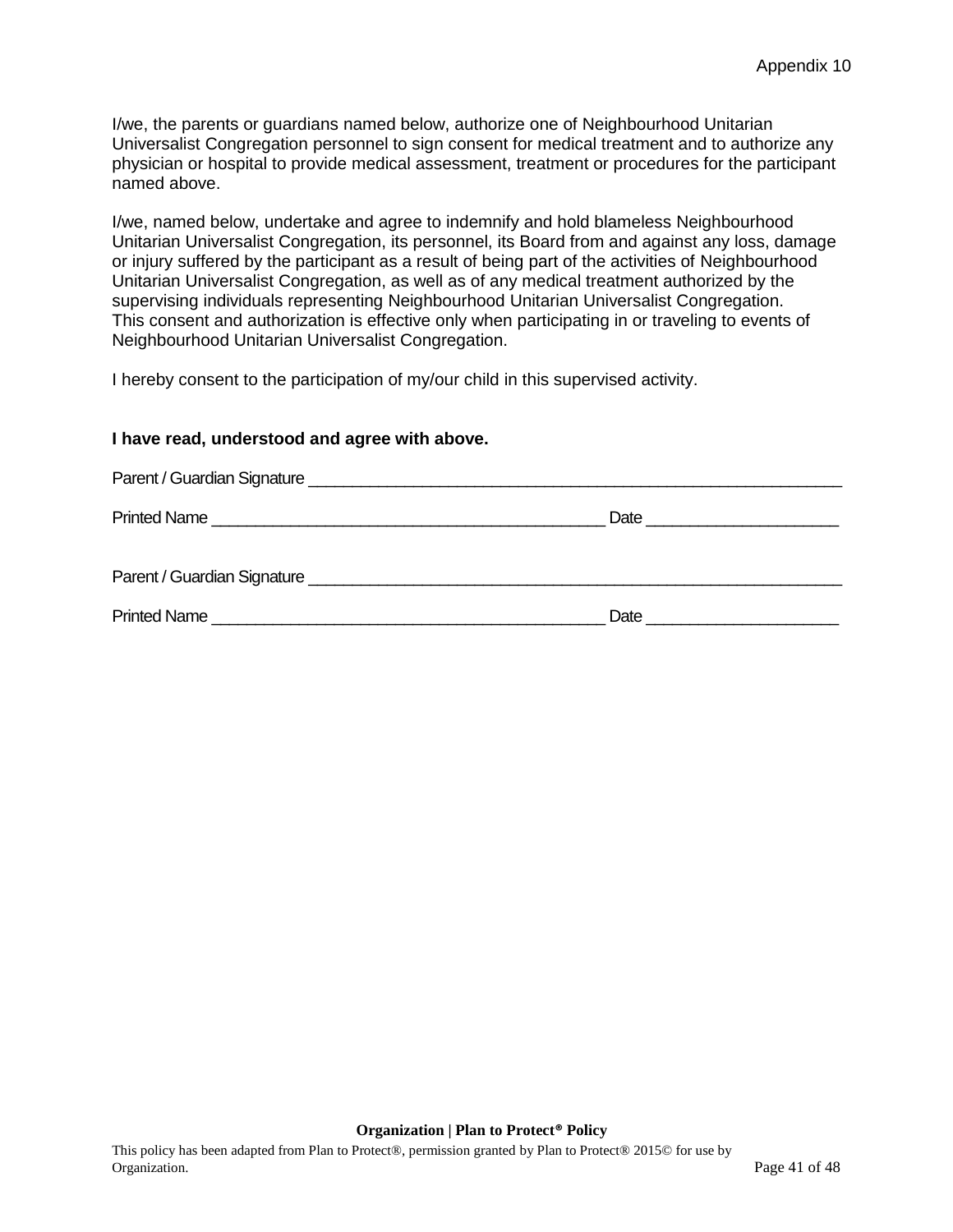# **Neighbourhood Unitarian Universalist Congregation Authorization for Volunteer Drivers**

**This will authorize**

(Name of primary or secondary driver)

**to transport children and/or youth participating in the following NEIGHBOURHOOD activity**:

 $\overline{\phantom{a}}$  ,  $\overline{\phantom{a}}$  ,  $\overline{\phantom{a}}$  ,  $\overline{\phantom{a}}$  ,  $\overline{\phantom{a}}$  ,  $\overline{\phantom{a}}$  ,  $\overline{\phantom{a}}$  ,  $\overline{\phantom{a}}$  ,  $\overline{\phantom{a}}$  ,  $\overline{\phantom{a}}$  ,  $\overline{\phantom{a}}$  ,  $\overline{\phantom{a}}$  ,  $\overline{\phantom{a}}$  ,  $\overline{\phantom{a}}$  ,  $\overline{\phantom{a}}$  ,  $\overline{\phantom{a}}$ 

| <b>Vehicle information:</b> |  |
|-----------------------------|--|
|                             |  |

**Signature of Authorization Date** (\* typically Director of Lifespan Learning)

#### **NOTE- ALL VOLUNTEER DRIVERS MUST:**

(a) Use an appropriately licensed automobile which carries valid automobile Third Party Liability Insurance as required under Ontario legislation;

(b) Provide prompt written notice, with particulars, of any accident arising out of the use of a licensed automobile during a trip on Neighbourhood Unitarian Universalist Congregation related business; I Be aware that any damage to the volunteer's vehicle and the cost of any insurance deductible or premium adjustment as the result of an accident while the vehicle is being used on Neighbourhood-related business is NOT covered by Neighbourhood Unitarian Universalist Congregation.

(d) Seat belts must be in working condition and used by all passengers and the driver is responsible to ensure that children from the age of 5 to 16 years of age are buckled up.

€Children under the age of twelve (12) should be placed in the back seat of the

vehicle and provided with the appropriate seat belt/restraint system.

#### **DECLARATION TO BE SIGNED BY DRIVER**

*I declare that I hold a valid driver's license (Class G if carrying passengers other than immediate family) and am authorized to drive in Ontario, my vehicle is insured by a valid automobile liability insurance policy as required by Ontario law, and a minimum of \$1,000,000 automobile Third Party Liability insurance is in effect. I declare that the vehicle described above is mechanically fit and that there are seat belts in working condition for all passengers.* 

\_\_\_\_\_\_\_\_\_\_\_\_\_\_\_\_\_\_\_\_\_\_\_\_\_\_\_\_\_\_\_\_\_\_\_\_\_\_\_ \_\_\_\_\_\_\_\_\_\_\_\_\_\_\_\_\_\_\_\_\_\_\_\_\_\_\_\_

Signature Date Date of the Date of the Date of the Date of the Date of the Date of the Date of the Date of the Date of the Date of the Date of the Date of the Date of the Date of the Date of the Date of the Date of the Dat

**Note:** Under the standard Ontario Automobile Policy (OAP 1) Volunteer driving is covered under OAP 1. Volunteer driving should not be considered as a situation involving paying passengers. Therefore, no

#### **Organization | Plan to Protect® Policy**

This policy has been adapted from Plan to Protect®, permission granted by Plan to Protect® 2015© for use by Organization. Page 42 of 48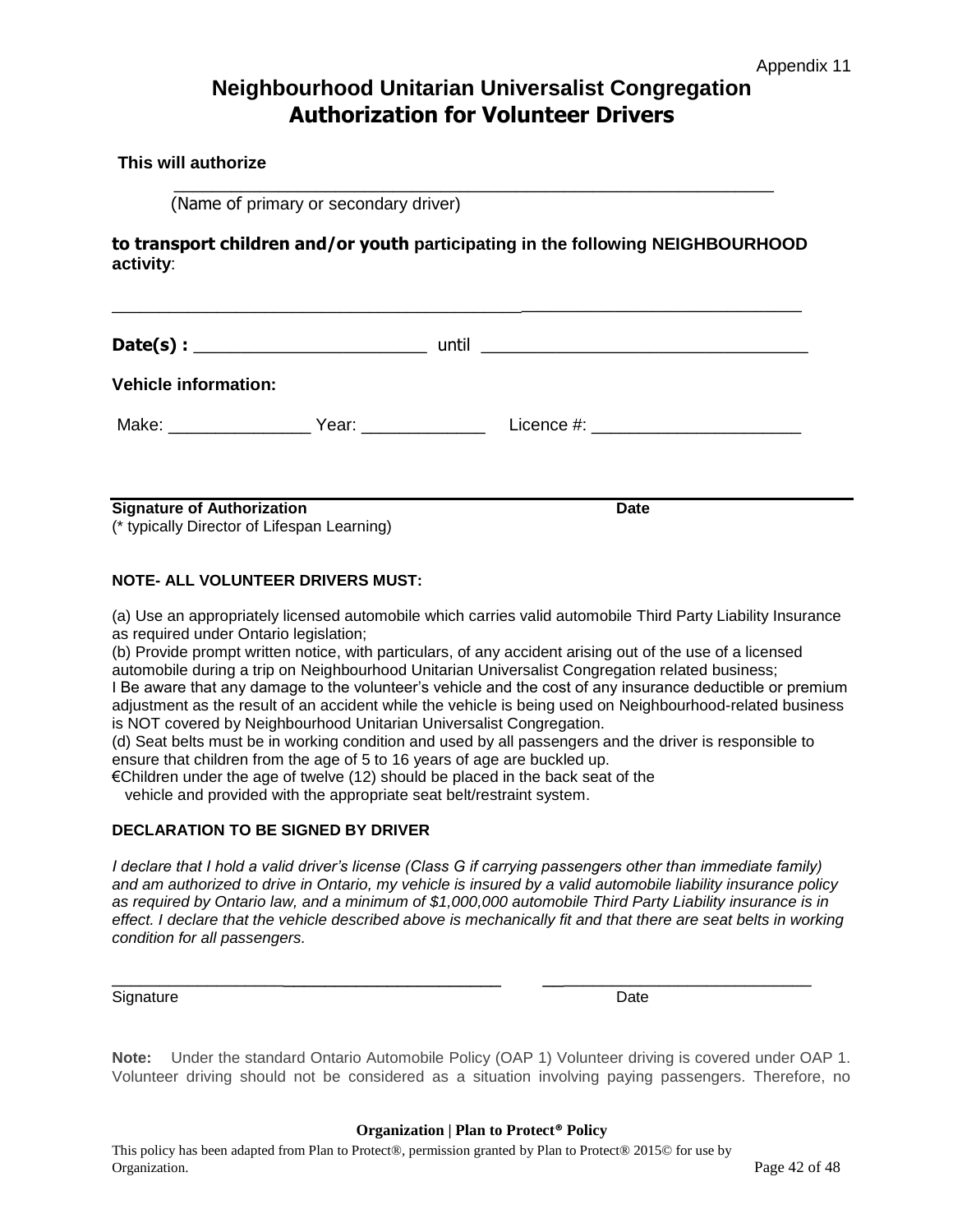additional coverage is required (that is the OPCF 6A is not required) and no additional premium should be charged to volunteer drivers.

Appendix 12

# **Neighbourhood Unitarian Universalist Congregation**

# **Trips and Off-Site Travel Form (If Driving)**

**Destination Destination** 

| <b>Departure</b> | <b>Return</b>    |
|------------------|------------------|
| Date             | Date             |
| Time             | $T$ ime          |
| <b>ETA</b>       | $T_{\mathsf{A}}$ |

| <b>Driver's Names</b> | Vehicle |
|-----------------------|---------|
|                       |         |
|                       |         |
|                       |         |
|                       |         |

| <b>Staff / Volunteers Name</b> | <b>Phone Number</b> |
|--------------------------------|---------------------|
|                                |                     |
|                                |                     |

| <b>Emergency Contacts</b> | <b>Phone Number</b> |
|---------------------------|---------------------|
|                           |                     |
|                           |                     |
|                           |                     |
|                           |                     |

| <b>Participants Name</b> | <b>Phone Number / Parents Phone Number</b> |
|--------------------------|--------------------------------------------|
|                          |                                            |
|                          |                                            |
|                          |                                            |
|                          |                                            |
|                          |                                            |
|                          |                                            |
|                          |                                            |
|                          |                                            |
|                          |                                            |
|                          |                                            |

#### **Organization | Plan to Protect® Policy**

This policy has been adapted from Plan to Protect®, permission granted by Plan to Protect® 2015© for use by Organization. Page 43 of 48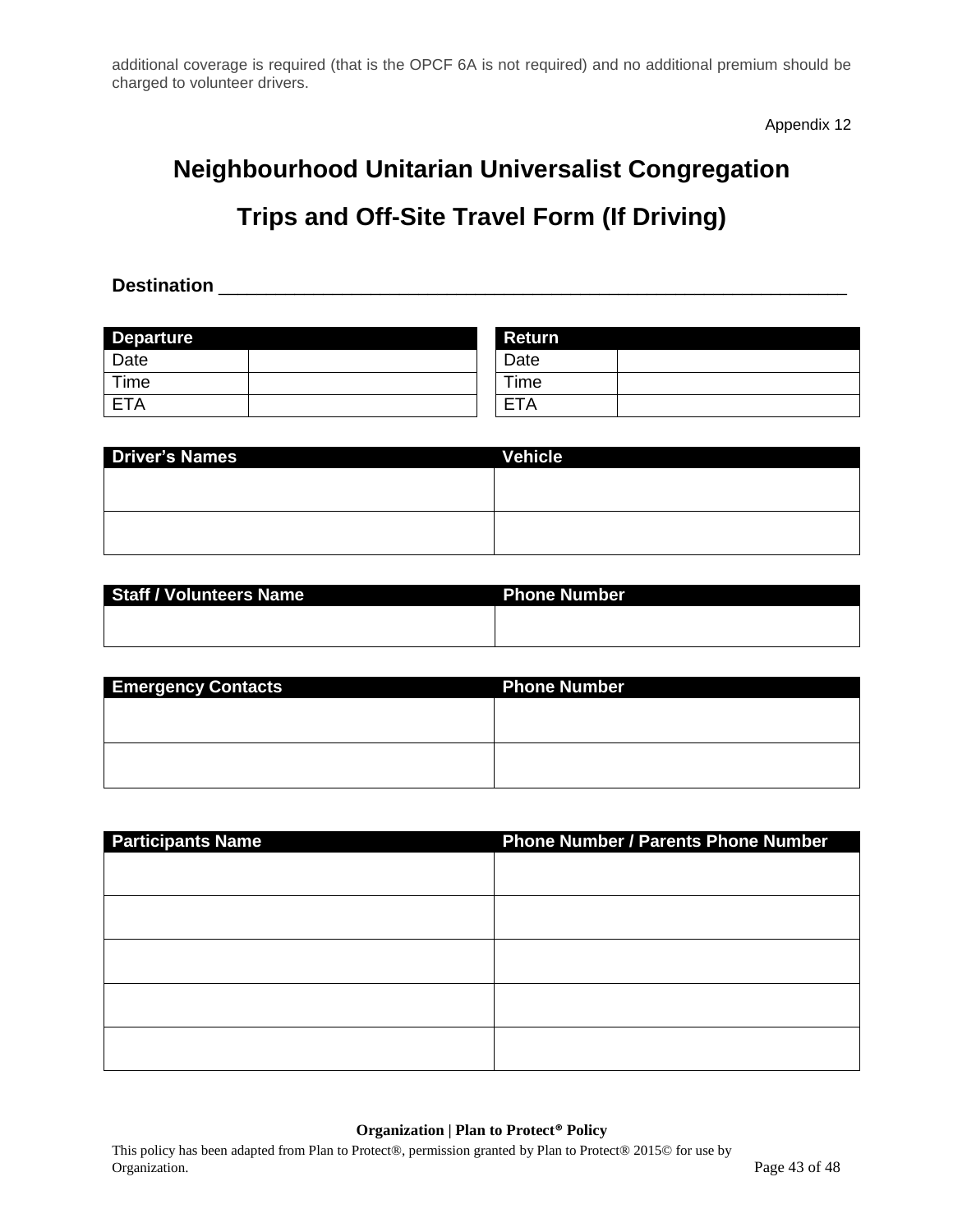# **ATTENDANCE FORM**

\*\* To be completed every Sunday and at all other events/activities involving children or youth\*\*

| <b>Volunteer or Staff Present:</b> |  |
|------------------------------------|--|
| (print)                            |  |
|                                    |  |

**Floater:** 

**Children/Youth in Attendance:** 

#### **Organization | Plan to Protect<sup>®</sup> Policy**

This policy has been adapted from Plan to Protect®, permission granted by Plan to Protect® 2015© for use by Organization.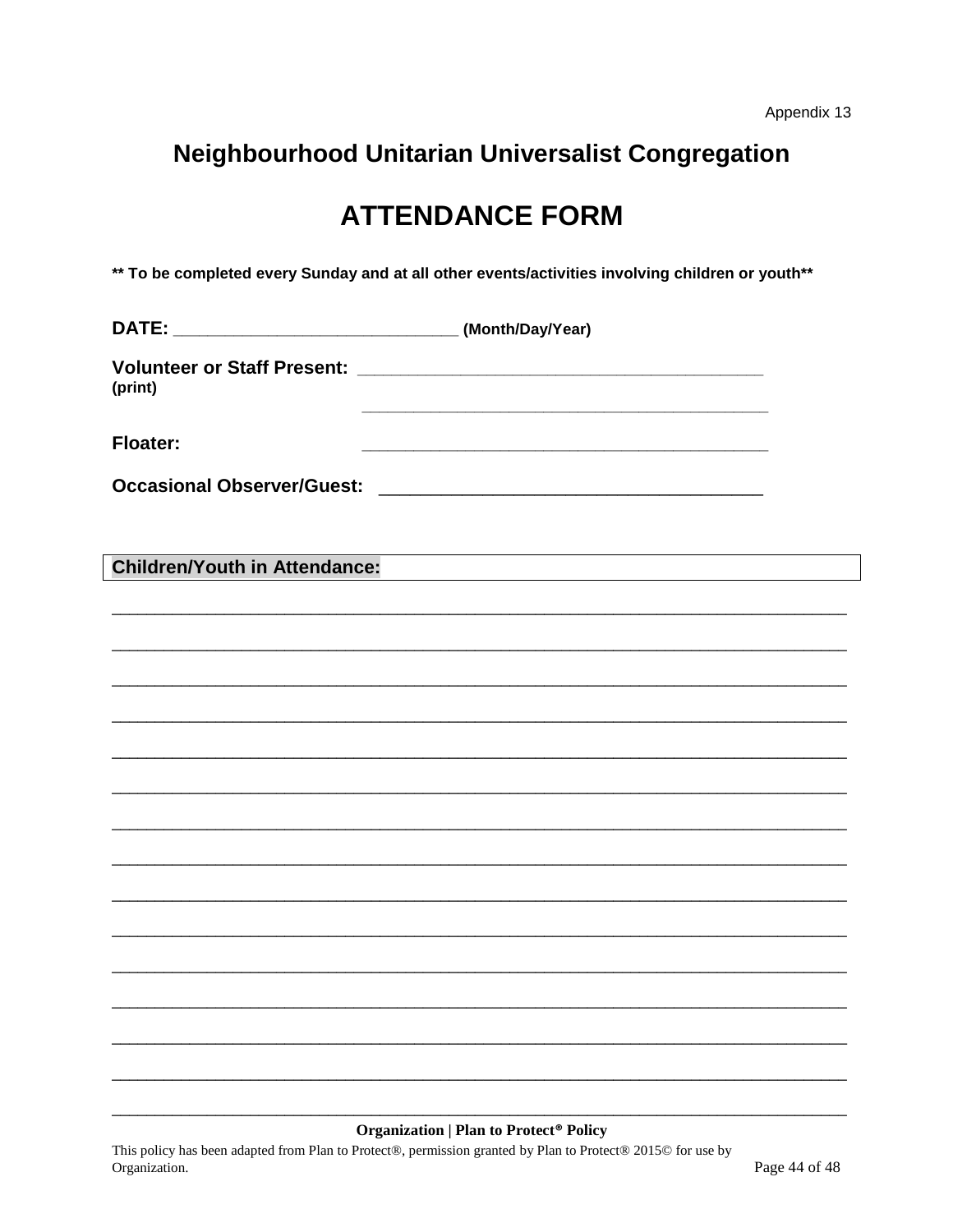# **Incident Report**

<span id="page-44-0"></span>The incident report should be completed as soon as possible after the incident occurs and should include as detailed a description of the situation as possible. Incident includes any event where an injury has occurred or where medical attention was required. **Child/Youth Name** \_\_\_\_\_\_\_\_\_\_\_\_\_\_\_\_\_\_\_\_\_\_\_\_\_\_\_\_\_\_\_\_\_\_\_\_\_ Age: \_\_\_\_\_\_\_\_\_ Parents Name:: \_\_\_\_\_\_\_\_\_\_\_\_\_\_\_\_\_\_\_\_\_\_\_\_\_\_\_\_\_\_ Phone Number \_\_\_\_\_\_\_\_\_\_\_\_\_\_\_\_\_\_\_\_\_\_\_\_\_ **Nature of Injury/Incident** Incident Date \_\_\_\_\_\_\_\_\_\_\_\_\_\_\_\_\_\_\_\_\_\_\_\_\_\_\_\_\_\_\_\_\_\_\_\_\_\_ Incident Time \_\_\_\_\_\_\_\_\_\_\_\_\_\_\_\_\_\_\_\_\_\_\_ Incident Location \_\_\_\_\_\_\_\_\_\_\_\_\_\_\_\_\_\_\_\_\_\_\_\_\_\_\_\_\_\_\_\_\_\_\_ Event \_\_\_\_\_\_\_\_\_\_\_\_\_\_\_\_\_\_\_\_\_\_\_\_\_\_ All NEIGHBOURHOOD Personnel Present \_\_\_\_\_\_\_\_\_\_\_\_\_\_\_\_\_\_\_\_\_\_\_\_\_\_\_\_\_\_\_\_\_\_\_\_\_\_\_\_\_\_\_\_\_\_\_\_\_\_\_\_\_\_\_\_\_\_\_\_ What happened? **\_\_\_\_\_\_\_\_\_\_\_\_\_\_\_\_\_\_\_\_\_\_\_\_\_\_\_\_\_\_\_\_\_\_\_\_\_\_\_\_\_\_\_\_\_\_\_\_\_\_\_\_\_\_\_\_\_\_\_\_\_\_\_\_\_\_\_\_\_\_\_\_\_\_\_\_\_** What action was taken? **Contacted Parents** □ Yes □ No Parents' Response: Leader's Name \_\_\_\_\_\_\_\_\_\_\_\_\_\_\_\_\_\_\_\_\_\_\_\_\_\_\_\_\_\_\_\_ Signature \_\_\_\_\_\_\_\_\_\_\_\_\_\_\_\_\_\_\_\_\_\_\_\_\_\_\_\_\_\_\_ Witness Name \_\_\_\_\_\_\_\_\_\_\_\_\_\_\_\_\_\_\_\_\_\_\_\_\_\_\_\_\_\_\_\_ Signature \_\_\_\_\_\_\_\_\_\_\_\_\_\_\_\_\_\_\_\_\_\_\_\_\_\_\_\_\_\_\_ **Director of Lifespan Learning Signature:** \_\_\_\_\_\_\_\_\_\_\_\_\_\_\_\_\_\_\_\_\_\_\_\_\_ Date:\_\_\_\_\_\_\_\_\_\_\_\_\_\_\_\_\_\_\_ Follow Up Notes:

#### **Organization | Plan to Protect® Policy**

This policy has been adapted from Plan to Protect®, permission granted by Plan to Protect® 2015© for use by Organization. Page 45 of 48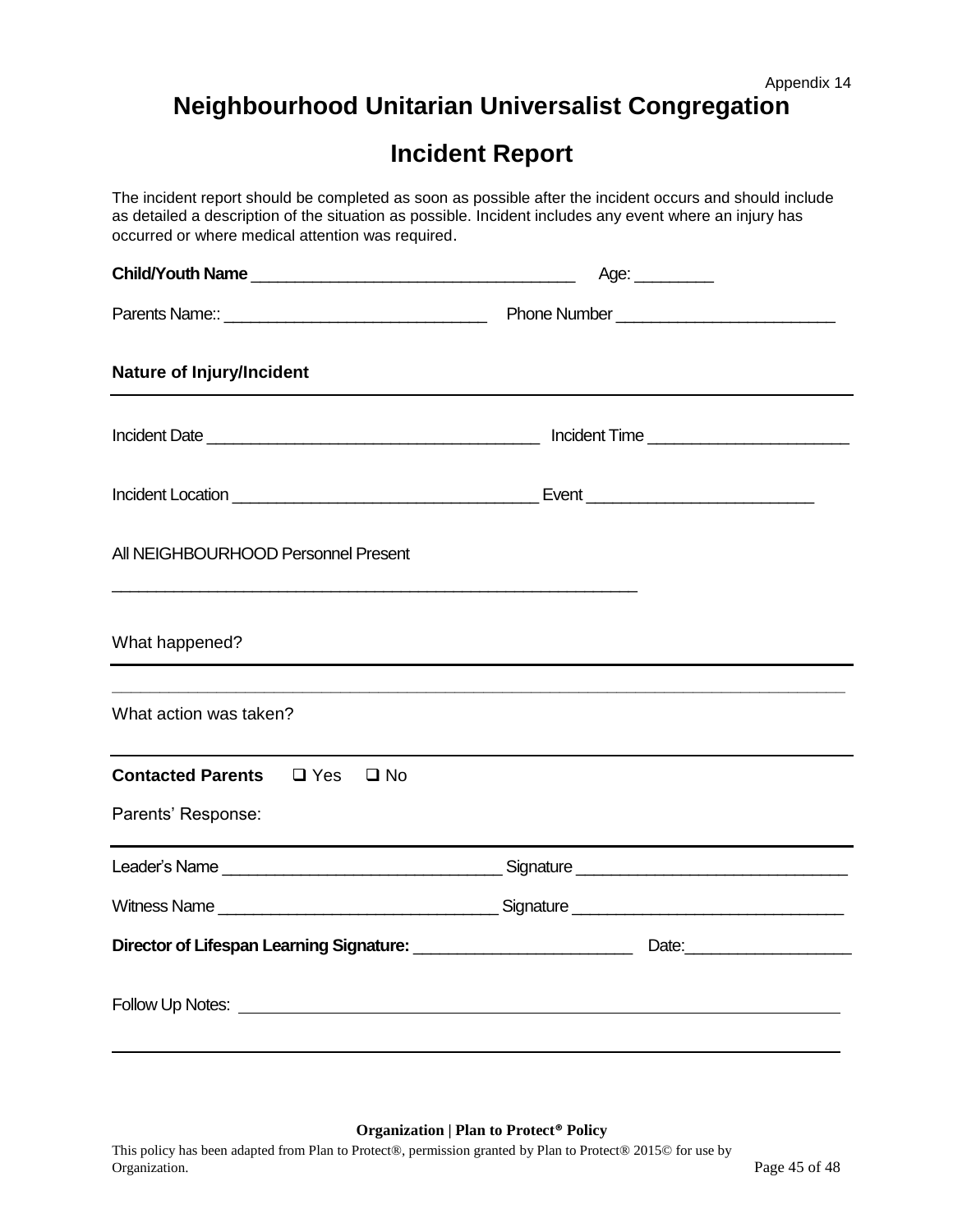# **Suspected /Reported Child Abuse Form**

<span id="page-45-0"></span>

|                                                                                                                                                                                                                                                                 |  |  | Age _____________Grade ____________________Birthdate ___________________________ |                                                                                                                                                                   |  |
|-----------------------------------------------------------------------------------------------------------------------------------------------------------------------------------------------------------------------------------------------------------------|--|--|----------------------------------------------------------------------------------|-------------------------------------------------------------------------------------------------------------------------------------------------------------------|--|
|                                                                                                                                                                                                                                                                 |  |  |                                                                                  |                                                                                                                                                                   |  |
|                                                                                                                                                                                                                                                                 |  |  |                                                                                  |                                                                                                                                                                   |  |
|                                                                                                                                                                                                                                                                 |  |  |                                                                                  |                                                                                                                                                                   |  |
|                                                                                                                                                                                                                                                                 |  |  |                                                                                  |                                                                                                                                                                   |  |
|                                                                                                                                                                                                                                                                 |  |  |                                                                                  |                                                                                                                                                                   |  |
|                                                                                                                                                                                                                                                                 |  |  |                                                                                  | Relationship between suspected victim and alleged perpetrator __________________                                                                                  |  |
|                                                                                                                                                                                                                                                                 |  |  |                                                                                  |                                                                                                                                                                   |  |
|                                                                                                                                                                                                                                                                 |  |  |                                                                                  |                                                                                                                                                                   |  |
|                                                                                                                                                                                                                                                                 |  |  |                                                                                  |                                                                                                                                                                   |  |
|                                                                                                                                                                                                                                                                 |  |  |                                                                                  | Your observations - OR - If a child/youth is reporting: What did they say?(Give quotes if<br><u> 1989 - Johann Barn, mars an t-Amerikaansk komponent († 1989)</u> |  |
|                                                                                                                                                                                                                                                                 |  |  |                                                                                  |                                                                                                                                                                   |  |
|                                                                                                                                                                                                                                                                 |  |  |                                                                                  |                                                                                                                                                                   |  |
|                                                                                                                                                                                                                                                                 |  |  |                                                                                  |                                                                                                                                                                   |  |
| Nature of suspected abuse: □ physical □ sexual □ emotional □ neglect<br>Indications of suspected abuse (including facts, physical signs and course of events)<br>Action taken (including date and time)<br>Name of Child Welfare agency and person reported to: |  |  |                                                                                  |                                                                                                                                                                   |  |

appropriate government agency. All information received is to be kept STRICTLY CONFIDENTIAL and not shared with anyone or influenced by anyone. This document should be sealed and labelled and stored under lock and key.

#### **Organization | Plan to Protect® Policy**

This policy has been adapted from Plan to Protect®, permission granted by Plan to Protect® 2015© for use by Organization. Page 46 of 48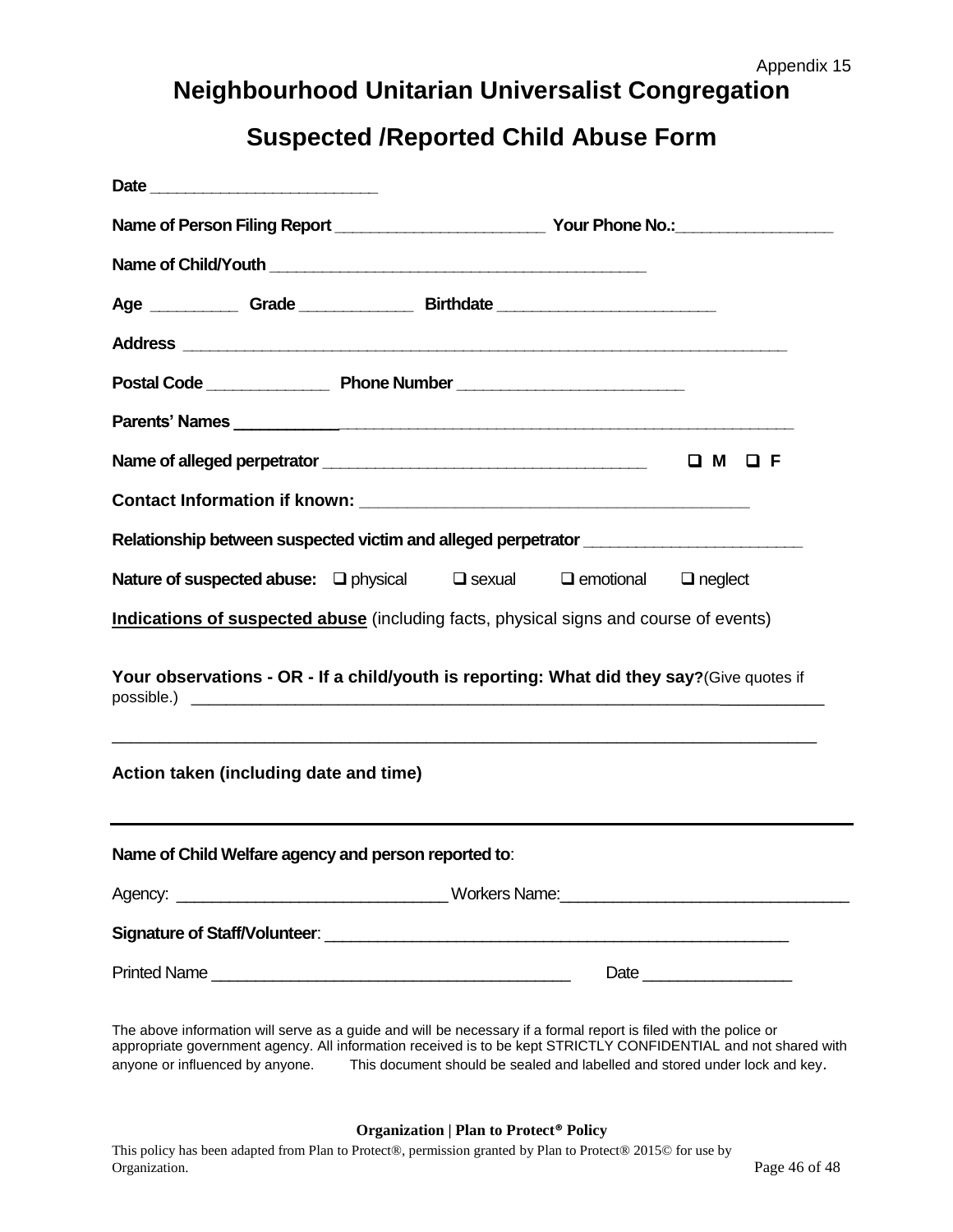<span id="page-46-0"></span>**To Be Completed by Director of Lifespan Learning** (separately from Appendix 15)

| <u> 1989 - Johann Barbara, margaret eta idazlea (h. 1989).</u> | Date of Suspected/Reported Child Abuse Form (Appendix 13) being addressed: |                                                                                  |  |
|----------------------------------------------------------------|----------------------------------------------------------------------------|----------------------------------------------------------------------------------|--|
|                                                                |                                                                            |                                                                                  |  |
|                                                                |                                                                            |                                                                                  |  |
|                                                                |                                                                            |                                                                                  |  |
|                                                                |                                                                            |                                                                                  |  |
|                                                                |                                                                            |                                                                                  |  |
| Action taken (including dates and times):                      |                                                                            |                                                                                  |  |
|                                                                |                                                                            |                                                                                  |  |
|                                                                |                                                                            |                                                                                  |  |
|                                                                |                                                                            |                                                                                  |  |
|                                                                |                                                                            | ,我们也不会有什么?""我们的人,我们也不会有什么?""我们的人,我们也不会有什么?""我们的人,我们也不会有什么?""我们的人,我们也不会有什么?""我们的人 |  |
|                                                                | Was Board of Directors notified? ________________                          |                                                                                  |  |

The above information will serve as a guide and will be necessary if a formal report is filed with the police or appropriate government agency. All information received is to be kept STRICTLY CONFIDENTIAL and not shared with anyone or influenced by anyone.